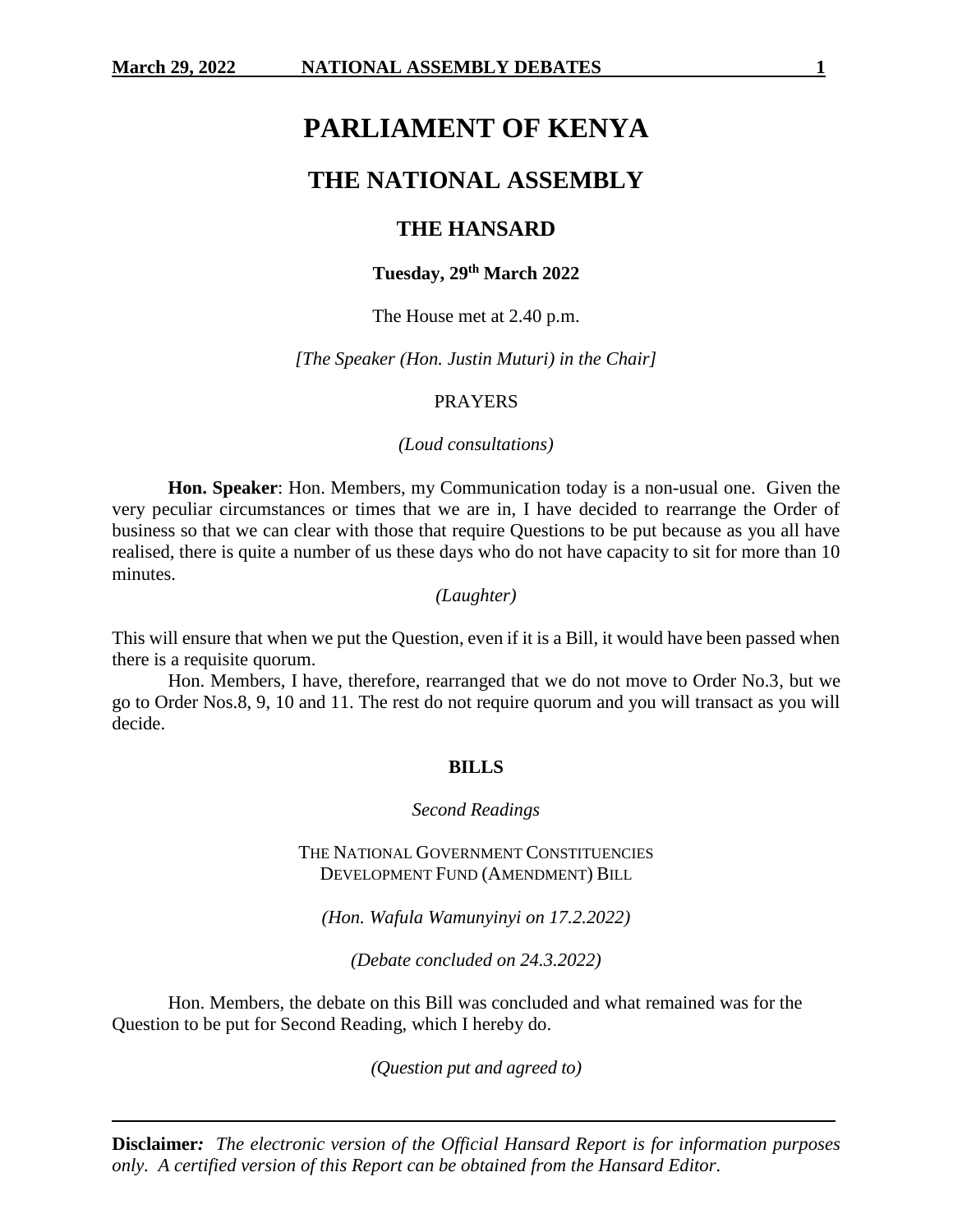*(The Bill was read a Second Time and committed to a Committee of the whole House tomorrow)*

THE PUBLIC FINANCE MANAGEMENT (AMENDMENT) (NO.3) BILL

*(Hon. David Mboni on 24.3.2022)*

*(Debate concluded on 24.3.2022)*

*(Hon. (Ms.) Gladwell Cheruiyot walked into the Chamber)*

Do you want to continue walking that way? You are walking so leisurely, Member for Baringo County.

Again, Hon. Members, debate on this Bill was concluded and what remained is for the Question to be put, which I hereby proceed to do.

*(Question put and agreed to)*

*(The Bill was read a Second Time and committed to the Committee of the whole House tomorrow)*

#### **MOTIONS**

# ADOPTION OF REPORT ON PFM (NATIONAL ROADS TOLL FUND) REGULATIONS

THAT, this House adopts the Report of the Committee on Delegated Legislation on its consideration of the Public Finance Management (National Roads Toll Fund) Regulations, 2021, laid on the Table of the House on Thursday,  $17<sup>th</sup>$ February 2022, and pursuant to the provisions of Section 24(4) of the Public Finance Management Act, 2012 and Section 6A of the Public Roads Toll Act, approves the Public Finance Management (National Roads Toll Fund) Regulations, 2021 published as Legal Notice No.222 of 2021.

*(Hon. David Mboni on 24.3.2022)*

*(Debate concluded on 24.3.2022)*

**Hon. Speaker**: Again, Hon. Members, I put the Question.

*(Question put and agreed to)*

ADOPTION OF REPORT ON IRRIGATION (GENERAL) REGULATIONS

THAT, this House adopts the Report of the Committee on Delegated Legislation on its consideration of the Irrigation (General) Regulations, 2021, laid on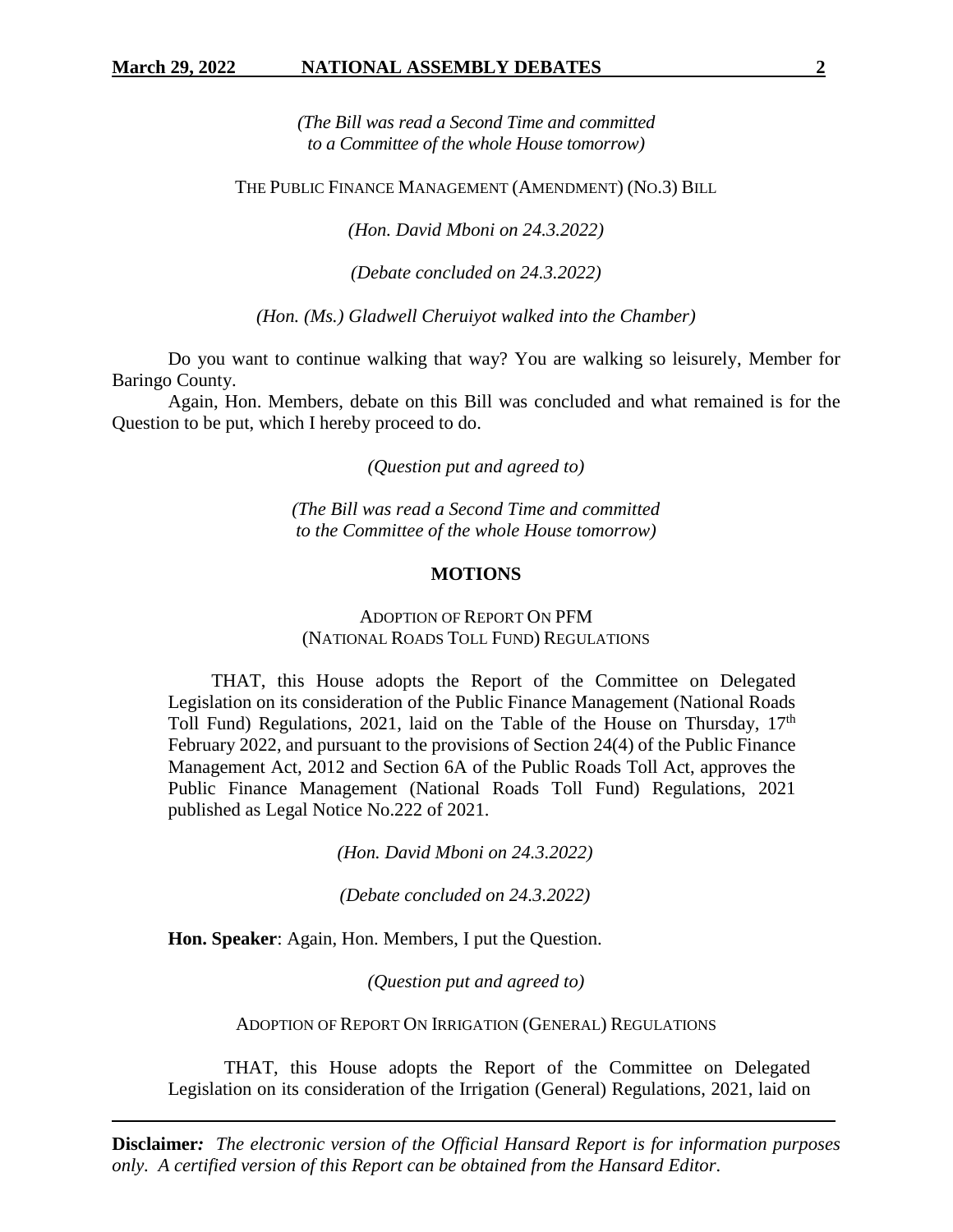the Table of the House on Wednesday,  $23<sup>rd</sup>$  February 2022, and pursuant to the provisions of Section 34(2) of the Irrigation Act, 2019, approves the Irrigation (General) Regulations, 2021 published as Legal Notice No.199 of 2021.

*(Hon. (Dr.) Wilberforce Oundo on 24.3.2022)*

*(Debate concluded on 24.3.2022)*

Hon. Speaker: Again, Hon. Members, I put the Question.

(*Question put and agreed to)*

### **PAPERS LAID**

**Hon. Speaker**: Leader of Majority.

**Hon. Amos Kimunya** (Kipipiri, JP): Hon. Speaker, I beg to lay the following Papers on the Table of the House:

Legal Notice No.46 relating to the Central Bank of Kenya (Digital Credit Providers) Regulations, 2022 and the Explanatory Memorandum from the Central Bank of Kenya.

Report on the Status of the Kenyan Economy for the period March, 2022 from the National Treasury.

Report of the Auditor-General and Financial Statements in respect of the following Institutions for the year ended  $30<sup>th</sup>$  June 2021 and the certificates therein:

- a) The Land Settlement Fund;
- b) The Asiatic Widows and Orphans Pension Fund;
- c) The Strategic Food Reserve Trust; and,
- d) Revenue Statement of the Pensions Department, the National Treasury.

Reports of the Auditor-General and Financial Statements in respect of the following Institutions for the year ended  $30<sup>th</sup>$  June 2020 and the certificates therein:

- a) Special Economic Zones Authority;
- b) National Council for Law Reporting;
- c) Western Kenya Rice Mills Limited;
- d) Rift Valley Technical Institute;
- e) Mwea Rice Mills Limited; and,
- f) Siaya Institute of Technology.

Report of the Auditor-General and Financial Statements in respect of Nyatike Constituency for the year ended  $30<sup>th</sup>$  June 2020 and the certificate therein.

**Hon. Speaker:** Let us have the Chairperson of the Departmental Committee on Finance and National Planning, Member for Kitui Rural.

**Hon. David Mboni** (Kitui Rural, CCU): Hon. Speaker, I beg to lay the following Paper on the Table of the House:

Report of the Departmental Committee on Finance and National Planning on its consideration of the Salaries and Remuneration Commission (Amendment) Bill (Senate Bill No.31 of 2020).

**Hon. Speaker:** Very well. Next is the Chairman of the Departmental Committee on Justice and Legal Affairs. Hon Olago Aluoch, are you the one tabling?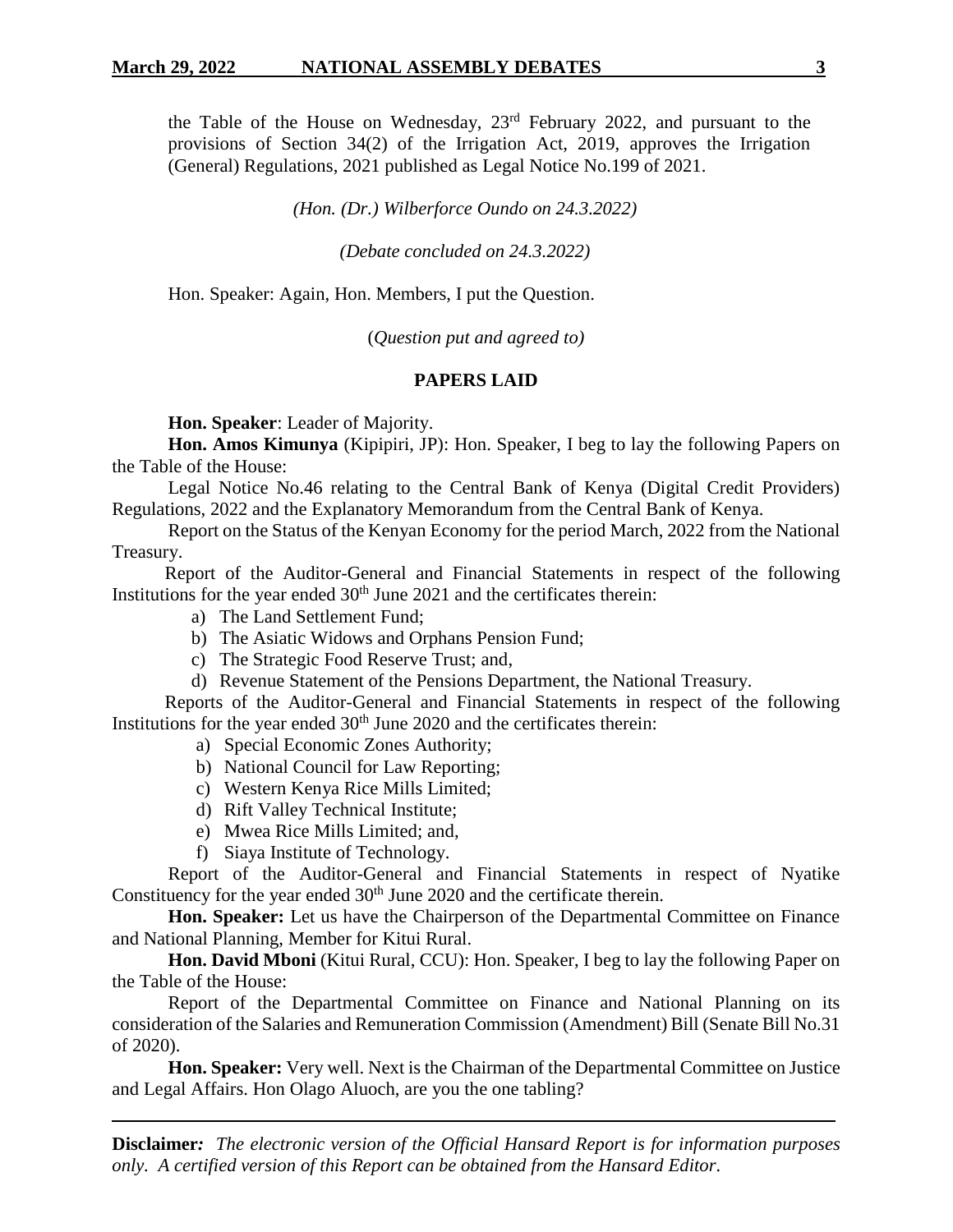**Hon Olago Aluoch** (Kisumu West, FORD–K): Hon. Speaker, on behalf of the Chairperson of the Departmental Committee on Justice and Legal Affairs, I beg to lay the following Paper on the Table of the House.

Report of the Departmental Committee on Justice and Legal Affairs on its consideration of the Elections (Amendment) Bill (National Assembly Bill No.3 of 2022).

Thank you, Hon. Speaker.

# **QUESTIONS AND STATEMENTS**

**Hon. Speaker:** The first segment will be Questions.

# **ORDINARY QUESTIONS**

The first Question is by the Member for Ndhiwa.

# *Question No.072/2022*

# OWNERSHIP STATUS OF LAND DONATED TO ICIPE BY KANYADOTO RESIDENTS

**Hon. Martin Owino** (Ndhiwa, ODM): Thank you, Hon. Speaker. I rise to ask the Cabinet Secretary for Lands and Physical Planning the following Question:

- (i) Could the Cabinet Secretary state the current ownership status of a parcel of land measuring 116 hectares in Kanyadoto Ward in Ndhiwa Constituency which was donated by the community to the Government for development in 1980, but is alleged to have been transferred to the International Centre of Insect Physiology and Ecology (ICIPE)?
- (ii) Could the Cabinet Secretary explain why no development has been initiated on the said piece of land as agreed between the community and the Government?
- (iii) Considering that no Government development has been undertaken on the said land as intended for the last 40 years, could the Government undertake to either compensate the families which donated the land or revert it to the rightful owners?

**Hon. Speaker:** The Question will be replied to before the Departmental Committee on Lands. The next Question is by the Member for Matuga.

# *Question No.082/2022*

# DELAYED PAYMENT OF PENSION TO FAMILY OF JUMA MDIGO

**Hon. Kassim Tandaza** (Matuga, ANC): Thank you, Hon Speaker. I rise to ask Question No.082 of 2022 to the Teachers Service Commission:

(i) Could the Teachers Service Commission (TSC) explain the status of remittance of pension to the Pension Department with respect to the late Juma Abdalla Mdigo, TSC No.195069, who served as a teacher under the Commission from 5<sup>th</sup> May 1983 to 1st July 2009?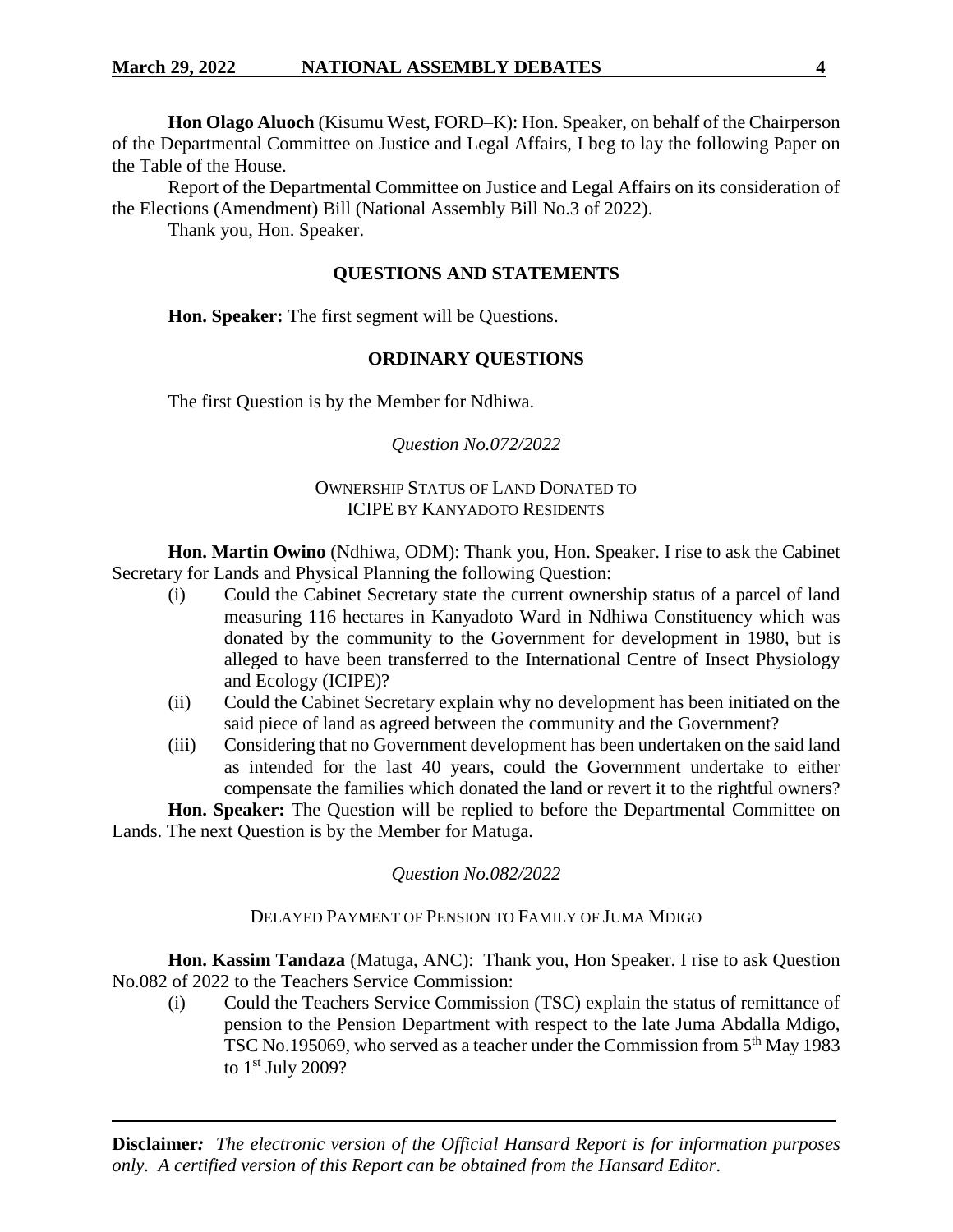(ii) When will the Commission remit the said dues considering that all the requisite documents for processing of the payments were submitted in 2016 and re-submitted in January 2022?

(iii) What action is the Commission taking to streamline processing and remittance of retired teachers' pensions in order to stop inordinate delays in payment and cut down on attendant costs incurred by pensioners or their beneficiaries in pursuit of the remittances?

**Hon. Speaker:** You will get a written reply from the Teachers Service Commission. The next Question is by the Member for Kajiado Central, Hon. Memusi.

# *Question No.086/2022*

# STALLED CONSTRUCTION OF ILBISIL-ILMOTIOK ROAD AND MAPARASHA BRIDGE

**Hon. Memusi ole Kanchory** (Kajiado Central, ODM): Thank you, Hon. Speaker. I rise to ask Question No.086/2022 to the Cabinet Secretary for Transport, Infrastructure, Housing, Urban Development and Public Works:

- (i) Could the Cabinet Secretary explain why the construction of Ilbisil-Ilmotiok Road and Maparasha Bridge in Kajiado Central Constituency stalled for three (3) and seven (7) years ago, respectively?
- (ii) Could the Cabinet Secretary provide a report on the two projects since their inception indicating the funds allocated in each financial year, funds already paid to the contractors and the pending allocations, if any?
- (iii)What measures has the Ministry put in place to ensure speedy completion of the projects and that payment of contractors is done promptly?
- (iv)What is the status of the funds that had initially been allocated for construction of the Piliwa Bridge Project in Kajiado Central Constituency but have remained unutilised for seven (7) years after the completion of the bridge?

Thank you, Hon. Speaker.

**Hon. Speaker:** The Question will be replied to before the Departmental Committee on Transport, Public Works and Housing.

The last Question is by the Member for Kwanza, Hon. Wanyonyi Ferdinand Kevin.

# *Question No.087/2022*

# EXPANSION AND REHABILITATION OF KITALE AIRSTRIP

**Hon. Ferdinand Wanyonyi** (Kwanza, FORD-K): Thank you, Hon. Speaker. I rise to ask Question No.087/2022 to the Cabinet secretary for Transport, Infrastructure, Housing, Urban Development and Public Works:

- (i) What is the status of the expansion and rehabilitation of the Kitale Airstrip?
- (ii) Could the Cabinet Secretary indicate when the airstrip will be completed and made operational in order to serve the many users from the North Rift and western regions?

Thank you, Hon. Speaker.

**Hon. Speaker:** The Question will be replied to before the Departmental Committee on Transport, Public Works and Housing.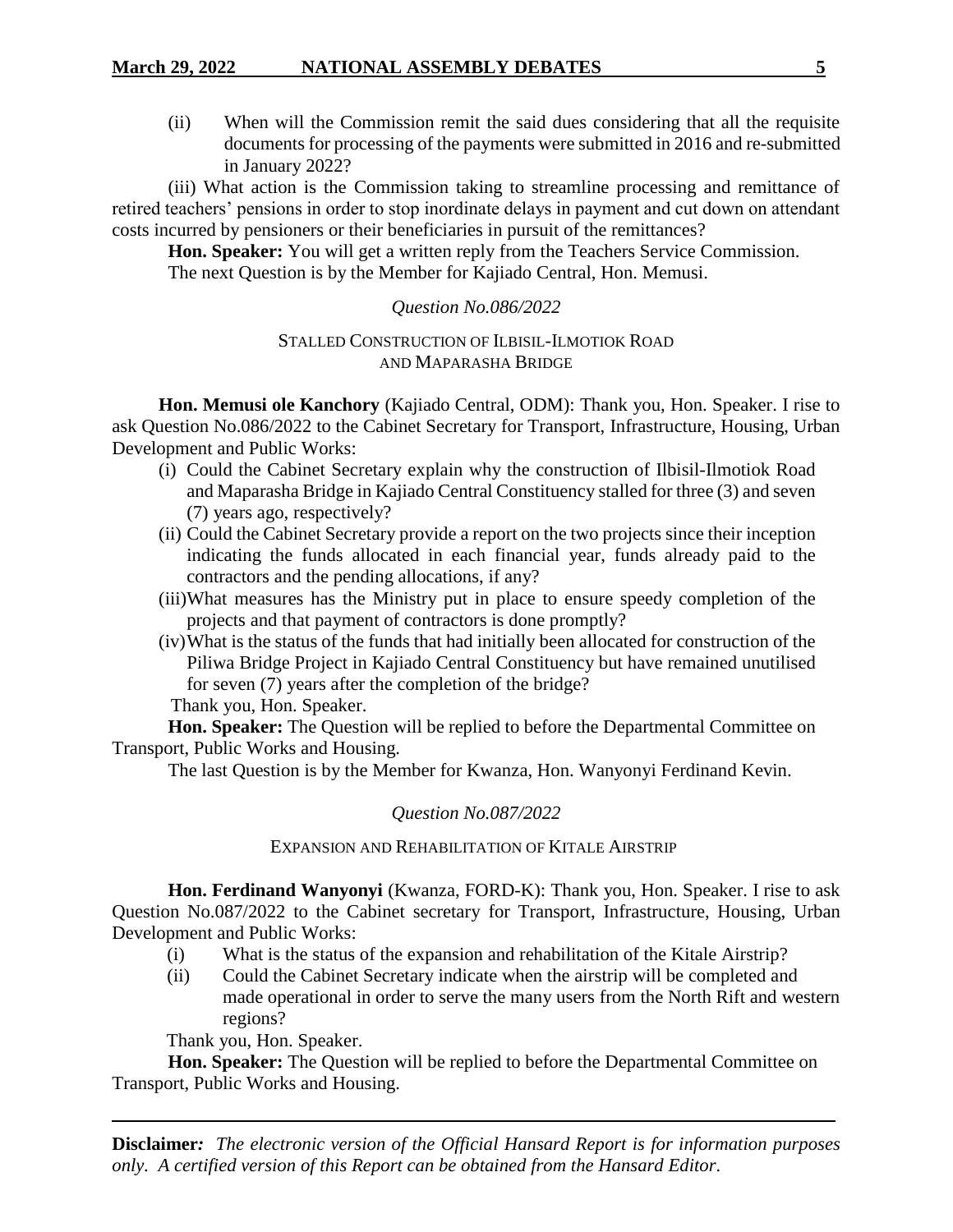**Hon. Speaker:** The next segment is on Requests for Statements. The first Request is by the Member for Marakwet West, Hon. Kisang.

### **REQUEST FOR STATEMENT**

### KILLINGS AND CATTLE RUSTLING IN MARAKWET WEST

### **Hon**. **William Kisang** (Marakwet West, JP): Thank you, Hon. Speaker.

Pursuant to Standing Order No.44(2)(c), I wish to request for a Statement from the Chairperson of the Departmental Committee on Administration and National Security regarding the recent killings and perennial cattle rustling in Marakwet West Constituency.

Hon. Speaker, on 20<sup>th</sup> March 2022, three (3) persons, namely, Jackson Kipkorir Komen of ID No.33809816, Edwin Kipruto Chelimo of ID No.24950770 and Boniface Kibet Kemboi of ID No.29649880 were killed while four others (4) were injured during a raid by armed cattle rustlers in Koitilial Centre, Niwai Sub Location, and Marakwet West Constituency.

During the raid, over 195 herds of cattle and goats were stolen. It is of great concern that cattle rustling and banditry have continued every week within Kerio Valley in Elgeyo-Marakwet County, resulting to loss of lives and property with no or little intervention by the national Government.

In addition, over 100 lives have been lost and thousands of livestock have been stolen and driven away by heavily armed cattle rustlers, impoverishing the livelihoods of the communities and threatening peace among communities.

Hon. Speaker, it is against this background that I seek a Statement from the Chairperson of the Departmental Committee on Administration and National Security on the following:

- (i) Could the Chairperson explain when the National Police Reservists Programme (NPR) will be reinstated to ensure restoration of security in the county to avert further loss of lives and property?
- (ii) Could the Chairperson explain measures the Government has put in place to enhance security in the region and in particular, considerations of recruiting more NPR among the local residents who are familiar with the local languages and the terrain of the area?
- (iii) Could the Chairperson explain what challenges the security agencies are facing in providing information to facilitate identification and arrest of culprits as well as addressing the security problems in the area?
- (iv) What plans has the Ministry put in place to ensure long-term and sustainable peace in the area that includes disarmament operations and engaging communities on matters of security?
- (v) What measures have been put in place by Government agencies to recover the stolen livestock and/or compensate the victims who have been rendered poor by this illegal activity?

Hon. Speaker: Let us have the Chairman of the Departmental Committee on Administration and National Security, Hon. Peter Mwathi. Hon. Kaunya, are you stepping in as an agent of necessity?

**Hon. Oku Kaunya** (Teso North, ANC): Yes, Hon. Speaker. Thank you very much. I am stepping in for the Chairman of the Departmental Committee on Administration and National Security, who is engaged in another national duty. He will give a response to the Request for a Statement by Hon. Kisang in two weeks.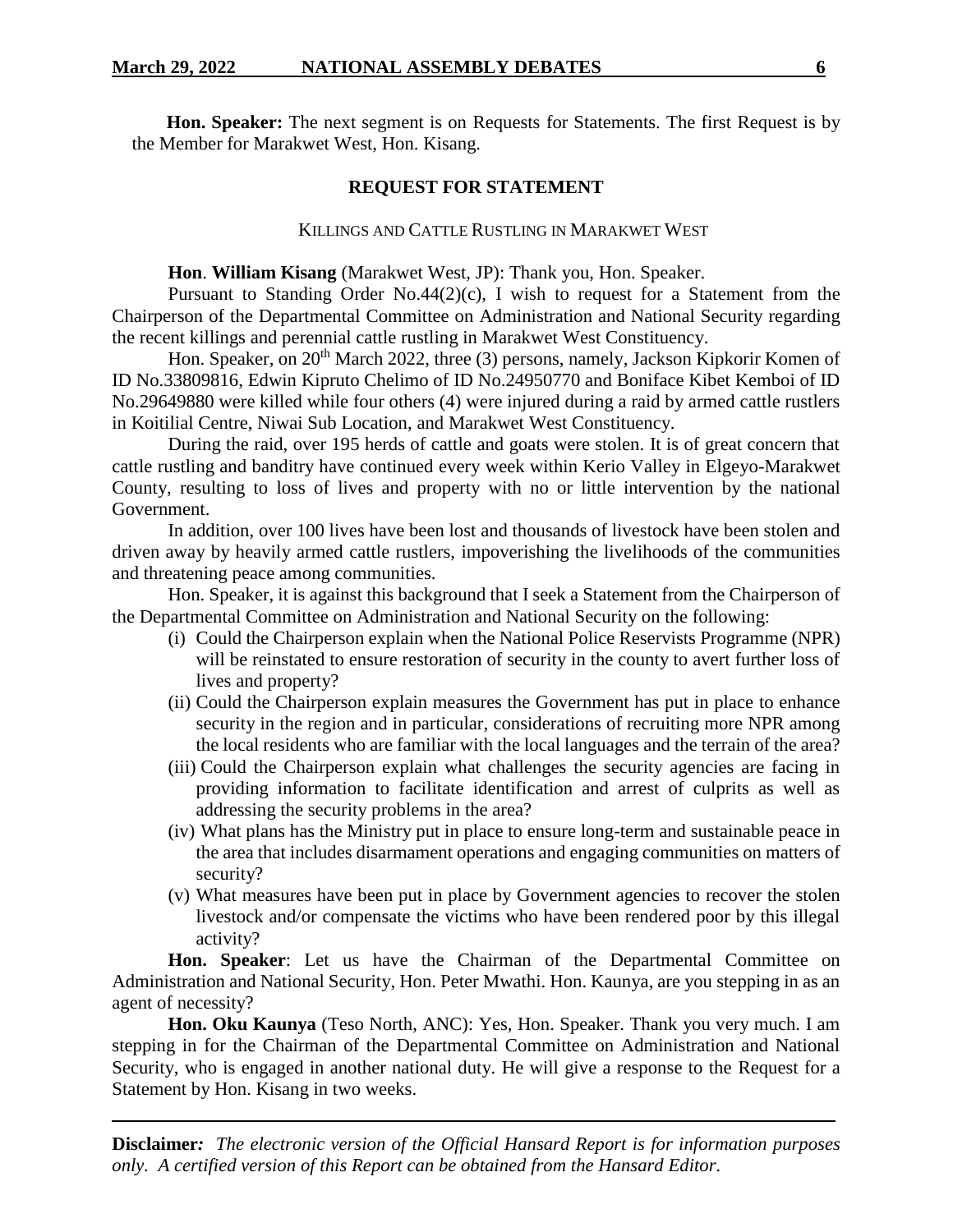**Hon. Speaker**: Very well. Hon. Kisang, are two weeks okay?

**Hon. William Kisang** (Marakwet West, JP): Two weeks are okay, Hon. Speaker, because of the usual seven days' notice. It looks like security agencies are sleeping on the job because this matter has been ongoing. We have had several meetings, but it looks like they are not interested in restoring peace in that region. They need to do something before even replying by ensuring that NPR are deployed as soon as possible so that we do not lose more lives.

**Hon. Speaker**: Very well. The next Request is by the Member for Borabu.

# ACCIDENT INVOLVING EMPLOYEES OF TRANSMARA SUGAR COMPANY

**Hon. Ben Momanyi** (Borabu, WDM-K): Thank you, Hon. Speaker. I meant to seek this Statement last week on Wednesday, but the Cabinet Secretary for Interior and Coordination of National Government indicated that he would do something in two days. Therefore, I requested that the matter be stood down for two days, so that I could seek this Statement today. Unfortunately, I have not received any response or had any serious engagement with the Ministry of Interior and Coordination of National Government. Therefore, I now wish to seek the Statement.

Hon. Speaker, pursuant to the provisions of Standing Order No.44(2)(c), I rise to seek a Statement from the Chairperson of the Departmental Committee on Administration and National Security regarding an accident involving two employees of Transmara Sugar Company Ltd located in Narok County.

On 22nd February 2022, two employees of the said Transmara Sugar Company Ltd, Mr. Patrick Adipo, aged 23 years, and Duke Nyambane, aged 35 years, were putting off a fire at the bagasse yard at the company's premises when suddenly a heap of bagasse caved in and the two men were covered by the falling bagasse. To date, they have not been accounted for. The matter was reported at Enoosaen Police Station in Narok County and the OB Number is 37/22/02/2022.

Hon. Speaker, appallingly, the families of the two victims have since been denied access to the site by the management of the sugar company and it is alleged that the site has since been cleared and there is no account given of the two missing persons.

Hon. Speaker, it is against this background that I seek for a Statement from the Chairperson of the Departmental Committee on Administration and National Security. In the Statement, the Chairperson should address the following concerns:

- (i) Could the Chairperson explain the status of the investigation into the disappearance of two employees, namely, Duke Nyambimba Mong'are aged 35 years, who comes from my constituency, and Patrick Adipo aged 32 years, both employees of Transmara Sugar Company, who were covered by falling bagasse while putting up a fire at the bagasse yard and have not been traced to date?
- (ii) What steps have been taken to trace the two missing employees of Transmara Sugar Company?
- (iii) What action has Transmara Sugar Company taken to trace, retrieve or recover the bodies of the two missing employees following their disappearance while working at the bagasse yard?
- (iv) What action has the relevant Government agencies such as the Director of Criminal Investigations taken, including instituting investigations and making arrests for possible criminal negligence by the management of Transmara Sugar Company, which led to the disappearance of the two employees following the unfortunate incident at the bagasse yard?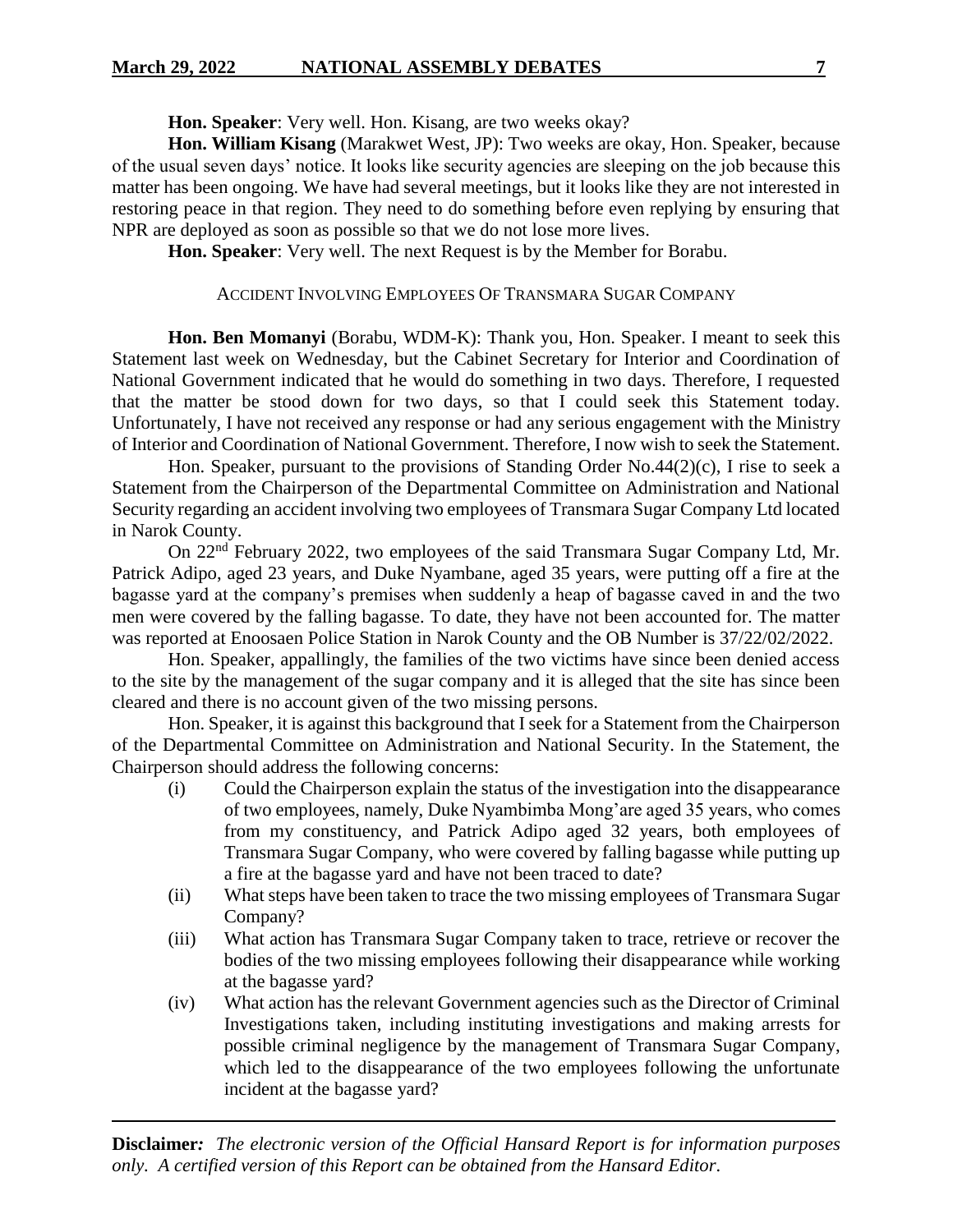- (v) Could the Chairperson confirm if the company has been operating in strict conformity to the provisions of the Occupational Safety and Health Act, 2007?
- (vi) Could the Chairperson do an undertaking to ensure that comprehensive investigations are carried out into the circumstances surrounding the accident and action is taken against anyone found culpable of any form of negligence?

# **Hon. Speaker**: Hon. Kaunya.

**Hon. Oku Kaunya** (Teso North, ANC): Thank you, Hon. Speaker. The response to the Statement on the disappearance of the two will be available in two weeks.

**Hon. Speaker:** Hon. Momanyi, I understand that you wanted to raise the issue last week.

**Hon. Ben Momanyi** (Borabu, WDM-K): Yes, Hon. Speaker. I was meant to raise this issue last week and the Cabinet Secretary for Interior and Coordination of National Government requested for only two days. That means that the Ministry is able to sort out this issue even in a day. The families of the two missing persons are really agonising. I find 14 days a very long time and I think one week is sufficient for the Chairman to bring the report to this House.

**Hon. Speaker**: Hon. Kaunya, as you have heard, the request should have been raised last week. Hon. Momanyi has indicated on the Floor of the House that he had been requested by the Cabinet Secretary to hold on for two days. However, according to Hon. Momanyi, the Cabinet Secretary has disappeared into thin air, but I think he can make it faster.

**Hon. Oku Kaunya** (Teso North, ANC): Thank you, Hon. Speaker. With your guidance and also considering the fact that the Member had been given that promise, I believe the Cabinet Secretary should have answers. Therefore, we will endeavour to give it in one week's time, as per your guidance.

**Hon. Speaker**: Very well. In one week, bring the Statement here and that concludes that aspect. Let us move on to the next Order.

Sorry, I see a number of Members having placed interventions. I do not know why? Is there anything or the usual one of the early birds? There is an early bird who wanted to catch the worm. Very well. Let us proceed.

#### **MOTION**

ADOPTION OF REPORT ON FIRST SUPPLEMENTARY ESTIMATES FOR FY 2021/2022

**Hon. Speaker**: Chair of the Budget and Appropriations Committee.

**Hon. Kanini Kega** (Kieni, JP): Thank you, Hon. Speaker. At the outset, I seek your indulgence because I am waiting for the First and Second Schedule which as I move, I want to indicate I will be replacing.

Hon. Speaker, I beg to move…

**Hon. Speaker**: You will be moving this Motion in an amended form by way of replacing the First and Second Schedule?

**Hon. Kanini Kega** (Kieni, JP): Yes, I have the details and copies will be circulated in a few minutes.

Hon Speaker, I beg to move:

THAT, the House adopts the Report of the Budget and Appropriations Committee on the First Supplementary Estimates for the Financial Year 2021/2022, laid on the Table of the House on Tuesday, 22nd March 2022 and pursuant to provisions of Article 223 of the Constitution and the Standing Order 243 -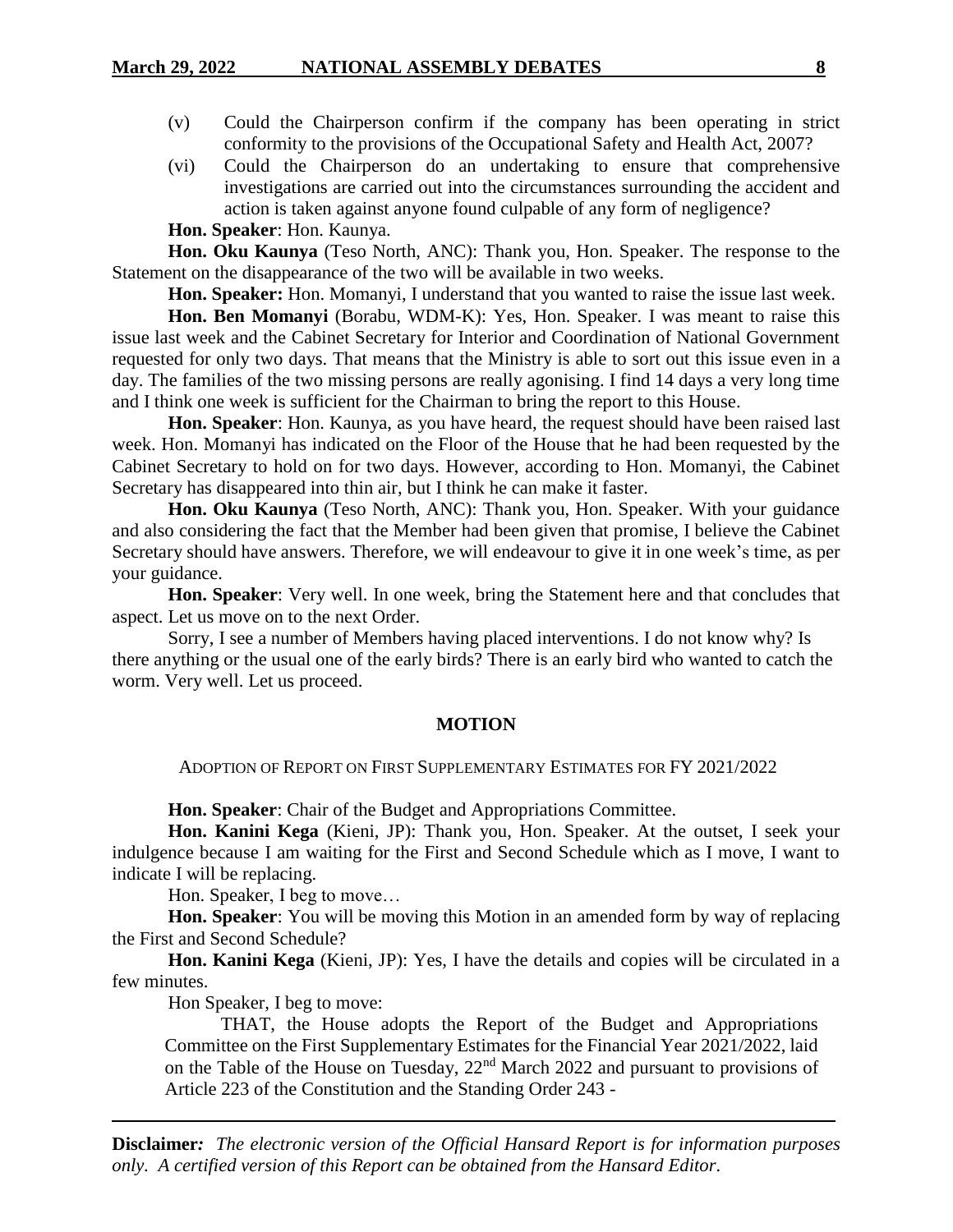(i) Approves an increment of the total recurrent expenditure for the Financial Year 2021/2022 by Kshs125,070,384,778.00 in respect of the Votes contained in the FIRST SCHEDULE; and,

Hon. Speaker, as I said, I will be replacing this Schedule.

(ii) Approves an increment of the total capital expenditure for the Financial Year 2021/2022 by Kshs13,790,551,509.00 in respect of the Votes contained in the FIRST SCHEDULE;

(iii) Approves an overall increment in the total budget for the Financial Year 2021/2022 by Kshs138,860,936,287.00 in respect of the Votes contained in the FIRST SCHEDULE;

(iv) Resolves that the FIRST SCHEDULE forms the basis for the introduction of the First Supplementary Appropriation Bill, 2022; and,

(v) Further makes the policy resolutions contained in the SECOND SCHEDULE to the Order Paper.

Hon. Speaker, it is my honour, duty and privilege to present to this House, the Report of the Budget and Appropriations Committee on the Supplementary Estimates 1 for the Financial Year 2021/2022, on behalf of Members of my Committee.

Hon. Speaker, at the outset, I want thank your good Office and the Office of the Clerk for the support extended in fulfilling our mandate as well as the departmental committees for their well-thought-out recommendations which have formed the backbone of this Report. Our sincere gratitude is extended to all the ministries, departments and agencies as well as the National Treasury for honouring the invitation by the National Assembly to be part of this crucial process in reviewing the Supplementary Budget for the Financial Year 2021/2022.

In addition, the Committee would like to thank the Parliamentary Budget Office, the Directorate of Audit, Appropriations and other select committees and the Directorate of Departmental Committees for the extensive work undertaken in reviewing and processing of the Supplementary Estimates I.

It is on this account and on behalf of the Budget and Appropriations Committee that I recommend that this House adopts this Report.

The first Supplementary Budget for the Financial Year 2021/2022 has been prepared by the National Treasury at a time when the economy is experiencing a rebound in growth with revenue estimated to have performed above the target by Kshs16 billion during the period between June and December. The Supplementary Budget seeks to adjust the expenditure upwards by Kshs126.3 billion mainly to provide additional funding for drought-related interventions, security, COVID-19, pending bills, salary shortfalls, the 2022 elections and expansion of the Competency-Based Curriculum (CBC) infrastructure.

The upward adjustments of the Budget are mostly on account of recurrent rather than development expenditure. The recurrent budget has increased by Kshs113 billion, which is about 8.9 per cent, whereas the development budget has only increased by Kshs13 billion, which is roughly 1.9 per cent. The Committee is concerned that if this trend continues, it could eventually crowd out the growth-enhancing expenditures under the development budget.

Indeed, there are reports of under-absorption of the development budget, most of which are attributed to foreign-financed projects. Many donor-funded projects are facing implementation challenges mainly related to low absorption capacity by recipient ministries, departments and agencies (MDAs) or lack of Government of Kenya counterpart funding. The Committee notes that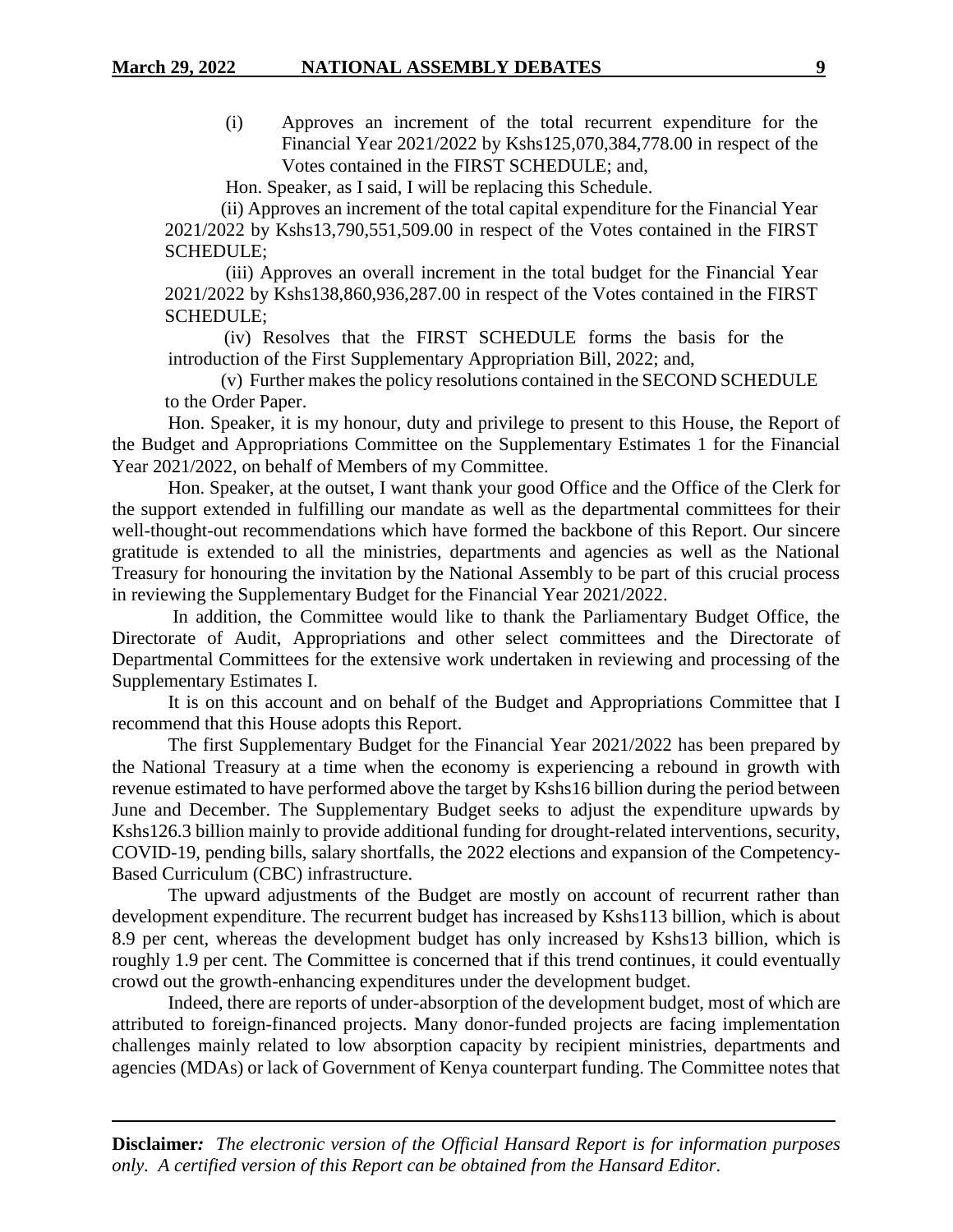many donor-funded projects are not aligned to the budget cycle and, therefore, face challenges being assimilated by the recipient MDAs.

Article 223 of the Constitution provides leeway for the national Government to spend money that has not been appropriated by Parliament, if the amount appropriated for any purpose under the Appropriation Act is insufficient or a need has arisen for expenditure for a purpose for which no amount has been appropriated by the Act, or the money has been withdrawn from the Contingencies Fund - so far, the National Treasury has granted approvals under Article 223 of the Constitution amounting to Kshs75.366 billion of which Kshs40 billion is recurrent and Kshs35 billion is development. Of this amount, only Kshs29.15 billion has been disbursed to the spending agencies. The Committee is of the opinion that failure to disburse the funds already approved under Article 223 of the Constitution implies that the expenditure items were probably not emergency in nature and should, therefore, not constitute expenditure under Article 223 of the Constitution.

The Committee notes with concern that failure to submit the full amount approved under Article 223 of the Constitution raises questions on whether the disbursed expenditures were indeed emergency in nature. The Committee observed that some of the Article 223 expenditures do not appear to meet the spirit of the Constitution. There are allocations cutting across various MDAs towards enhancing operations and maintenance as well as salary shortfalls, which could have reasonably been provided for within the prevailing budget constraints during the annual budget process and should ideally not constitute a supplementary budget.

The legal provisions underpinning the Supplementary Budget are contained in Article 223 of the Constitution, Section 44 of the Public Finance Management Act (PFM), 2012, Section 40 of the PFM Regulations, 2015 and the National Assembly Standing Order No.243. This includes information with regard to the basis, content and procedure of processing supplementary estimates.

The fiscal framework underpinning the 2021/2022 Budget is grounded on fiscal consolidation with the aim of reducing the overall fiscal deficit over the medium term. This is also in line with the International Monetary Fund (IMF) performance benchmark for the fiscal deficit under the 38-month IMF facility programme which the country entered into in 2021.

The Committee observed that due to the significant increase in spending, the overall fiscal deficit level inclusive of grants is projected to increase from 7.5 per cent to 8.1 per cent of GDP contrary to the fiscal consolidation path. Additional borrowing will, therefore, be required to plug the deficit. This is a concern given the constrained fiscal space with our debt ceiling nearing Kshs9 trillion.

Hon. Speaker, **t**he policy direction of the approved Budget was anchored on the Big Four Agenda and the post-COVID-19 Economic Recovery Strategy (ERS). There is concern, however, that some of the deductions could potentially alter the policy direction of the Budget. For instance, there are deductions on expenditures relating to Economic Recovery Strategy as well as to Big Four interventions under housing, livestock management and coordination, and the development and coordination of the Blue Economy.

Hon. Speaker, the Committee further observed that the Budget implementation appears to be skewed towards the national Government and, indeed, towards specific MDAs within the national Government. As at December 2021, only 39.2 per cent of the County Equitable Share (Kshs144.98 billion) had been disbursed to counties against the total amount of Kshs370 billion. Further, within the national Government, approximately 50 MDAs had received less than 50% of their total budget, with nine MDAs receiving less than 30% of their total budget. This is a concern as it hinders effective budget implementation for these entities.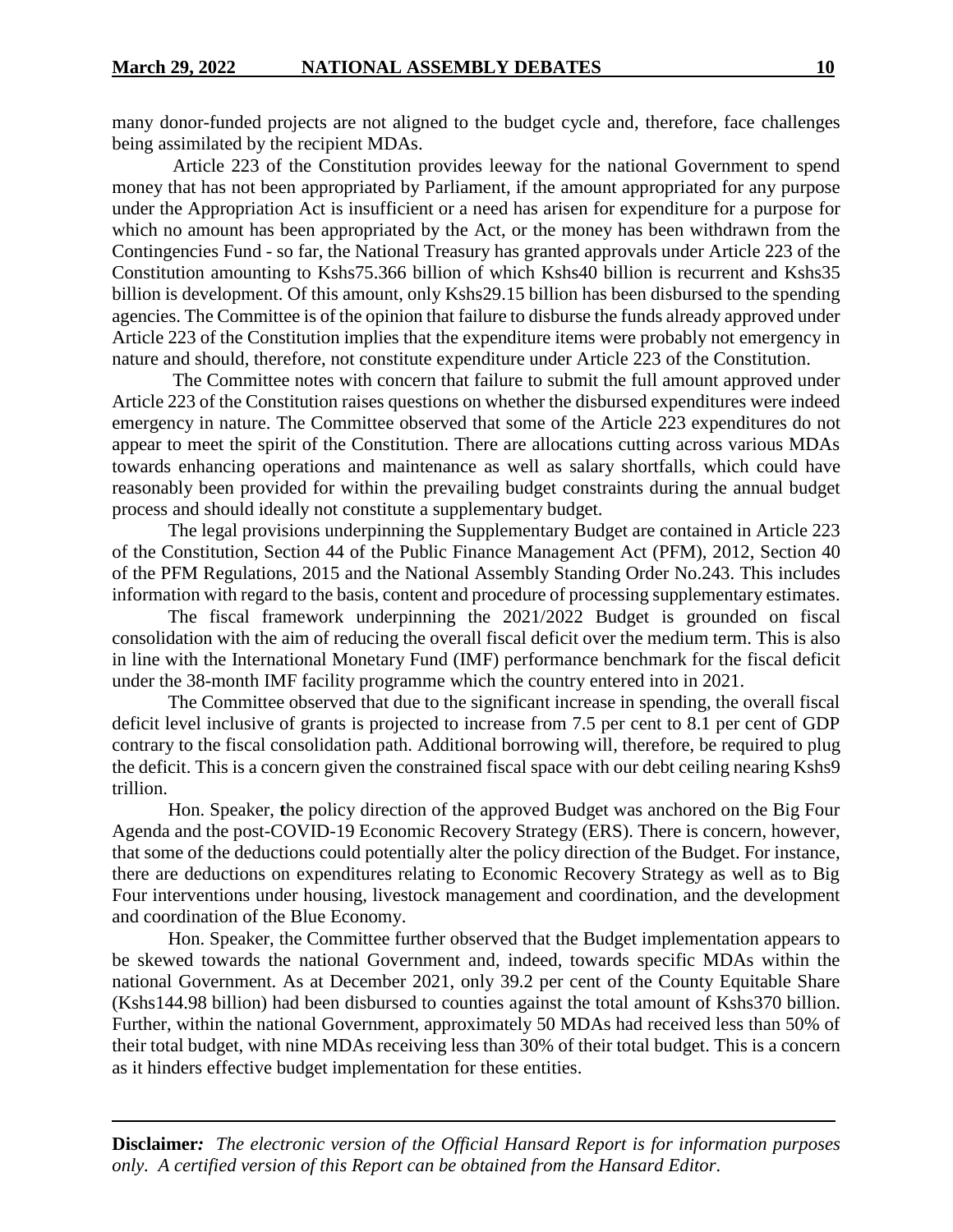The Committee is concerned that despite major adjustments in the Supplementary Budget, an assessment of the fiscal impact of the proposed reductions and/or increases to various programmes has not been provided for. Further, it is noted that some expenditure adjustments are not consistent with the targets which have remained the same despite the changes in budgetary allocation. For instance, in the Ministry of Defence, there are some budget cuts, but no changes in the targets of the affected programmes. Similarly, in the Ministry of Sports and the Ministry of Finance and Planning, there are budget cuts under some programmes, but the overall targets for the affected areas have remained the same.

Hon. Speaker, as I conclude, the Supplementary Budget for FY 2021/22 has been prepared at a time when the economy is experiencing a rebound in growth following a period of economic underperformance brought about by the COVID-19 Pandemic. The average growth for the first three quarters of 2021 is estimated at 7.9 per cent. However, it is worth noting that the base effect is a significant factor in the recorded growth. Most sectors were coming from negative growth rates experienced in 2020 and the full reopening of the economy led to the unusual spike in growth. Therefore, as much as the economy is in recovery, the recorded growth for 2021 is more of a statistical than the real growth.

Going forward, there are still some inherent risks to the economic outlook which, if they materialise, could affect the outcome of Budget implementation. These include the ongoing drought in some parts of the country, lingering COVID-19 Pandemic effects, increasing public expenditure pressures and the impact of a heightened election mood on investment decisions. These risks have a potentially adverse effect on the economic growth outlook. Therefore, revenue collection could have negative impact on budgetary spending in 2022.

Pending bills continue to present a challenge. Despite the national Government policy on pending bills to constitute a first charge (Treasury Circular No.7/2019), it appears that this has not been followed. Latest statistics indicate that as at  $30<sup>th</sup>$  September 2021, pending bills amounted to Kshs423.2 billion. Of this amount, State corporations account for 87.8 per cent, that is Kshs371.5 billion and MDAs account for 12.2 per cent that is Kshs51.6 billion. This does not include the debts in the county governments which are equally high. The Committee is concerned that some reductions in the development budget could potentially lead to further pending bills accumulation especially where commitments have already been undertaken or there are contractual obligations.

The Committee also notes that some donor funded projects appear to be facing implementation challenges. The Committee noted that the low absorption of the development budget is due to disruptions in donor funded projects. There appears to be a challenge in how donor funded projects are conceived, structured and implemented which leads to poor outcome.

A framework is being developed and already we are in a situation where we have a case with the Senate. We are hoping that through mediation, we will fast-track this process and ensure that we have a framework that is agreeable.

Hon. Speaker, we have noted that there are several drought mitigation interventions scattered across various MDAs. These include interventions with the said Department for Social Protection and Senior Citizens Affairs, State Department for Livestock, State Department for Devolution, Ministry of Water, Sanitation and Irrigation as well Regional Development Authorities in the Ministry of Defence. This fragmented approach may lead to duplication of efforts as well as possible pilferage of resources and failure to take responsibility. There is need for a centralised approach in order to effectively handle drought mitigation.

During the processing of the submitted Supplementary Estimates 1, the National Treasury submitted an addendum to the Supplementary Budget proposing further changes to the 2021/2022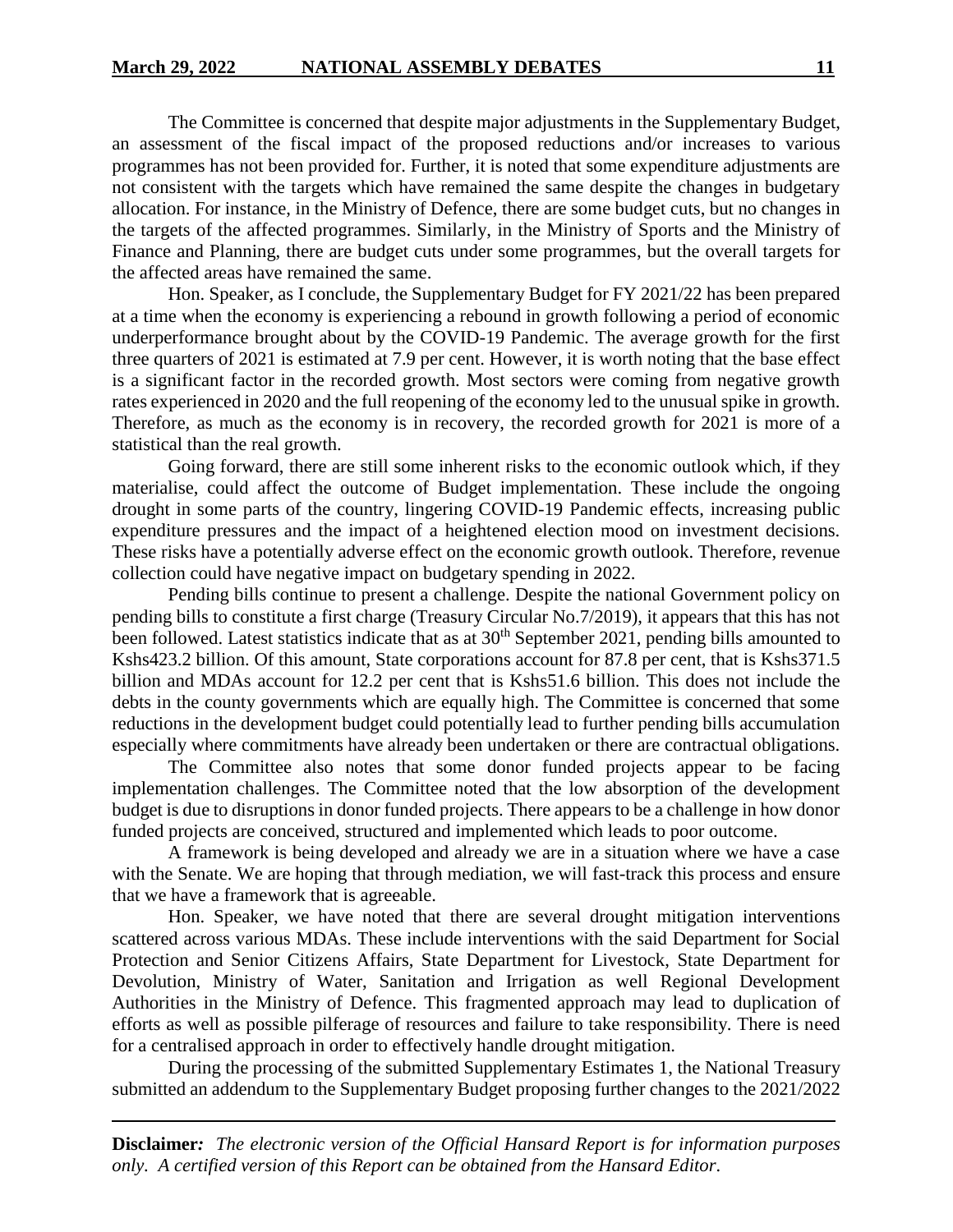Budget Estimates. The addendum proposed to increase the Supplementary Budget by a further Kshs3.7 billion. The recurrent budget was adjusted upwards by Kshs9.4 billion whereas the development was reduced by Kshs5.7 billion.

This is a huge issue because departmental committees had already processed the Supplementary Budget 1 and presented to us having made various recommendations. The National Treasury brought an addendum which adversely affected the recommendations presented by the committees. So, they accused us of not taking their recommendations into consideration. It was not our failure to take into account their considerations but because of the addendum brought by the National Treasury.

The Committee notes with concern that a further reduction of the development budget could disrupt policy implementation and lead to further accumulation of pending bills, as I earlier said. Additionally, the deduction of the development budget by Kshs5.7 billion has slightly reduced the share of development estimates in the total revised budget from 32.9 per cent to 32.6 per cent. Given the risk of under-absorption of the development budget, the cumulative expenditure at the end of the financial year could fall below the 30 per cent threshold.

The Committee observed that the introduction of an addendum to the Supplementary Budget simply is not good budget policy practice. Firstly, it presents a risk of abuse as it istypically brought at the tail end of the review process and, therefore, is not subjected to adequate scrutiny. Secondly, the submission of two separate documents adjusting the same budget could mask the real impact of the proposed expenditure adjustment. Thirdly, the practice suggests a certain level of unpreparedness on the part of the National Treasury with regard to the Supplementary Budget.

The total revenue and grants projected have increased by 3.95 per cent from Kshs2.101 trillion to Kshs2.184 trillion. This is mainly due to an increased revision in Appropriations-in Aid collection by 20 per cent, that is Kshs53 billion. There are notable increases in Appropriations-in-Aid (A-in-A) estimation across a number of agencies including universities, the Road Maintenance Levy Fund, the Kenya Accreditation Service and many others.

The ordinary revenue collection is projected to increase by 1.4 per cent, that is Kshs25 billion from Kshs1.7 trillion to Kshs1.8 trillion. This is attributed to an increase in Excise Duty and other taxes.

As I had said earlier, the fiscal deficit is estimated to increase from 7.5 per cent to 8.1 per cent of the Gross Domestic Product (GDP). Despite the downward revision of the public debt service, it still constitutes the largest component of the Consolidated Fund Services (CFS), accounting for 88 per cent, which is Kshs1.5 trillion of total CFS expenditures. Of this amount, the domestic debt service constitutes the largest expenditure item amounting to Kshs823 billion or 71 per cent.

The supplementary CFS budget proposes an increase of allowances for constitutional offices by Kshs136 million. These are allowances for various commissions and constitutional officeholders. Major increases were related to the Teachers Service Commission, which increased from Kshs630,000 to Kshs34 million, the Commission on Administrative Justice and the Salaries and Remuneration Commission among others.

Hon. Speaker, as I conclude, we process this Supplementary Budget under very tight conditions. I would like to thank the Members of the Budget and Appropriations Committee. I would also like to thank the Chairs of the various committees. We had extensive consultations, even today. When we were here last week, the Chairman emeritus requested that we also consult the National Treasury. We have consulted a lot with the National Treasury and have brought a harmonised Schedule that will be circulated in a few minutes. 0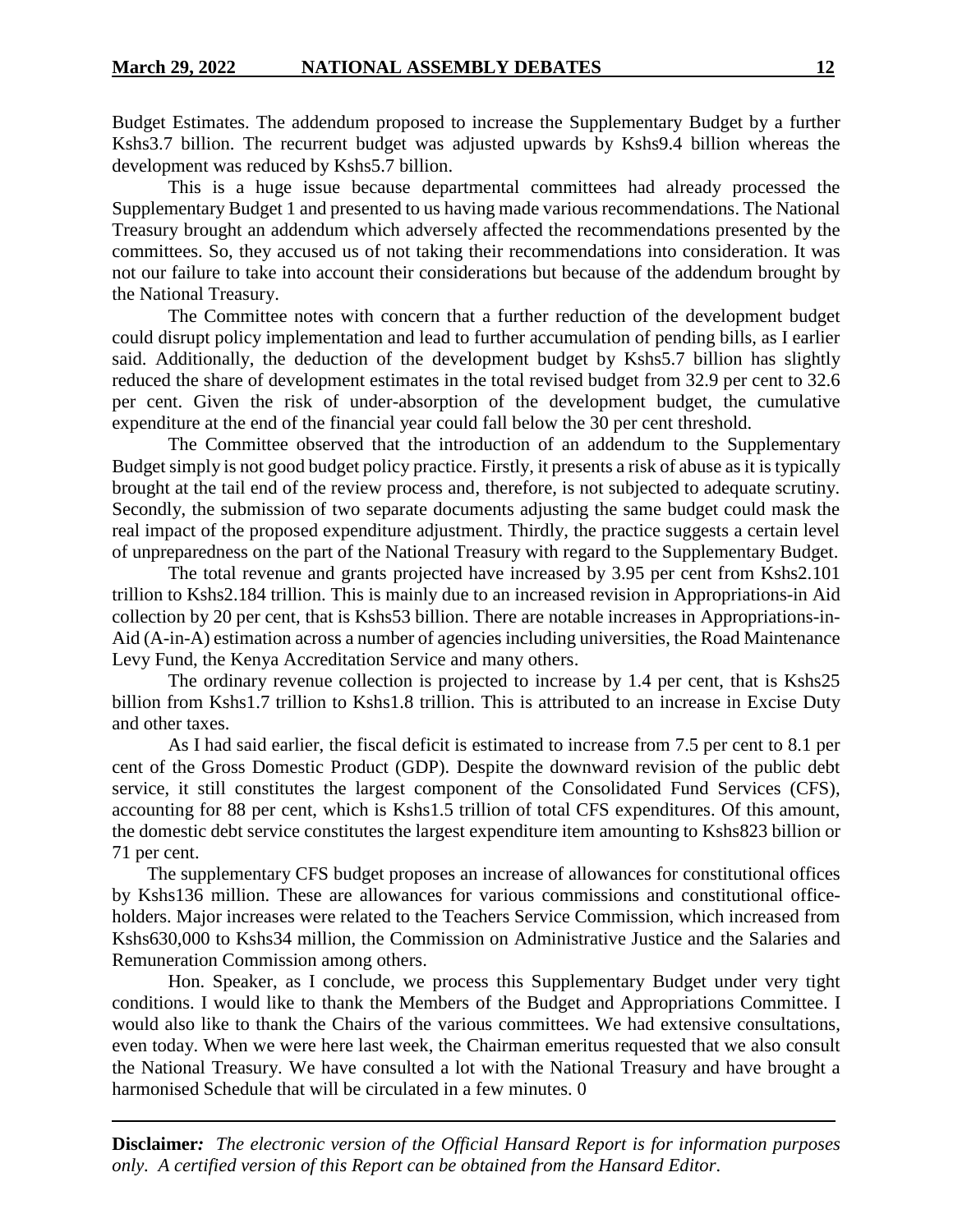With those very many remarks, I request Dr. Makali Mulu to second.

**Hon. Speaker:** Let us have Dr. Makali Mulu.

**Hon. Makali Mulu** (Kitui Central, WDM-K): Thank you, Hon. Speaker. I take this opportunity to second this important Supplementary Budget Report. I appreciate the work done by all Members of Parliament, more so the departmental committees' chairpersons. It was not easy preparing the Supplementary Budget this year. As a Member of the Budget and Appropriations Committee, I have been doing this for many years, but this year was quite unique. At one point, I almost imagined that we would not have a supplementary budget because I empathised with the chairpersons of departmental committees.

Looking at the process before you get to the product, departmental committees got the first submission of the Supplementary Budget and discussed it. Just as they were about to conclude, we got an addendum to the revised Budget. As a result of the addendum, many things came up. There was a kind of misunderstanding between the departmental committees, the Budget and Appropriations Committee and the National Treasury. The National Treasury ended up nullifying the changes which had been proposed by the departmental committee chairpersons because they said that the money which the departmental committees had proposed to be pushed to different activities had already been used. As a result of that, the Budget and Appropriations Committee was accused of changing what some of the departmental committees had recommended. That is far from the truth. So, as we look at this revised budget today, it is important that the process is streamlined in terms of how supplementary budgets are tabled in this House and how they are referred to committees. That is why I agree with my Chair who said that in future, Parliament should resist the idea of getting addendums when it has received a Supplementary Budget from the Treasury. It causes confusion and a lot of misunderstanding which makes us appear as though we are not doing our work as it should be.

My second observation is on the issue of priotising budget programmes and projects. If you look at what is happening in this country today, you will easily single out four priority areas. One of them is that we are in an election year. That means, as we do our revised budget, we should focus more on activities that will ensure this country conducts free, fair and credible elections. Two is security. As we conduct elections, we must make sure that Kenyans are secure and we do not have any problem in the country so that we can maintain peace. Three, is the price of fertiliser and agricultural inputs, which are increasing at a high rate. What that means is that as we look at the Supplementary Budget, there must be a proper analysis of it to see how Kenyans can be cushioned against these rising prices.

Four, is the fuel stabilisation fund. This will ensure that increasing fuel prices do not do more harm to Kenyans than what they have been experiencing. Therefore, we need to analyse the revised budget against these four important national priorities. There has been a lot of push and pull, more so on fertiliser. The Departmental Committee on Agriculture and Livestock has been saying that we need to provide more resources to agriculture, but because of the challenges of the budget making, we have had challenges to fulfill it. For me, we need to align the revised budget with the national priorities.

The last point is input of MDAs. The issue is the source of primary data when it comes to budget making. We all get this information from MDAs. The National Treasury consults MDAs to get information. Departmental committees consult MDAs to get information. For me, it looks like we are not getting the same information from the same MDAs. There is need to harmonise the information that comes from the departmental committees and from the National Treasury. There is confusion if you look at what happens in the two, namely, the National Treasury and the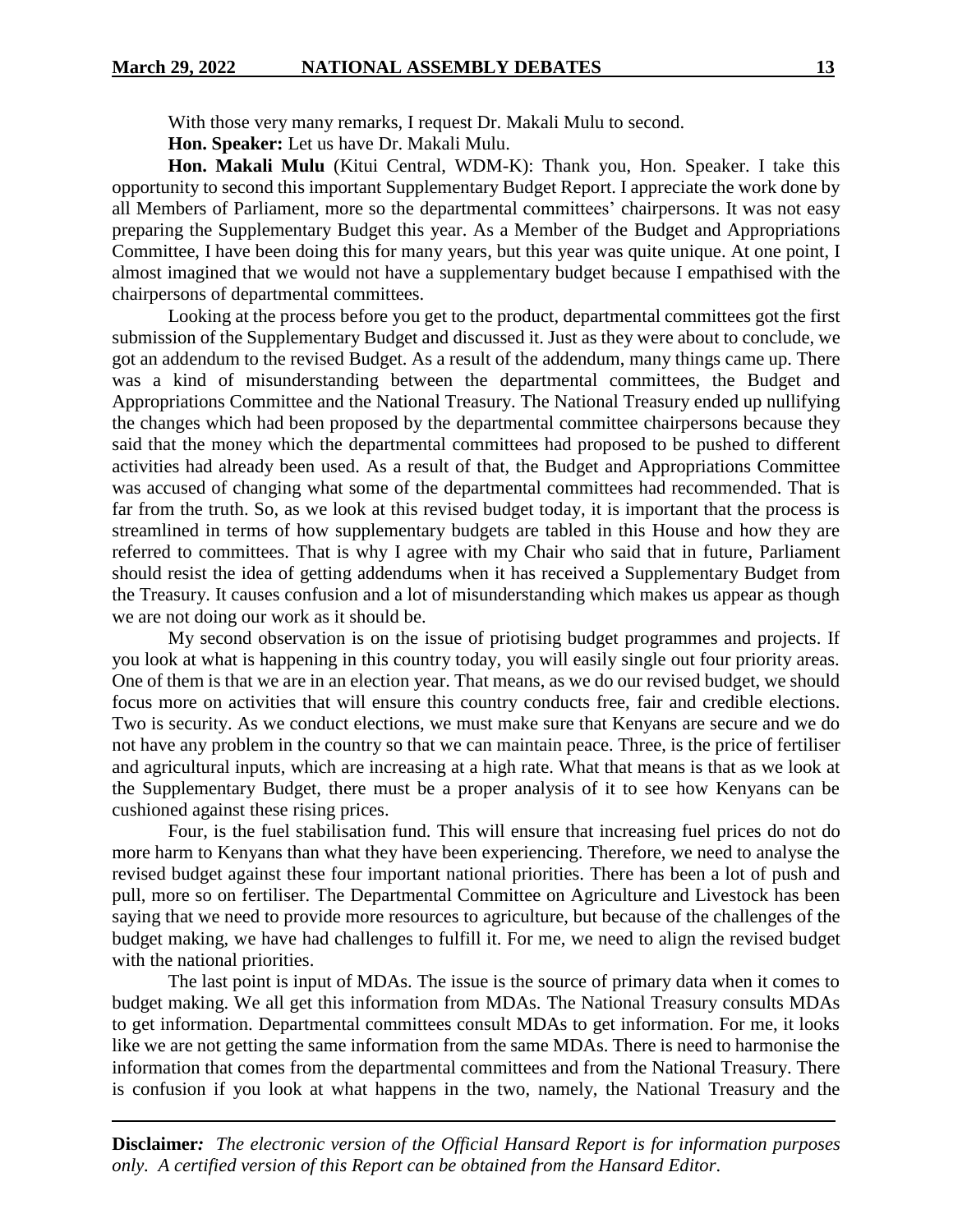departmental committees. I wish I had more time. I would have commented on Article 223 of the Constitution, but my Chair commented on it.

**Hon. Speaker**: Hon. (Dr.) Makali Mulu, I want to give you an extra three minutes.

**Hon. Makali Mulu** (Kitui Central, WDM-K): Thank you, Hon. Speaker. With those three minutes, let me elaborate on the primary source of data. I wish the departmental committee chairpersons listen to me. What happens when we get the supplementary budget is that we send its report to the departmental committees. The committees request the MDAs to appear before them so that they can discuss the budget together. When they discuss, they give information that indicates areas where there could be savings and areas that have been exhausted. What happened is that in areas where departmental committees' got information from MDAs that there were savings, the committees thought it was important to reallocate that money to other priority areas.

However, later, the National Treasury came and said that that money had already been used. So, we ask them, who is telling the truth? Is it the departmental committees or the National Treasury? It is on that basis that most departmental committee chairs got frustrated. Yesterday, we had a meeting with the Cabinet Secretary for the National Treasury and T.J. Kajwang' said that he thinks the Budget and Appropriations Committee does not know its work. That was because of the frustrations departmental committee chairpersons were having.

It is important for primary source information, MDAs, to give the same information they give to the National Treasury to the departmental committees. If you take, for example, the Departmental Committee on Administration and National Security, we had a long session with the Nairobi Metropolitan Services (NMS) and they indicated to us that they were not able to use some money because they had not processed the procurement request. As a result of that, the Committee reallocated that money. However, we were told by the National Treasury that that money had already been paid out. So, one wonders, if the Committee said that NMS had not used the money and the National Treasury says the money has been used, where is the data coming from? As Parliament, we need to be firm on what we do. I raised an important issue - it will be applicable in the 13th Parliament - that as Parliament, we need a serious national conversation on whether Parliament has a role in budget making and if it has, that role must be stated clearly. If we do not have a role, we should allow the National Treasury to make the budget, so that we just come in and use whatever part is there for Parliament. But if we have a clear role in budget making, the input of Parliament cannot be ignored. So, these are important observations. If we have to do our work as a budget making House, and this must be addressed as we move into the future.

On Article 223 of the Constitution. If you look at it, it says that you can only apply it when you have unplanned expenditure or if there is an emergency. The Chair has come out clear. When you analyse the budget that we get from the National Treasury, especially the revised budget, some expenditure items do not qualify to be funded under Article 223 of the Constitution. As a House, we need to be firm. Whatever does not qualify, we need to say no to it unless someone explains what happened to that expenditure.

The other important point is the Contingency Fund. The law demands that when you use money from the Contingency Fund, you must justify why you are using that money and ask Parliament to give you approval so that you can replenish the Contingency Fund. What is happening is that money is being drawn from that Fund and much is not being said as to why it has been used. The justification is not provided in good time and when it is provided, it is not clear. So, there are important issues which, for those who will be in the  $13<sup>th</sup>$  Parliament, hoping I will be there, should seriously take up so that we stamp our authority on matters budget making.

I beg to second.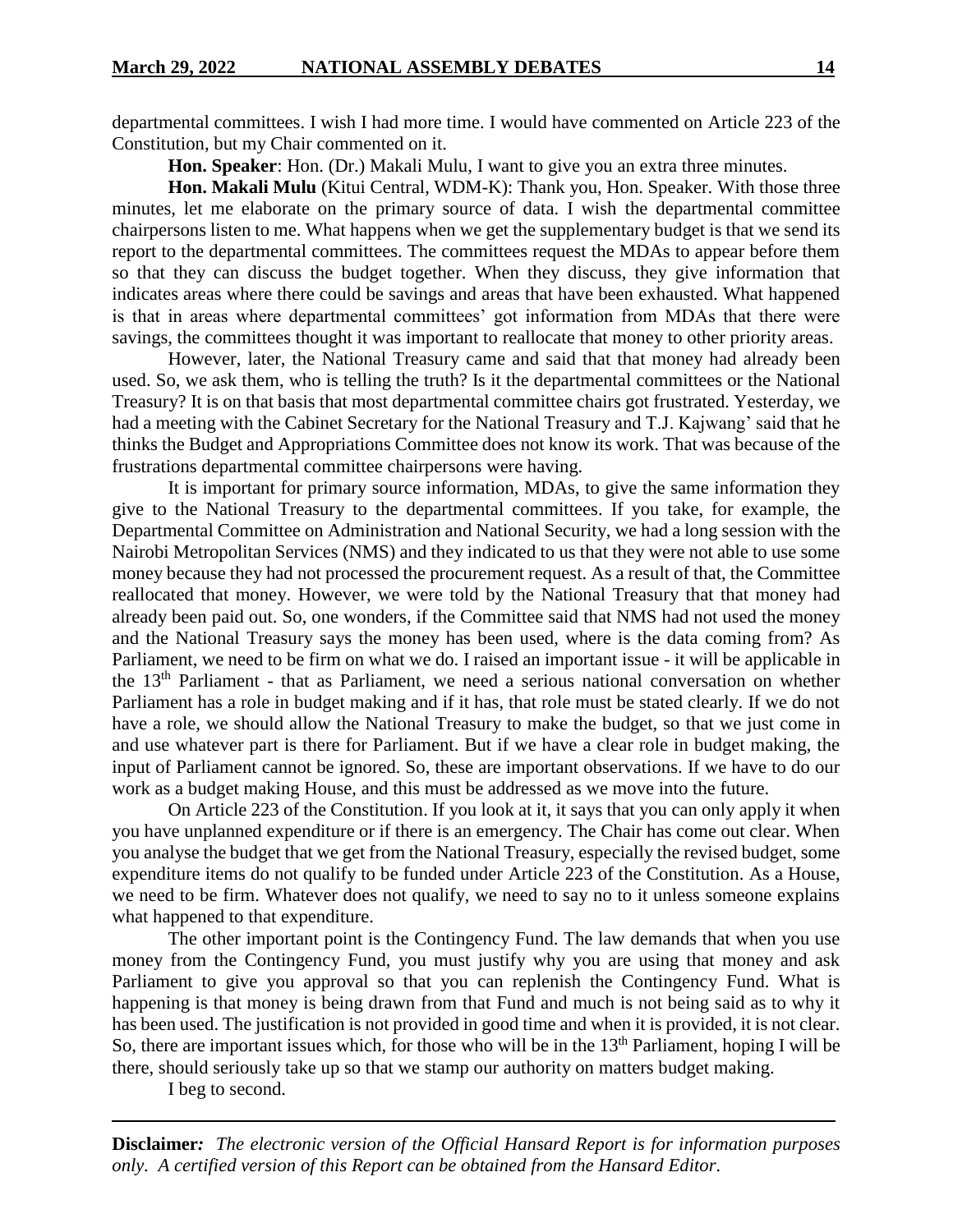**Hon. Speaker:** Hon. Members, the Chair of the Budget and Appropriations Committee in moving this Motion, indicated that he was moving it in an amended form and we permitted him to do so under the Standing Order No.48. He was then to replace the First and the Second Schedules, but up to now, he has not tabled the two Schedules. That complicate matters. I will propose the Question, but I will not propose it purportedly as amended when I have not seen the purported amendment. It may well be that if those Schedules had been tabled, then perhaps some of the proposed amendments could have been addressed. Now, without that, we will have to proceed and then I allow Members who have amendments to prosecute them. It is not possible for the House to sit and assume something is going to happen. It is important. I am saying this because the issues raised by Hon. Makali Mulu in seconding are important. I have no way of knowing that they are printing. There are two ways we could have delayed this. However, if you say you will move it in an amended form, and I have not seen the amendments, how would I know?

### *(Loud consultations)*

What shall we be doing in those two minutes? Honestly, you are putting the House in a situation which is untenable. Hon. Members, this is what I have in the Order Paper. I will propose the Question as it is in the Order Paper.

# *(Question proposed)*

*(Hon. Aden Duale rose on a point of order)*

Hon. Duale, what is your point of order?

### **POINT OF ORDER**

### ILLEGALITY OF FIRST SUPPLEMENTARY ESTIMATES

**Hon. Aden Duale** (Garissa Township, JP): Hon. Speaker, thank you for proposing the Question. We are now on the Old Schedule.

I rise to interrogate the constitutionality of this process. Article 223 of the Constitution provides the leeway of the National Government to spend monies that have been appropriated by Parliament. If the amount appropriated for any purpose under the Appropriations Act is insufficient or a need has arisen for expenditure, for a purpose for which no amount has been appropriated by that Act or money has been withdrawn from the Contingency Fund.

Article 223(2) of the Constitution requires that any spending, under this Article be sought within two months after the first withdrawal of the money. If this cannot be actualised within two months, if for one reason or the other, if Parliament is not sitting, then the approval should be sought within two weeks of the sitting. That is the law. It must be done within two months but if the House is not sitting, the next sitting, two weeks from then, that must be sought.

The documents submitted to this House, and the *Hansard* will prove me right that the following sums of money were disbursed under Article 223 of the Constitution to the Ministry of Defence: Kshs2 billion disbursed on 10<sup>th</sup> September 2021 on security operations; a further, Kshs2 billion on 25<sup>th</sup> November 2021 on security operations; Kshs362 million for Covid-19 Vaccines disbursed on 30<sup>th</sup> August 2021 under the Ministry of Health; Kshs280 million for LCIE Arbitration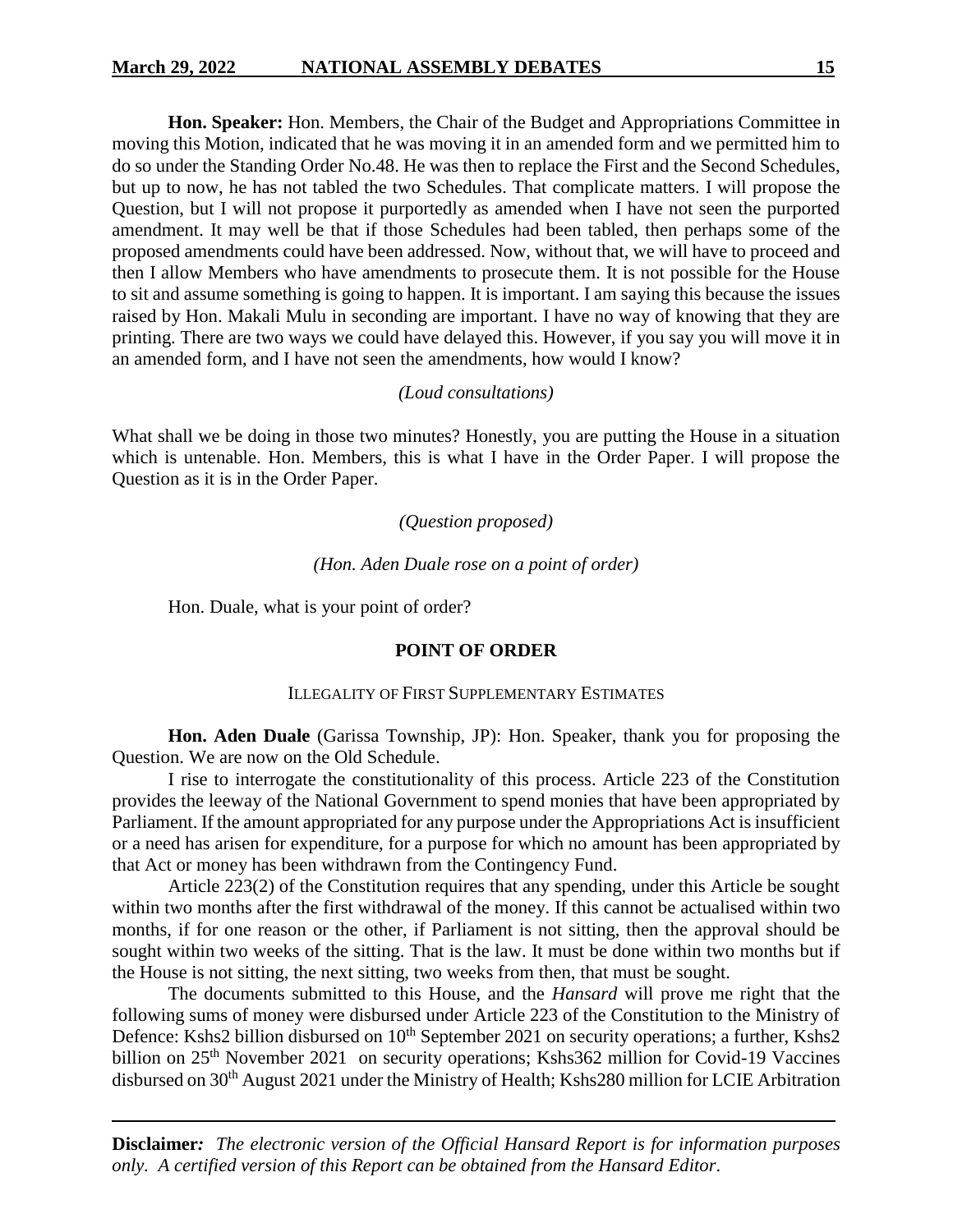to No.122222 Channel 2 Group Corporation Versus KBC disbursed on 27<sup>th</sup> August 2021. I am raising the matter between Channel 2 Corporation Versus KBC as a matter before the Public Accounts Committee, and the Committee has not concluded; and finally, among others, Kshs620 million for digging of boreholes and informal settlement disbursed on 29<sup>th</sup> September 2022 under the Ministry of Water and Sanitation. This is where a group of Members of Parliament were given Kshs20 million per constituency.

**Hon. Speaker:** Sorry, did you say September 2022?

**Hon. Aden Duale** (Garissa Township, JP): I had said September 2021.

**Hon. Speaker:** Let me correct the *Hansard*: Kshs620 million for drilling of boreholes in informal settlements disbursed on 29<sup>th</sup> September 2021 under the Ministry of Water and Sanitations.

As I have mentioned, the approval for this withdrawal was to be sought according to the law two months or two weeks immediately the House was reconvened. I am seeking a ruling from where you sit, on the constitutionality of The National Treasury seeking approval for withdrawals which were made as far as last, August.

Article 223(4) of the Constitution provides that when the House is done with this Report before us, the Appropriations Bill is to be introduced for money spent under this Article. As you can see in the Report, some allocations proposed will be for money yet to be spent. Will it be in order, for the Appropriations Bill to be introduced covering both money spent, and the rest to be spent in contravention of Article 223(4) which requires such appropriations to be strictly for money spent?

An accounting officer for the National Government entity other than State corporations may reallocate funds between programs or sub votes in the Budget for the Financial Year if there are provisions which are not likely to be utilised as long as the total sum of all reallocations made to, or from approved for the program or sub vote for that Financial Year. Indeed, this is the content under which Article 223 have been operationalised by the PFM Act which is Section 43 and 44 of that Act. Section 43(2)(c) presupposes that a Supplementary should comprised of reallocations which either lead to increase or reductions across various items and programs, and the law requires that reallocations made from, to a program or sub vote should not exceed 10 per cent.

Hon. Speaker, I have scanned through this Supplementary Report and Budget as tabled in this House. It took me a lot of time, and I have observed broadly that some expenditure adjustments to programs have bluntly, exceeded 10 per cent**.** These include programmes in State House affairs under Executive Office of the President that has been adjusted by 47 per cent. I challenge the Chairperson of the Budget and Appropriations Committee to prove me wrong. The increase is not just above 10 per cent. It is 47 per cent.

The next one is the Department for Immigration and Citizen Services in the Office of the President. Its budget has been increased by 15 per cent. The budget for Road Safety has been increased by 13 per cent. That of the Ministry of Defence has been adjusted by 15 per cent and that of the Ministry of Interior by 13 per cent. The list is endless. I can continue.

What is the legality of the Supplementary Estimates submitted to this House, given that they do not adhere to the provision of the PFM Act that was operationalised under Article 223 of the Constitution? It is noted that some of the expenditures under Article 223 of the Constitution do not appear to meet the spirit of the Constitution. There are allocations that cut across various MDAs towards enhancing operation and maintenance as well as salary shortfalls which could have been reasonably provided for within prevailing Budget constraints during the annual Budget process. They should ideally not constitute a supplementary budget. Indeed, Regulation 40(4)(a)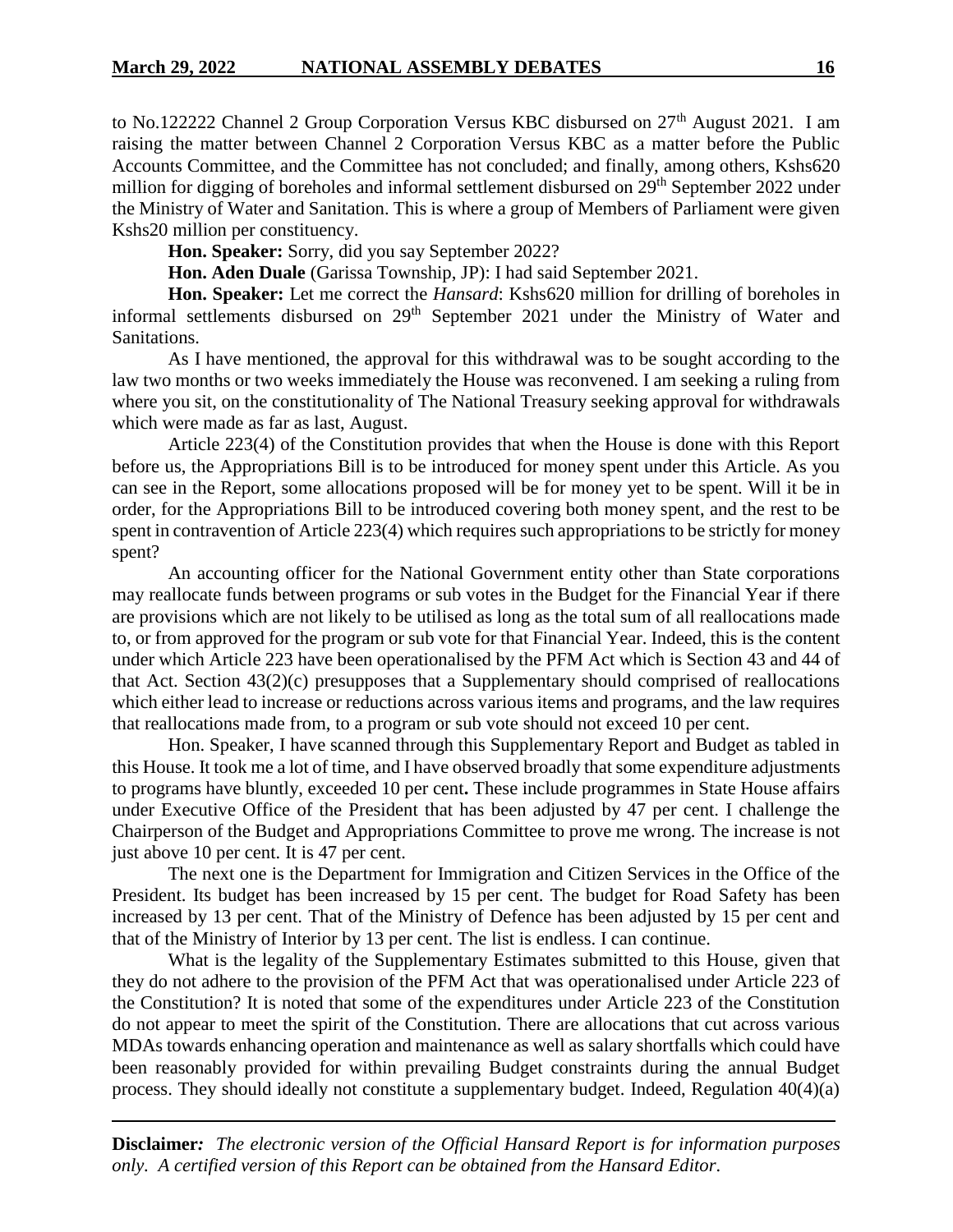of the PFM Regulations clarifies that the purpose for which approval is sought for a supplementary budget does not include expenditure that, although known when finalising the original Budget Estimates, could not be accommodated within the current allocations.

Hon. Speaker, I seek your ruling on the legality of the submission which does not adhere to the above regulation. Additionally, the list submitted by the National Treasury to this House does not meet the threshold of unforeseen and unavoidable expenditures. For example, Ksh620 million has been set aside for drilling boreholes in an informal sector, Ksh1 billion towards establishment of a modern neuro psychiatric national teaching and referral hospital for Kenya Defence Forces (KDF) and Ksh1.5 billion for rehabilitation of Naivasha-Malaba metre gauge railway. The framers of the Constitution were very explicit. Article 223 of the Constitution did not anticipate such expenditures. It talks about unforeseen emergencies. There is an emergency in the north. There is serious drought. Livestock and people have died. Article 223 of the Constitution has not been applied to allocate money to the emergency, but money has been allocated to other expenditures. That is shameful.

Finally, many new projects have been introduced in this Supplementary Budget contrary to Regulation 40(8) of the PFM Regulations. The provision requires that any new policy initiative, including capital projects, can only be introduced in the annual Estimates, which is supposed to come. Why should this Supplementary Budget include new projects? What is the intention? It has never happened, Hon. Speaker, and you need to save us. For avoidance of doubt, there are 16 new projects in the State Department for Transport. There are 50 new projects in the health sector, where 50 new Level 3 hospitals are proposed to be constructed. Other new projects are in the State Department for Correctional Services, Department of Crop Development, Ministry of Energy, among others. These new projects should be in the new annual Estimates. Which are these projects being sneaked in the Supplementary Estimates outside provisions of the law? This House should not be a rubberstamp.

I raise these issues so that you can give direction. I am not against the report on the Supplementary Estimates, but all of us sitting here swore to defend the Constitution and relevant laws. We should not continue this way. The Schedules have been changed. How can the House discuss the Motion when the Chair moved it based on Schedules which are not there? Now that you have put the Question based on the old Motion, do not allow the shenanigans by some of the staff of the Parliamentary Budget Office (PBO) and the Chairman of the Budget and Appropriations Committee. I could see the Chairman, my good friend Hon. Kanini, telling you to sit down because the gentleman from PBO is here. This man is an employee of the Parliamentary Service Commission, chaired by the Speaker. Do not listen to this person; you will lose your job. When the Speaker is on his feet, nobody—not even the President—can speak.

This House cannot pass an illegality. I seek your direction. New projects have been introduced. KDF is being allocated money under the pretext of financing through Article 223 of the Constitution. I remember this House rejected a number of expenditures under Article 223 of the Constitution. The Chairman of the Public Accounts Committee (PAC) is here. One of the payments that have been made—the Ksh280 million LCIT arbitration between Channel 2 Corporation and Kenya Broadcasting Corporation (KBC) is an audit query before us. It has not been concluded. So we cannot allow one Ukur Yatani, the Cabinet Secretary for the National Treasury, to use this House as a rubberstamp. In the sunset days of the 12<sup>th</sup> Parliament, let us be remembered for standing with the law and the Constitution.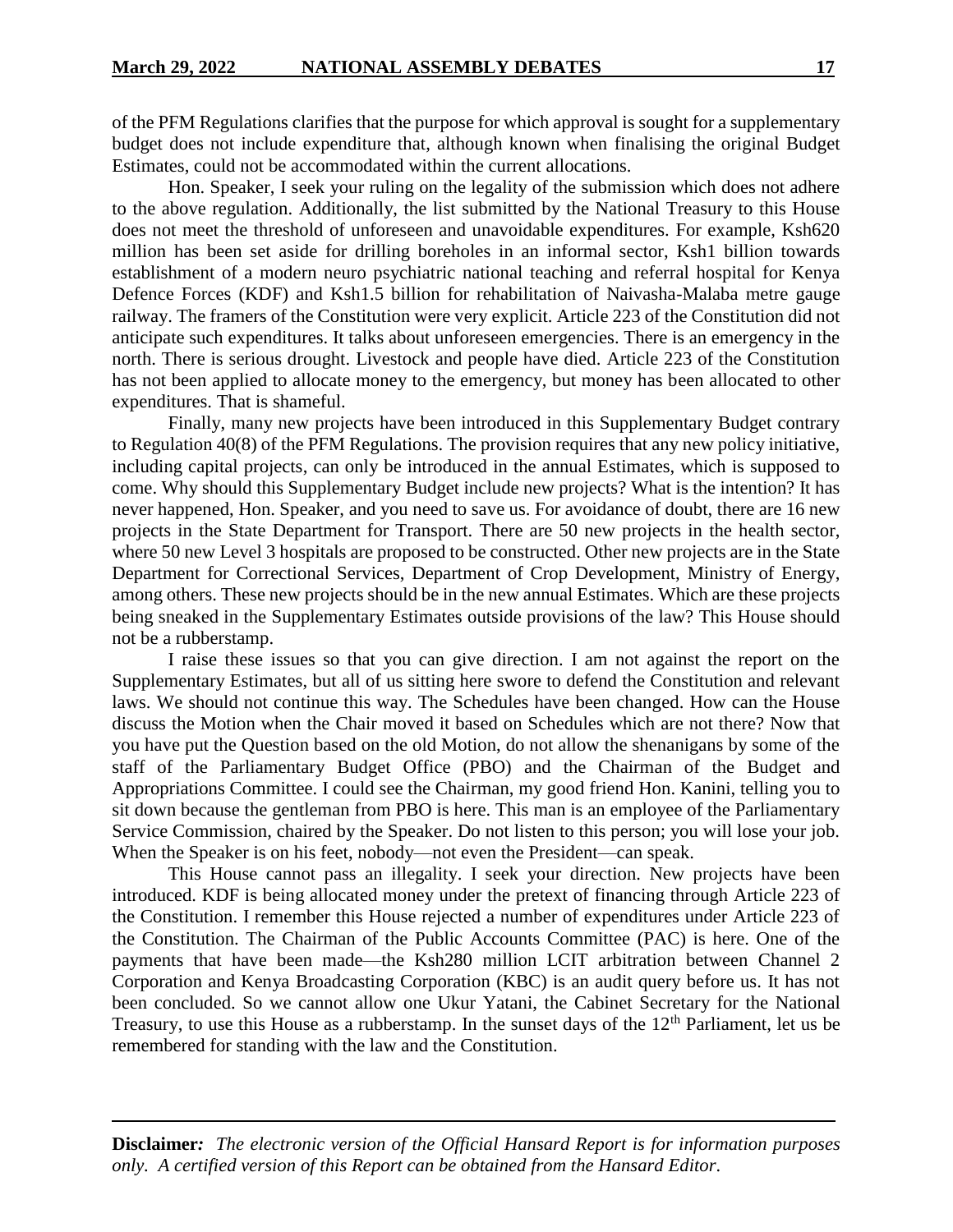Hon. Speaker, give us guidance. Let this be one of the Solomonic rulings you make. We cannot continue like this. I am talking about the report now. You have allowed the Chairman to move the Motion in an amended form subject to attached Schedules being available in the House.

**Hon. Amos Kimunya** (Kipipiri, JP): They can be brought.

**Hon. Aden Duale** (Garissa Township, JP): They cannot be brought when the Speaker has proposed the Question. The train has left the station. Leader of the Majority Party, you are the most experienced Member here. You have been Minister for Finance. You have been Deputy Leader of Government Business in the House. You are the Leader of the Majority Party. You are the anchor of procedure in this House. Do not allow this Chairman to misuse you. And do not allow yourself to be used by one Ukur Yatani.

Hon. Speaker, I seek your direction.

**Hon. Speaker:** Now, Hon. Members, Hon. Duale has raised some weighty matters. Procedurally, let me rule on the matter upfront. The Chairman of the Budget and Appropriations Committee had indicated that what he was going to move in an amended form was trotting to the Chamber. It was therefore upon him to make sure that before he finished moving, whatever it was should have landed here. Now that he has not landed… It does not matter. You know I cannot see that document. Refer to  $4<sup>th</sup>$  January 1642. I cannot see that document now. The two options available to the Chairman are to reply or comment on the interventions, but not to table that document. I think you can use you good offices now that you are just next to the Hon. Leader of the Majority Party to request him to move that amendment on your behalf, just like the other Members have their amendments. This is because, the Motion has been moved, seconded and the Question has been proposed. In keeping with our rules and practice, we cannot revisit the Question of your moving.

So, perhaps you would have to request the Hon. Leader of Majority Party to do it on your behalf. Thereafter, he has to do the amendments and bring to me for approval. In our rules, you as the owner of the Motion, you are the one who has authority and permission by the Standing Orders to move it in an amended form even without notice. However, for him he would have to draft it and bring it for approval and see whether I will be reminded to approve. It is not automatic also, I could easily shut my eyes forever about approving it, but that will not be helpful to the House. It is good for everybody to come and see what it is that you are saying, which now you have to request him to do it on your behalf. So, they must go and prepare the Amendments Motion because even a very casual look reveals that the figures are different from what has been proposed and what the document that I have seen the clerks budding around here. So, I will allow you make a comment with regard to what the Hon. Duale has raised.

**Hon. Kanini Kega** (Kieni, JP): Thank you, Hon. Speaker for your indulgence. Hon. Speaker, the former Hon. Leader of Majority Party has raised a raft of issues and of course we are seeking for your guidance but it is also good to set some record straight. Hon. Speaker some of the issues that Hon. Duale raised about when the issues were reported to us when Article 223 was invoked, I can confirm Hon Speaker that we received a letter within two months after the disbursements of the said funds. So, it is not true what Hon. Duale said that the funds were disbursed and we were informed within two months. We were informed within two months.

 Secondly, it is true that the Supplementary Budget should not exceed by10 per cent. However, it is this same House which approved a budget of Ksh3 trillion. 10 per cent is Ksh300 billion. The Supplementary Budget we are talking about is Ksh140 billion which is less than 10 per cent. Hon. Speaker, I stand guided by your ruling. I am consulting the Hon. Leader of the Majority Party to make sure that we adhere to what you have guided.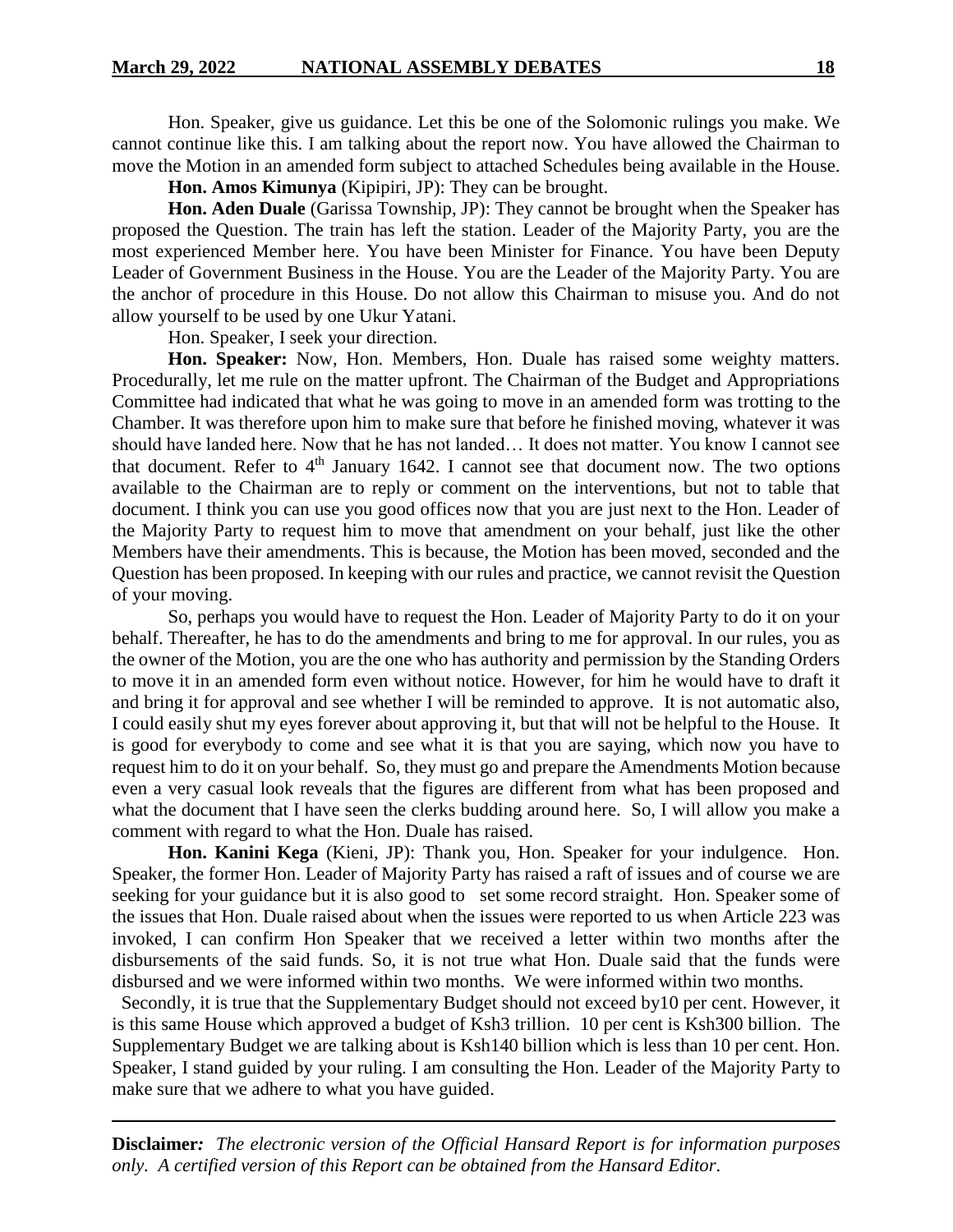I thank your Hon. Speaker.

**Hon. Speaker:** So, you address the issue of 10 per cent. However, there is a more fundamental one on seeking authority of the House within two months. If the House is in recess within two weeks after the House resumes. That is actually in Article 223 of the Constitution. It is not in the Public Finance Management Act (PFM). That is something which I thought we need to address. The Hon. Duale did give instances of expenditures that happened in September all the way up to November which is way back from now and authority was ever sought. If I got him correct, the Constitution therefore has been breached if you look at those expenditures and dates or you have not seen them?

**Hon. Kanini Kega** (Kieni, JP Hon. Speaker, we will be going back to the records. We got a letter from the National Treasury confirming that they have expended that money which was tabled. So, Hon. Speaker we have a letter to that effect and I think I can also check on that.

**Hon. Speaker:** A letter.

**Hon. Kanini Kega** (Kieni, JP Yes, a letter notifying that certain amounts have been spent. **Hon. Speaker:** The Constitution does not say that the National Treasury shall spend and notify. It says it shall seek approval.

**Hon. Speaker:** Yes, Hon. Duale.

**Hon. Aden Duale** (Garissa Township, JP): Hon. Speaker, if my very good friend goes that route, I am going to name him. All what I am giving I got it from the documents within Parliament and even the report. The Ksh2 billion went to the Ministry of Defence, disbursed on 10<sup>th</sup> September for Security operations, Ksh2 billion again went to the Ministry of Defence disbursed on  $25<sup>th</sup>$ November 2021. All these are from his own report and from the *Hansard* of the Budget and Appropriations Committee (BAC). Hon. Speaker, it is very naïve for the Chairman to say that he needs to go, consult and read. I have raised four issues; the illegality committed in the application of Article 223 both in terms of any expenditure which has not been budgeted for or in the case of an emergency. These projects do not fall within those budgeted for.

Secondly, I also raised a very important question which you have asked on the two months or the two weeks that the House approval must be sought. Thirdly, I have raised the issue of introducing new projects. We are not being told where 50 new hospitals will be built and the 16 new projects in the state Department of Transport. Hon. Speaker, the sunset days of this Government is four months, how do you bring 16 new projects in the transport sector? When will they be built? I have asked how a new project in the Interior and Coordination of National Government, Ministry of Energy, in the Crop Production Development and the Ministry of Health. All these new projects which the Departmental Committees have not been engaged are being introduced. So, I have got four sets of issues. Hon. Speaker, the best thing for the Chairman was to say, he is not competent to answer, it is the Hon. Speaker to give direction.

**Hon. Speaker:** Leader of the Majority Party.

**Hon. Amos Kimunya** (Kipipiri, JP): Thank you, Hon. Speaker. I thank Hon. Duale for raising the issues which are within his right as a Member for Garissa in this House. However, in raising the issues, even in asking you to give guidance, it will not be proper to misguide the rest of the House on the issues that he has raised which could be taken out of context. I want to start with the simplest. If you look at the Motion that is before us, the overall increment in the budget is Kshs139 billion. This House did pass the budget for 2021/2022 in the order of upwards of Kshs3 trillion and 10 per cent of 3 trillion is Kshs300 billion. That is simple mathematics: Ksh139 billion is less than Ksh300 billion.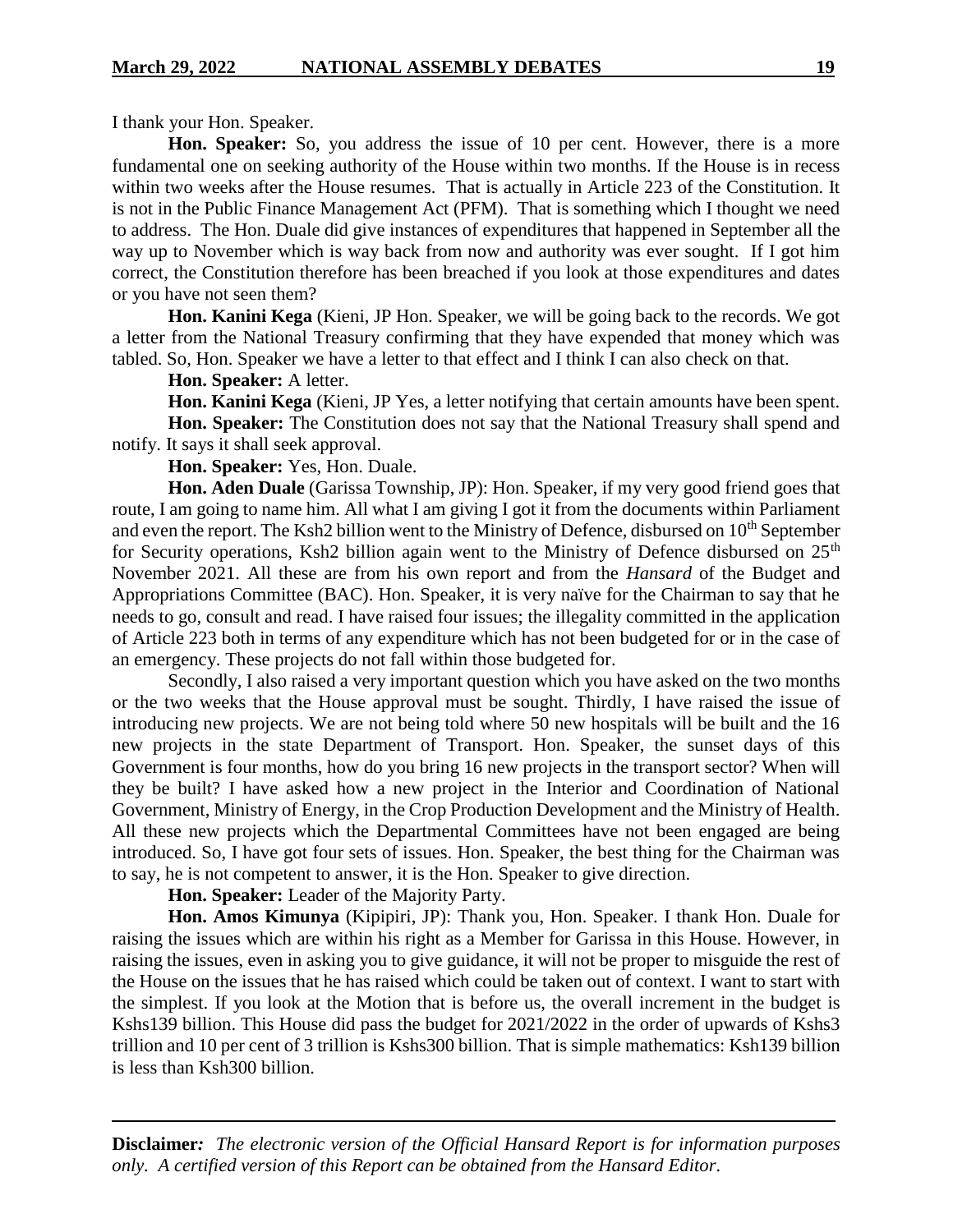One of the things that we need to avoid is sensationalising things. Some Members are saying that money was overspent well beyond the Constitution. The framers of the Constitution did not say that you cannot spend more than 10 per cent of the budget on each line item. I want to give an example where Members will relate. When Covid-19 disease struck this country, we could not travel. We, as Parliament, yielded our travel budget. We gave up over 50 per cent of the budget. We gave up overseas travel budget of Parliament. According to the argument by the Member for Garissa Township, that is illegal because you cannot give up more than 10 per cent of the budget. You look at the totality of the entire Budget. A new project can come in—and I will raise that issue— or a project that is being funded a donor can fall off because his priority can change. It can be 100 per cent or 90 per cent of the ministry's development budget. The fact that it has fallen off, it cannot be sustained and you have to remove it from the budget does not mean that you say that our law does not allow us to change the budget by more than 10 per cent for this line item. So, we will not remove it from the budget, even if we know that it will not be implemented.

Hon. Speaker, similarly, a new project can come in. This happens because negotiations are in different stages of actualisation within the Budget cycle. New projects can come in because they now have a financier or a new need has arisen and the quantum does not matter. All it says is that before it gets spent on, that money must come to Parliament for approval. The first thing that we want to demystify is that this myth of 10 per cent applies only to the overall Budget but not to a line item. This is very simple. I have just given a very quick example of what happened with Covid-19 disease. We surrendered all the money for overseas travel because it was not possible to travel. This money was then used for other purposes.

In terms of the new Budget, the Constitution is very clear in Article 223. I know that it always causes confusion. Article 223 of the Constitution is brought in when the amount is insufficient. This happens when what was budgeted was not sufficient, unforeseen expenses come or money has been drawn from the Contingency Fund. For your information, Hon. Members, the Contingency Fund has an upper limit of Ksh10 billion. It is limited to specific things that can only be done, for instance, civil war as a sole contingency. That money is not actually held in the National Treasury but in the Central Bank of Kenya (CBK) in a Fund. Any withdrawal from that must be replenished at the earliest opportunity. That Fund must always remain at a certain amount. I believe that it has Ksh5 billion right now because it has never been used. Kenya has not been at war or with catastrophes that require withdrawal from the civil Contingency Fund. If the money in the budget is not sufficient to pay the staff salaries, including the new staff who has been hired, the National Treasury can come here through Article 223 of the Constitution to look for extra money. The Judiciary can come here to look for extra money through Article 223 of the Constitution.

Parliamentary Service Commission can come here to look for extra money through Article 223 of the Constitution because something was not covered sufficiently. The budget is only an estimate. It is only when you pay that you discover what you had was not enough. We have the same things within our National Government-Constituencies Development Fund

(NG-CDF). We talk constantly to the Board. For instance, we fund a classroom with

Ksh1.2 million. The bill of quantities comes up and says that it will cost Ksh1.3 million. You ask the Board to re-allocate more money to finance the NG-CDF project. That is your Article 223 of the Constitution which is not illegal because it is allowed. You can go ahead and do it. This goes on for new projects.

I know that some of us are uncomfortable with helping people who live in informal settlements. We would like them to continue living in squalid conditions. However, President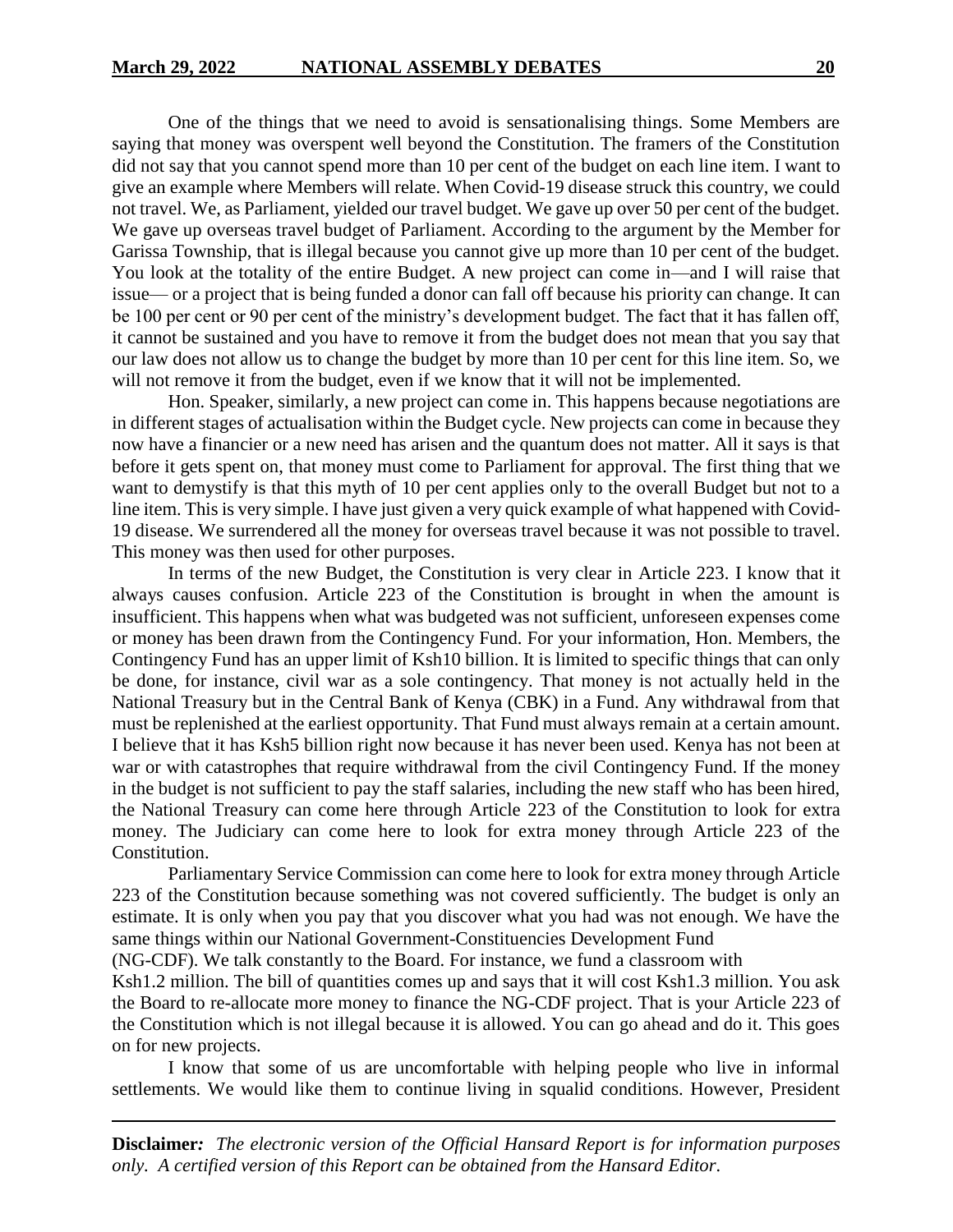Uhuru made a commitment to lift those people from the indignity of poverty that they have by giving them boreholes, so that they can have clean water, better sanitation and they can live like the rest of Kenyans. Because it is a popular programme, we now want to show that it was done unconstitutionally. Those people were liberated by sinking 600 boreholes. What more emergency would be better averted than giving the people in the slums, informal settlements or those at the bottom in the ladder water, so that they can live like the rest of Kenyans and then come and seek ratification? Initially, that was not foreseen.

The hospitals for our Defence Forces and so many other things that have been cited as new projects have come out because they were deemed to be emergencies. Look at all the people who shoot themselves. The soldiers kill one another. There is mental health escalation and other issues. These are major issues that needed intervention. That is why this money had to be spent much as they were not in the original Budget. It is not illegal to spend money on a new project or abandon a project that is in the Budget that you believe that it should not continue. The law says that when that happens, you must come to Parliament to seek approval. You must bring in a Budget to add to the original one that was approved because you have to ratify what you spent, if it was not sufficient. If it is a new project, you now bring it in to ratify, so that we can go on. There is no limit. It does not stop the Government of the day from spending before or after so long as it is ratified within a certain period. The Chair of the Budget and Appropriations Committee explained about the time issue.

I have brought this issue into account, so that we do not leave here or the people who are out there…. We talk to the people who are out there. They might think that the Jubilee Government does illegalities and seeks their ratification in this House or that this House acts as a rubber stamp. Some Members may not interpret the Constitution as envisaged. It does not necessarily mean that the rest of us should be swopped into that situation. Hon. Speaker, even as you respond to some of these things, some of them are clear-cut. The 10 per cent of the budget is non-issue. The new projects are non-issues. There is no restriction in the Constitution or Public Finance Management (PFM) Act that you cannot bring a new project. If the money was insufficient and the expenditure was unforeseen…. Any new project qualifies to be unforeseen. That is why it is coming in now. It was not foreseen. It is now new. It has been realised that it is required. If you withdraw from the Contingency Fund which is a very rare situation that is never encouraged….

Hon. Speaker, with those remarks, you will guide the House. I also hope that my predecessor is well-guided. I will be happy to give him a sit-down and we have discussion on these matters from my experience in the House, finance and this being my speciality. I beg to submit, Hon. Speaker.

### *(Applause)*

**Hon. Speaker**: Member for Tongaren to contribute on this issue.

**Hon. (Dr.) Eseli Simiyu** (Tongaren, FORD -K): Thank you, Hon. Speaker. I have been sitting here. Listening to the contributions of Hon. Duale, one thing that struck me and perhaps he also took advantage of the fact that you were busy consulting your clerks is when he threatened an employee of the Parliamentary Service Commission (PSC) that you will sack him and you missed it. I was listening to him and I realised that most of his submissions are based on what I would call trying to vilify the Jubilee administration and Parliament. One of his statements was why they are putting money on the Nakuru-Malaba Railway yet there is famine in the North. He failed to tell us that there is money that has been allocated to alleviate famine problems in the North. That is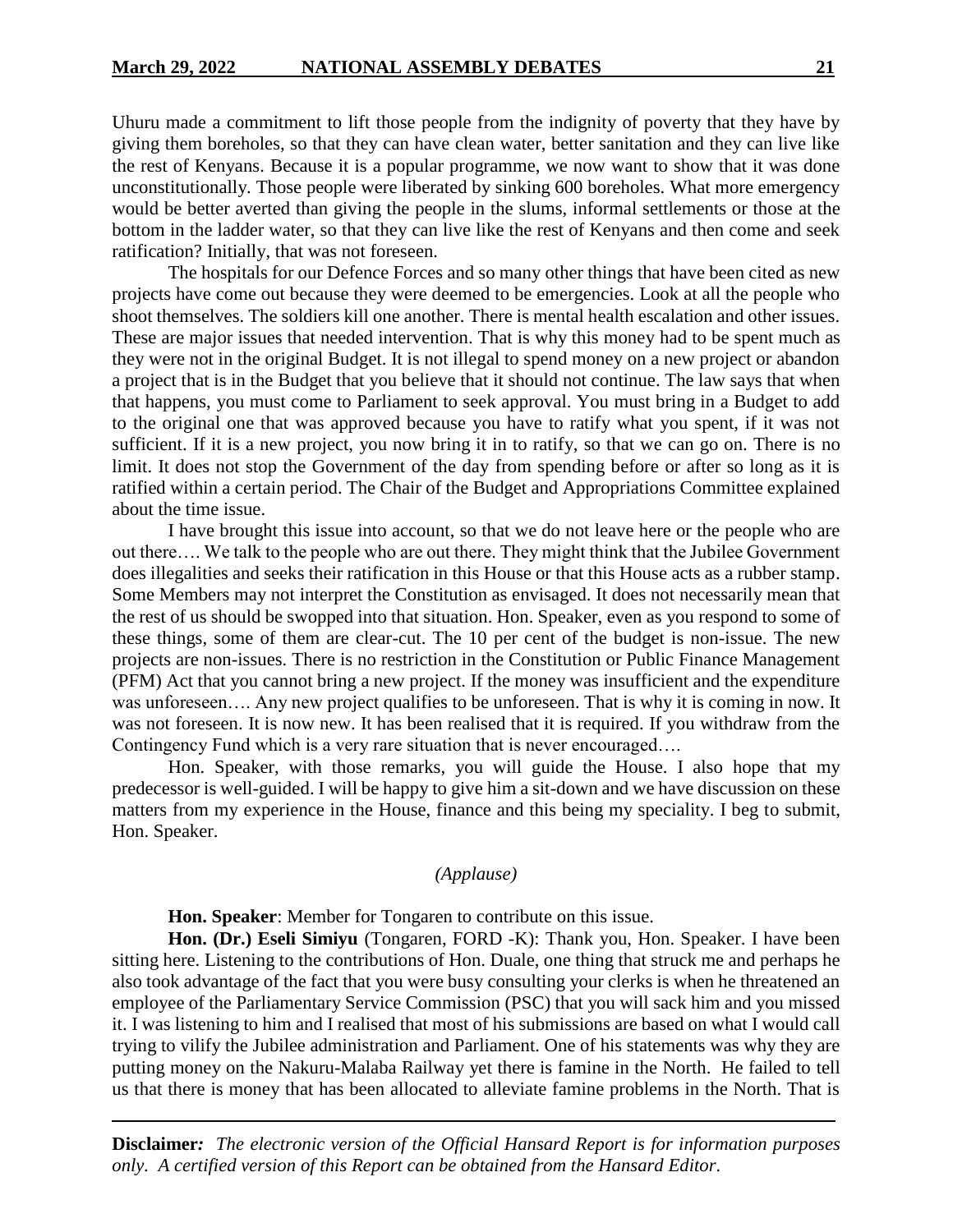not completely honest. So, I think we need to remove the political divides that are prevailing now as we run to the elections. Let us look at this Supplementary Budget at least more objectively and see what is useful and what is not. I also want to add to what the Leader of the Majority Party has already said, that we are not exceeding the ten per cent increment given that the previous Budget was Kshs3 trillion. That needs to be emphasised so that we do not mislead the Kenyans in that kind of thinking. Most importantly, I would like you to assure the employee of the PSC that you are not going to sack him because Hon. Duale said so.

**Hon. Speaker:** I think he is secure since I did not hear. Hon. Duale has no capacity to sack him. So he is secure. Some of this is contestation and a number of issues, such as percentage. That does not appear to be complex. It is just to restate what is in the Constitution.

Article 223 (1) Subject to clauses (2) to (4), the national government may spend money that has not been appropriated if –

(a) the amount appropriated for any purpose under the Appropriation Act is

insufficient or a need has arisen for expenditure for a purpose for which no amount has been appropriated by that Act; or

(b) money has been withdrawn from the Contingencies Fund.

(2) The approval of Parliament for any spending under this Article shall be sought within two months after the first withdrawal of the money, subject to clause (3).

(3) If Parliament is not sitting during the time contemplated in clause (2), or is sitting but adjourns before the approval has been sought, the approval shall be sought within two weeks after it next sits.

(4) When the National Assembly has approved spending under clause (2), an

appropriation Bill shall be introduced for the appropriation of the money spent.

So, it is for the money spent. I think it is good that if anyone wants to address this, address us on this issue.

Hon. Ndindi Nyoro.

**Hon. Ndindi Nyoro** (Kiharu, JP): Thank you very much, Hon. Speaker for the opportunity. I think we are belabouring the point by digressing and going into the merits of the projects that have been spent on Article 223. The point from Hon. Duale was not about the merit and demerits of the projects as is being belaboured by the other Members. It is the constitutionality and going by the book. As we talk about Article 223, it is must be read alongside the PFM Act, Section 43 (2) (c) that presupposes, that Supplementary is comprised of reallocation within either the need to increase or deductions across various items and programmes. The law therefore requires that we look at these issues in terms of the specific programmes and not broadly on the ten per cent. Also as you have correctly guided by reading, these reallocations and spending on Article 223 cannot be blank. They have to be on items that are unforeseen. Otherwise if we leave it bare, then we give the national Government a blanket cheque to spend over Kshs300 billion, referencing on the current Budget and we cannot to give the national Government a blanket cheque of Kshs300 billion to spend. Therefore, I am just drawing the attention of Members not to go on the merits of Malaba road or whichever other project. They are all good projects but we are a House of rules and the Government must always be guided by the Constitution and the other relevant rules.

# **Hon. Speaker:** Member for Emuhaya.

**Hon. Omboko Milemba** (Emuhaya, ANC): Thank you, Hon. Speaker for this opportunity. Having keenly followed the submissions of Hon. Duale, I think the Chair of Budget and Appropriations Committee and the Leader of the Majority Party should have concentrated. We need to deal with this. When you retire possibly to make a ruling you should look at Article 223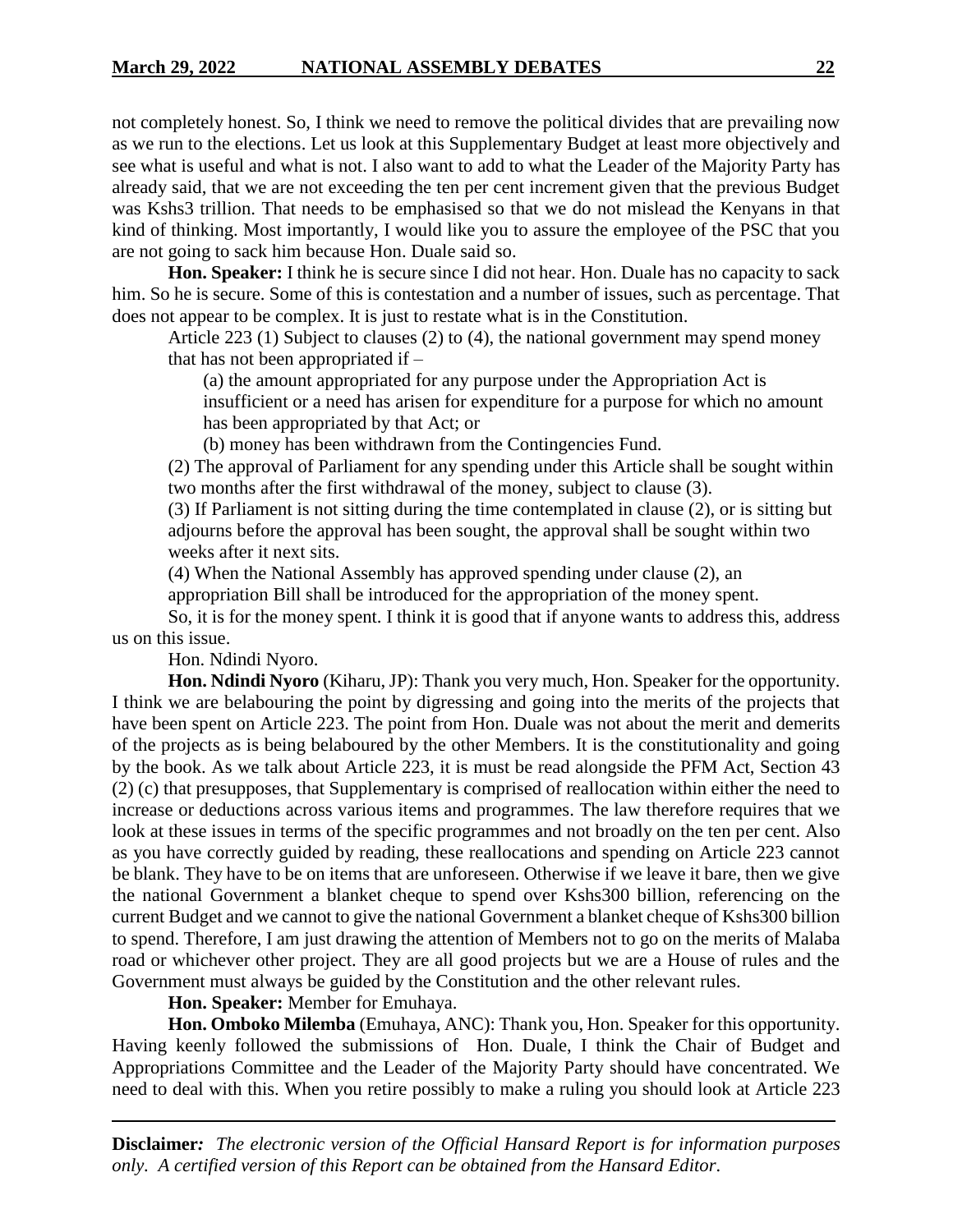in terms of the time lines that is expected to be followed when Parliament is on, which has been stated very clearly vis-à-vis what the submissions of Hon. Duale are and if Parliament is in recess in accordance with what Hon. Duale stated. That is where the rubber will meet the road. That is what we need to address. If that is addressed, you should be able to make a very good ruling that will actually move us forward in the correct way.

Thank you, Hon. Speaker.

**Hon. Speaker:** Member for Tharaka.

**Hon. George Gitonga** (Tharaka, DP): Thank you very much, Hon. Speaker. Article 223 of the Constitution is very clear the circumstances under which Treasury or the Executive can spend an appropriated sums of money. The specific areas are set therein. Unfortunately, what is being brought to the attention of the House is that some of the programmes on which this money was spent were not envisaged by the Article 223. That specifically is an illegality. This is why we are seeking guidance from the Chair to confirm that what the Treasury has done is an illegality and we are not going to stamp it. We actually declare it so because what is easy is to declare what is illegal as legal that trying to legalise what is illegal.

This money that was spent in the projects that have been enumerated is money which we have been seeking from the Government and we have been told there is no money. We have to wait for Supplementary Budget. I have actually been going to the Government Ministries to try and fund some of the projects in Tharaka, but I have been told to wait. Some of these programmes include boreholes which I am told some of the Members of Parliament were given up to 20. For the five that been allocated to me, I have been told, there is no money, I have to wait. Absolutely because what is being done is not lawful. If it were lawful, we would have all debated to know whether these monies are available, where we can go and get the money for purposes of our own development. What we kindly ask you to do, is to declare what is illegal, illegal so that we can move on from there instead of trying to sanitise and illegality clothed in the arguments raised by the Leader of the Majority Party in whichever manner. Kindly guide us so that we can move on.

Thank you very much.

**Hon. Speaker:** Member for Uriri.

**Hon. Mark Nyamita** (Uriri, ODM): Thank you Hon. Speaker for giving me this opportunity to also weigh in on this very serious matter that Hon. Duale brought to the attention of the House last week, I think, and he has raised it again today. Whereas I completely associate myself with what the Leader of the Majority Party, Hon. Amos Kimunya said, it is important that Hon. Duale must learn to speak with one voice and not speak from both sides.

I have had the privilege to be in this Committee for the last five years. Some of the issues that he has raised are not new and were ferociously defended by former Leader of the Majority Party, Hon. Aden Duale. It is not the first time that we have added programmes in excess of 10 per cent. It has actually happened and as you retreat to look into it, we will equally dig into the archives including what the *Hansard* has said on what Hon. Duale submitted in this particular House.

Whenever there is expenditure under Article 223 of the Constitution, and I remember this issue came up in the Committee, we asked the National Treasury to provide certain documentation, evidence of disbursement, because it only then you know that the money has left the coffers to wherever it is being expended. I speak to this because at some point we almost passed in a Supplementary Budget when we got an indication that certain monies had been expended under Article 223 of the Constitution but when the Departmental Committees went to interrogate the Ministry, and I remember that time it was about Ksh530 million in a Committee I sit in, they said the actual money had not left. So, what I would urge my Chair of the Budget and Appropriations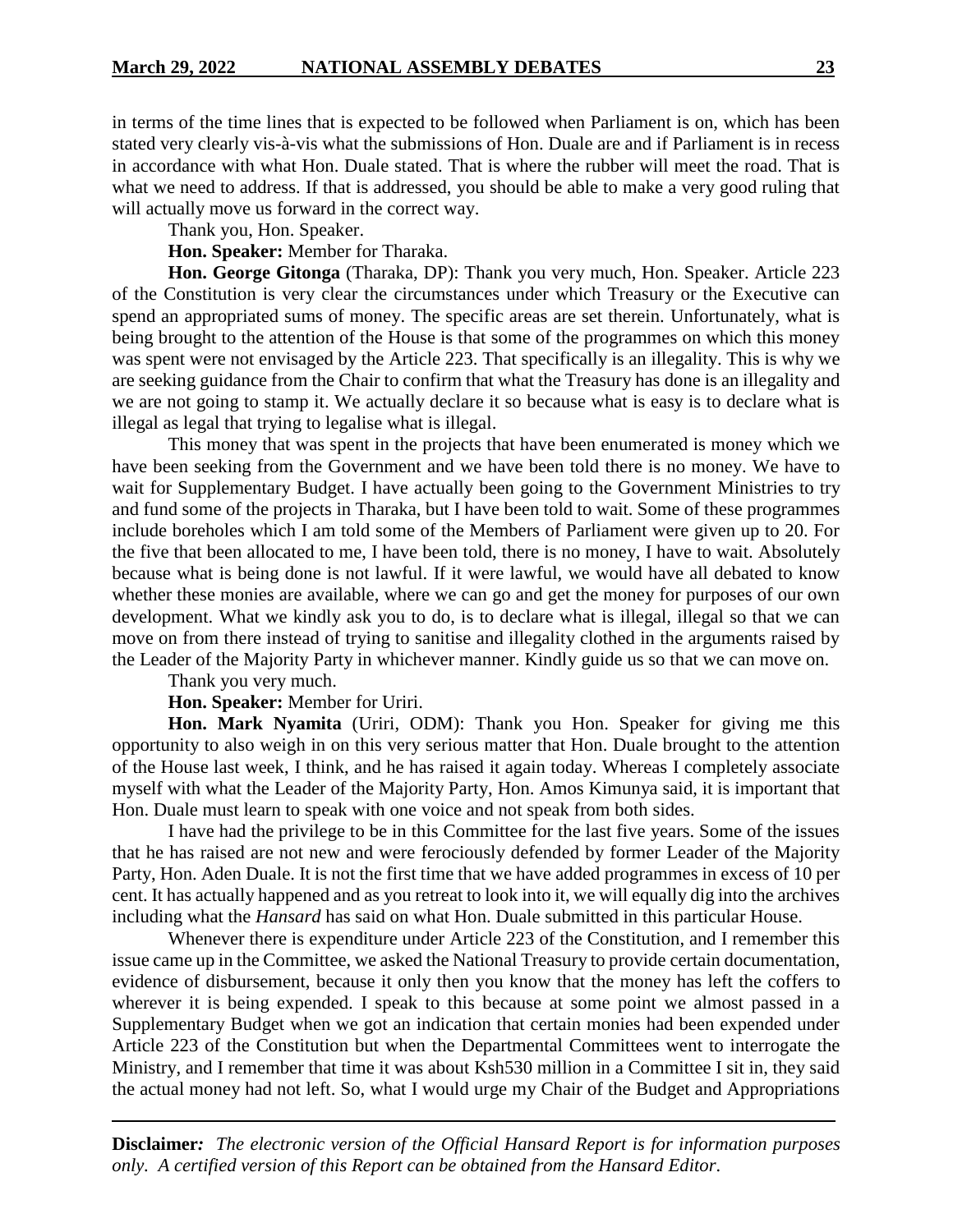Committee is in accompanying the documentation that has been tabled on the Floor of the House to give supporting documentation then we will be able to look at the timelines and look at the time Parliament resumed and we will make that decision.

Having said that, we must also appreciate that over the last two to three years things have been very difficult not only in this House but in the country. Certain interventions probably were unforeseen in whichever way and the law allows it, including the overall expenditure that he is talking about. Hon. Speaker what we are seeing and what Hon. Duale is trying to do is just delay the process. The whole Government is at a standstill including this House. I am sure, Hon. Speaker, from where you sit, you and your experience you do not need to retreat, you can actually make a Ruling so that we can make progress and begin discussing substantive issues.

I submit, Hon. Speaker.

**Hon. Aden Duale** (Garissa Township, JP): On a point of order, Hon. Speaker.

**Hon. Speaker:** He just made an allegation. He just said that maybe you want to delay.

**Hon. Aden Duale** (Garissa Township, JP): Hon. Speaker, I raised serious issues. Hon. Nyamita, unfortunately his people are watching him. He is too pedestrian. His argument is pedestrian and village talk.

#### *(Loud consultations)*

The issues must be replied to.

**Hon Mark Nyamita** (Uriri, ODM): On a point of order, Hon. Speaker.

**Hon Speaker:** Go on.

**Hon. Mark Nyamita** (Uriri, ODM): Hon. Speaker, it is uncalled for and unparliamentary for Duale to utter such words in this House when he has been a leader in the House. I call on you to ask him to withdraw and profusely apologise to me because I speak from a very great point of information. For the information of Hon. Duale, I am a fairly very well-schooled individual and I talk from a point of information. So, I ask you direct that he withdraws and profusely apologises to me and he knows why. Shame on you Duale.

**Hon. Speaker:** Now, Member, you are making it worse. If everybody gets a chance and throws a ….

#### *(Loud consultations)*

Nobody should be ashamed but the House should feel that it is reducing itself to very low levels. It is only fair that at all times when we are in the House we remember that we are obligations under Article 73 of the Constitution to uphold dignity of the office that we are elected to.

### *(Applause)*

So, by making certain utterances and behaving in a certain ways including doing some funny jigs, you could be lowering the office that you have been elected to. I am saying this because it has become very fashionable these days for people to do all manner of acrobatics and some of it is not very good. There are very young children who watch what you do. This morning I was asked in a discussion I was having whether Members are aware that they are watched by small children and some of them grow up thinking that some of the things they hear you say or do, which you know are really not what you are elected to do or to be, are what they should aspire to grow to be. Let us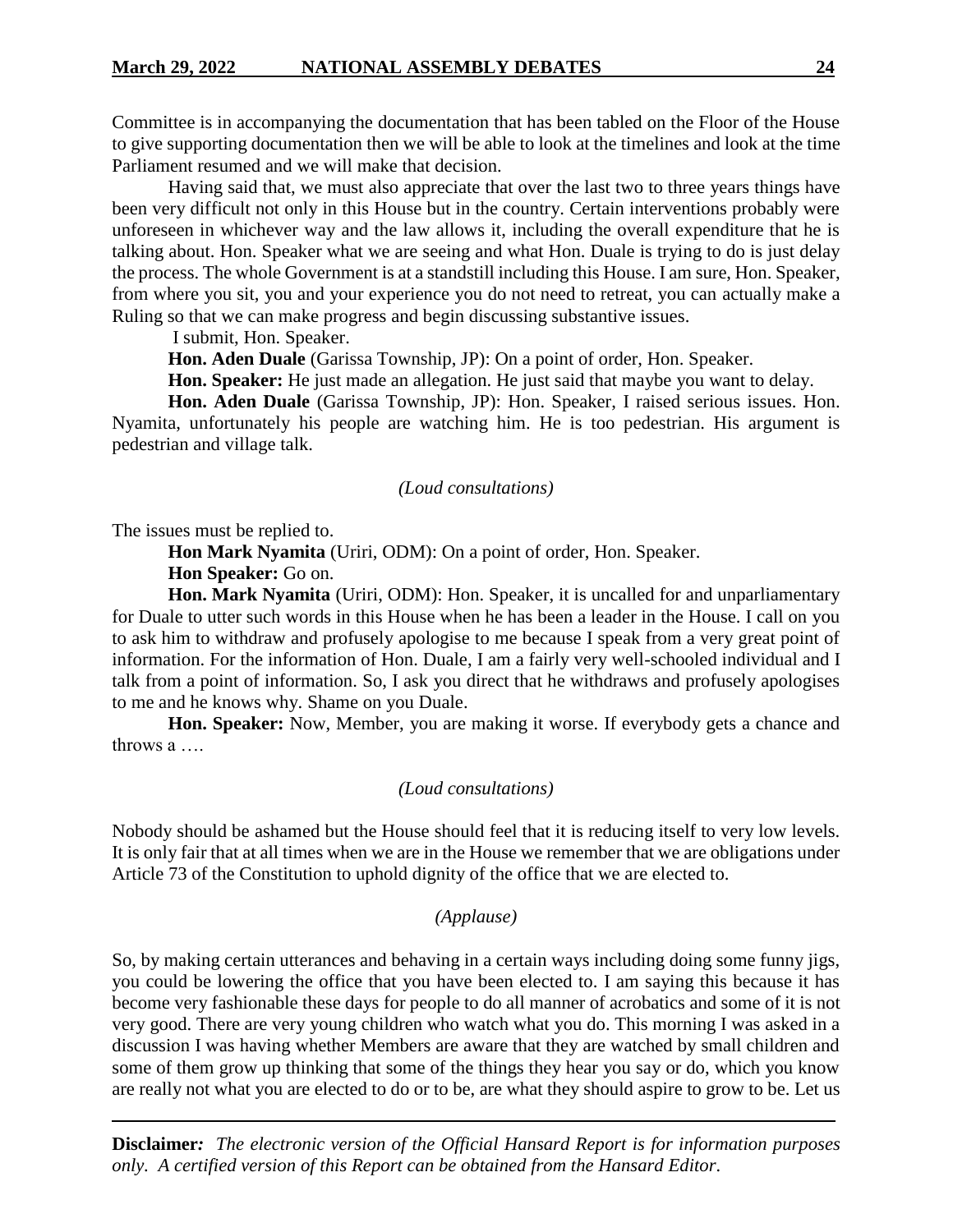just be respectful to one another. Sometimes you may not like what I may say but just allow me to say it then you can controvert. There is no harm in giving some other figures different from the ones that the Hon. Jared Okelo may give and Hon. Sankok, who is next on the line, if you say something that someone does not agree to, please do not be personal to anybody. Just address the issue.

**Hon. David ole Sankok** (Nominated, JP): Thank you very much, Hon. Speaker. Before I go to the issues that have been raised by "His Excellency, Aden Duale" Hon. Nyamita has insinuated that this House had broken rules before and that if somebody murdered somebody last year, he is in line to murder this year. I want whatever Hon. Nyamita said to be expunged from the *Hansard* because under your leadership, there is no one single time that this House has broken our Standing Orders and the Constitution. So, I am 100 per cent that under your leadership we did not under one given time break the law. So, whatever he said is not good and will not anchor well to the public.

Apart from Article 223 of the Constitution in terms of timelines, there is also the important issue of whatever the 10 per cent will be used on projects that are of emergency nature. From what Hon. Duale said there is money that had been used that exceeds the 10 per cent in the metre gauge railway which to me is not an emergency. What would have been an emergency was the drought in the North or the 20 victims of Kitui floods.

I have also heard that they exceeded the budget of State House by 47 per cent instead of the 10 per cent. State House allocation cannot be an emergency when the money is used to host elders and backbite others that they wanted to impeach him. That can never be an emergency.

Hon. Speaker, apart from when you will be ruling, give us your guidance on the importance of these projects being emergency like the 47 per cent that was exceeded for State House which is not an emergency. The money that was exceeded for the metre gauge railway a project that cannot be an emergency because we require to be in Article 223 of the Constitution.

**Hon. Kanini Kega** (Kieni, JP): On a point of order, Hon. Speaker.

**Hon. Speaker:** Hon. Kanini Kega has an intervention.

**Hon. Kanini Kega** (Kieni, JP): Hon. Speaker, when you go for justice your hands should also be clean. The Former Majority Leader who has presided over 20 or 30 Supplementary Budgets together with my predecessor, Hon. Kimani Ichung'wah, cannot be the same people complaining that certain things have not been followed, whereas they have been there the longest. Other than that, the Executive Office of the President also handles the Nairobi Metropolitan Service (NMS) area. When we talk about the Executive Budget, it is not only about State House, it also encompasses the NMS. Let people not mislead the nation. For example, the allegations made by the Nominated Member of Parliament – who was nominated by the same President he is accusing of misusing money – are not proper. It is not right to allege that monies are being used to host people. That is not true. The Executive Office of the President handles so many other issues.

**Hon. Speaker**: Hon. Sankok.

**Hon. David ole Sankok** (Nominated, JP): First of all, just to put the record straight, I was nominated by Jubilee Party and not by an individual. Ever since we had a Chairperson put in place for being politically correct, we have had problems. That is why we end up having such issues because we have very incompetent characters here.

Before he interrupted me, I was saying that in Article 223, there is also an element of something being an emergency for us to exceed the 10 per cent limit. Money for the Executive Office of the President cannot be an emergency. The meter gauge railway can also not be an emergency. If we were told that money was used to cushion Kenyans who are dying of hunger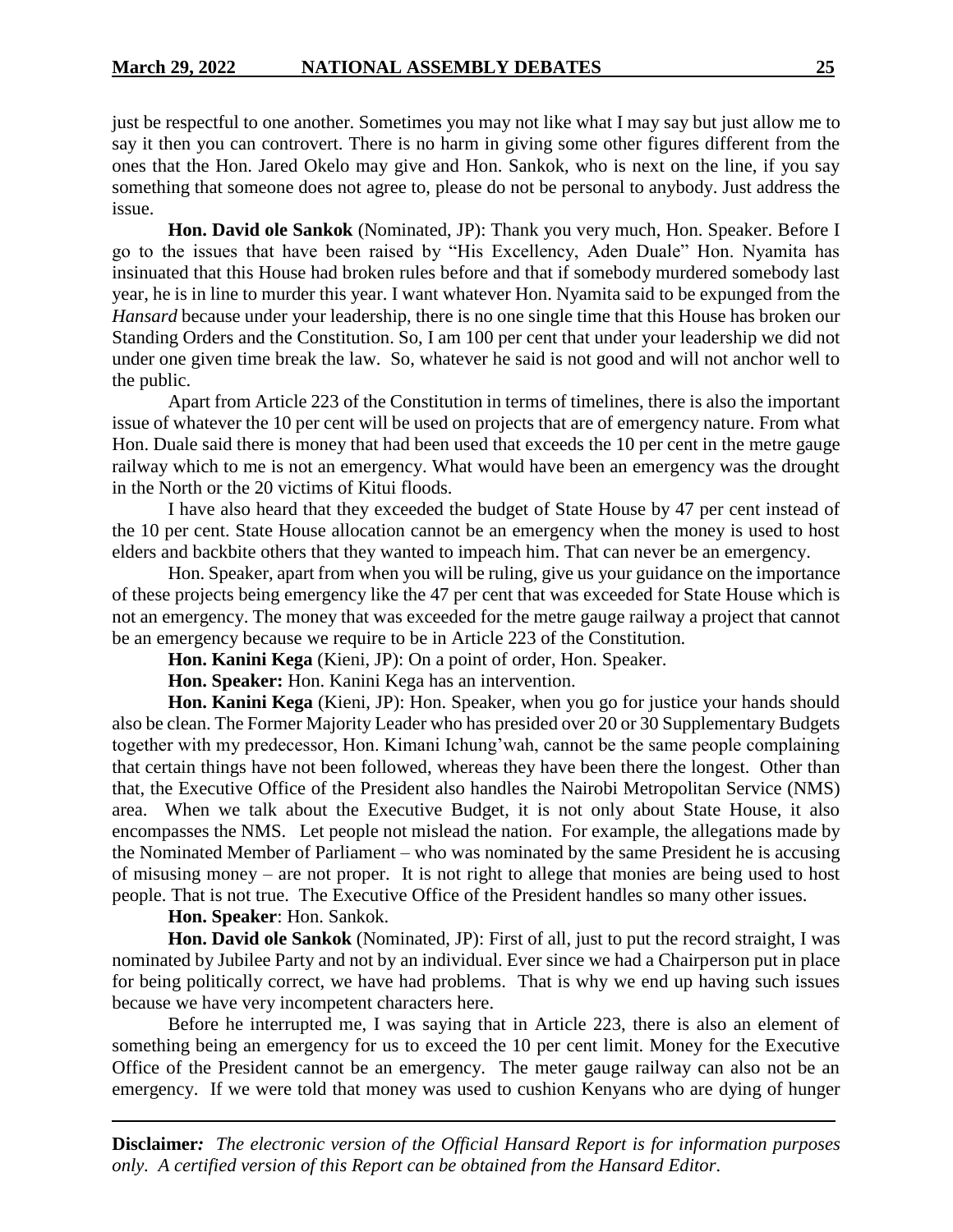from North Eastern and from the pastoralist's regions, then we would understand that that is an emergency. Therefore, apart from ruling on the timelines that we required for them to seek approval within two months and if the House is not sitting, it is two weeks after we resume, we also have to note that Article 223 talks of an emergency for that money to exceed 10 per cent. However, 47 per cent is way above 10 per cent. 10 per cent to 11 per cent is at least negotiable; 47 per cent is outright stealing.

**Hon. Speaker**: Hon. Members, I have been sufficiently addressed on the critical issues.

#### *(An Hon. Member spoke off record)*

He will always accuse you. The Member for Yatta had placed his intervention a little earlier. Take two minutes.

**Hon. Charles Kilonzo** (Yatta, WDM-K): I will actually take a minute and a half.

Thank you, Hon. Speaker. I think we are in a catch-22 situation. One is because we have the country desperately waiting for us to pass the Supplementary Budget. At the same time, although Hon. Duale is from the other political wing, we cannot just sweep issues that he has raised under the carpet. I suggest that this House goes ahead to discuss the Supplementary Budget and pass it. Again, this House, should investigate, especially on the issue of the National Treasury spending money and not coming to seek the approval of the House within the given timeframe. We should then look at that report of the investigation and see what actions should be taken.

It is unfortunate because, at one time we had thought of bringing censure on the Cabinet Secretary for National Treasury. Hon. Duale lobbied against that. Most of us had been frustrated a lot in committees as money was being awarded wrongly yet the blame was never on the National Treasury but on the Budget and Appropriation Committee where Hon. Kimani Ichung'wah was the Chair. The recommendations done by the committees would be rubbished by the Committee on Budget. It is unfortunate that years later, now that Hon. Duale is on the other side of the political wing comes here to make noise while when we wanted to bring censure to the CS National Treasury, he argued that he came from the pastoralist community and he could not be censured.

I wish to give the direction that we debate but not to sweep those issues under the carpet. They should be investigated and action taken.

**Hon. Speaker**: Hon. Ichung'wah, you have been mentioned severally. Say something.

**Hon. Kimani Ichung'wah** (Kikuyu, JP): Thank you, Hon. Speaker. I can hear the Hon. Kimunya shouting that I have one minute to speak yet he has never been a Speaker. Nonetheless, he has sat in the National Treasury and he knows the provisions of Article 223 and the Public Finance Management (PFM) Act. Hon. Duale has raised quite substantial issues, especially on the question of Article 223. I remember that last year, the House sat to the second last day before Christmas and there is no reason why the CS for the National Treasury would not have brought those expenditures for approval before the House then.

I have been the Chair of this Committee and indeed what has been said is true to some extent. As I challenged the Hon. Samuel Atandi, last week, I will challenge the Hon. Kanini and the Member for Yatta, that I was very keen on the 10 per cent threshold, especially when we were moving from one Vote to another. Those who sat with me in the Budget and Appropriations Committee will bare me witness. I will not be ashamed to tell the country that my de-whipping from the Budget and Appropriation Committee was a culmination of the firm stand I took on issues to do with going against the Constitution, the PFM Act and other statues.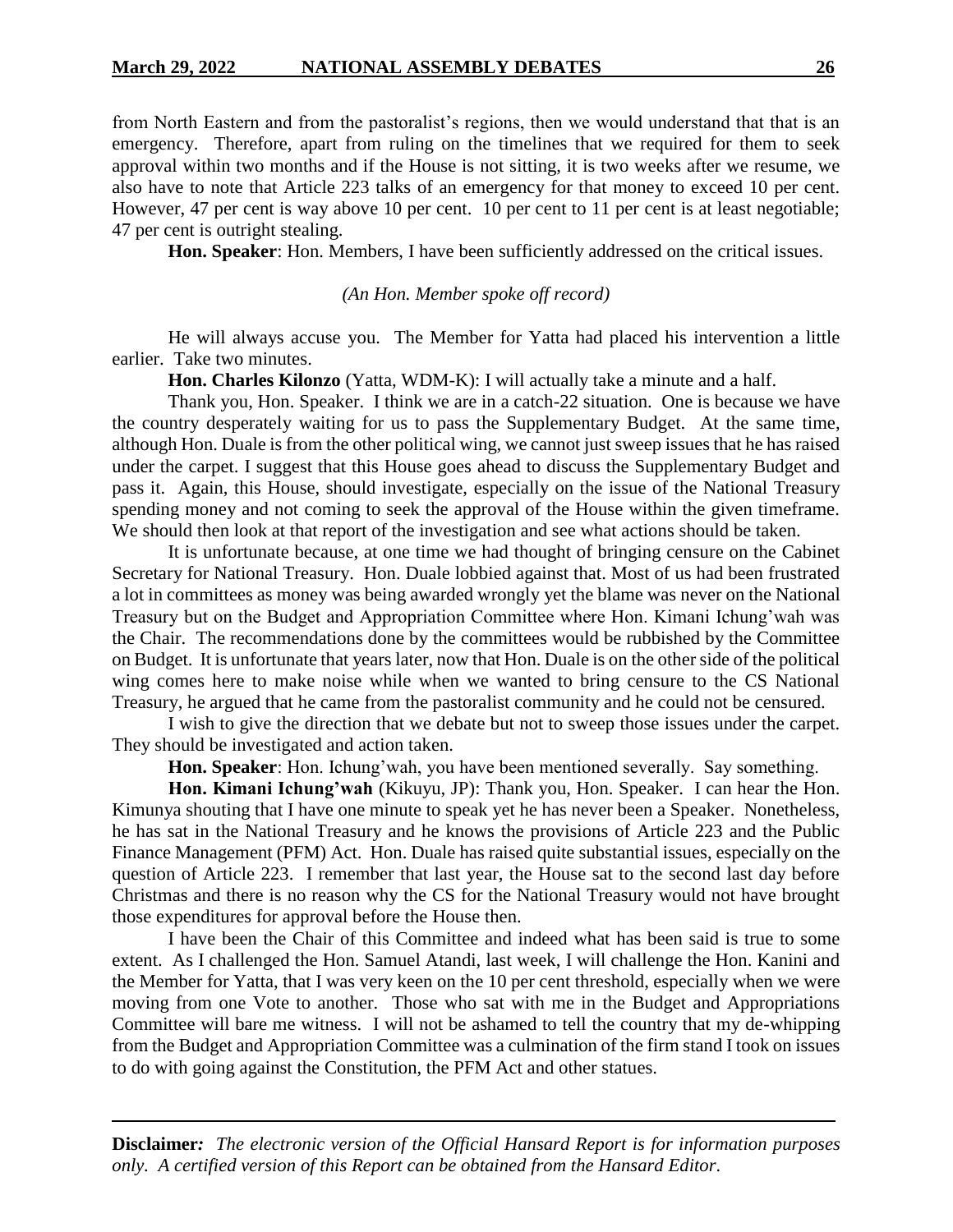Hon. Speaker, what you are being asked to give your views on is something that either will tell the world that this House is now a lame-duck Parliament or it is a House that has teeth to bite. If we pride ourselves as a budget-making House yet a CS has the audacity to do whatever he wants to do with impunity and we rubberstamp it here, tomorrow, no one should complain that we are indeed a lame-duck House. We must protect the sanctity of this House and the constitutional mandate that has been given to us by the people of Kenya and not donated to us by anybody in the Executive.

I have heard the Chairperson of the Budget and Appropriation Committee correctly say that the Executive Office of the President houses other institutions like the NMS. How I wish that it was State House spending this money and not the NMS. Look at the expenditure that this country has had to incur over NMS. Just walk on Aga Khan walk from Kenya Cinema all the way to the Bomb Blast, you will see pavements even here on Parliament Road – pavements that were okay being repaired when children are going hungry in our schools yet this Supplementary Budget is proposing to remove money from the Schools Feeding Program. We are removing pavements that are okay to replace them with cabro blocks. If you dig dip into the NMS activities, you will understand the state capture is a living thing in this country.

The other thing that has been mentioned in that document is the construction of clinics by NMS. If you look at how those clinics were procured, who the contractors are and how the clinics are being done, then those who are shouting in rallies about fighting corruption are just singing choruses to the corrupt. As a House, we must not join in singing choruses about corruption while we sanitise that corruption through the budget here. It is budgeted corruption when we allow the Executive Office of the President to exceed its allocation by 47 per cent in expenditure that is vague and ambiguous. Expenditure that is going into to contractors that are veiled in state capture and conflict of interest. You just need to look at who the suppliers of the cabro blocks that are paving our streets in Nairobi. Look at all the phantom projects that we have gotten into.

We live in a country where we do not have medicine in our hospitals and no food for people yet we are sprucing up our parks with cabro. I am not saying that there is something bad with sprucing up our parks and streets, but we must ask ourselves, as a budget-making House... Budgeting is about prioritising our expenditure in a measured way against our revenues. If you look at the estimates here, there is no element of prioritisation. If we did it, then we will not be talking about building spruced up parks and cabro paving some pavements that do not have a problem.

Hon. Speaker, as you make your wise interpretation of all these issues, protect the dignity of this House, as a House of representatives representing taxpayers who pay the taxes we are spending. People are telling us this could have been done in the past, therefore, it is okay. It is not okay to allow what is wrong, unconstitutional and against the statutes. That is my take.

Thank you.

**Hon. Speaker:** The Chair of the Budget and Appropriations Committee.

**Hon. Kanini Kega** (Kieni, JP): Hon. Speaker, it is an unfortunate day. Some of my colleagues here who are now shouting from the tree-tops claiming to be saints and doing the right things, undertook a trip to the United States of America (USA) and United Kingdom (UK) funded by Kenyan tax money. The same office, the Office of the President that they are accusing, funds the Office of the Deputy President. The Office of the Deputy President was funded to a tune of Ksh150 million that was used in America to disgrace our country. It is unfortunate for the former Leader of the Majority Party here and… It is true that Hon. Ichung'wah and Hon. Duale accompanied the Deputy President when he undertook that trip. They used taxpayers' money and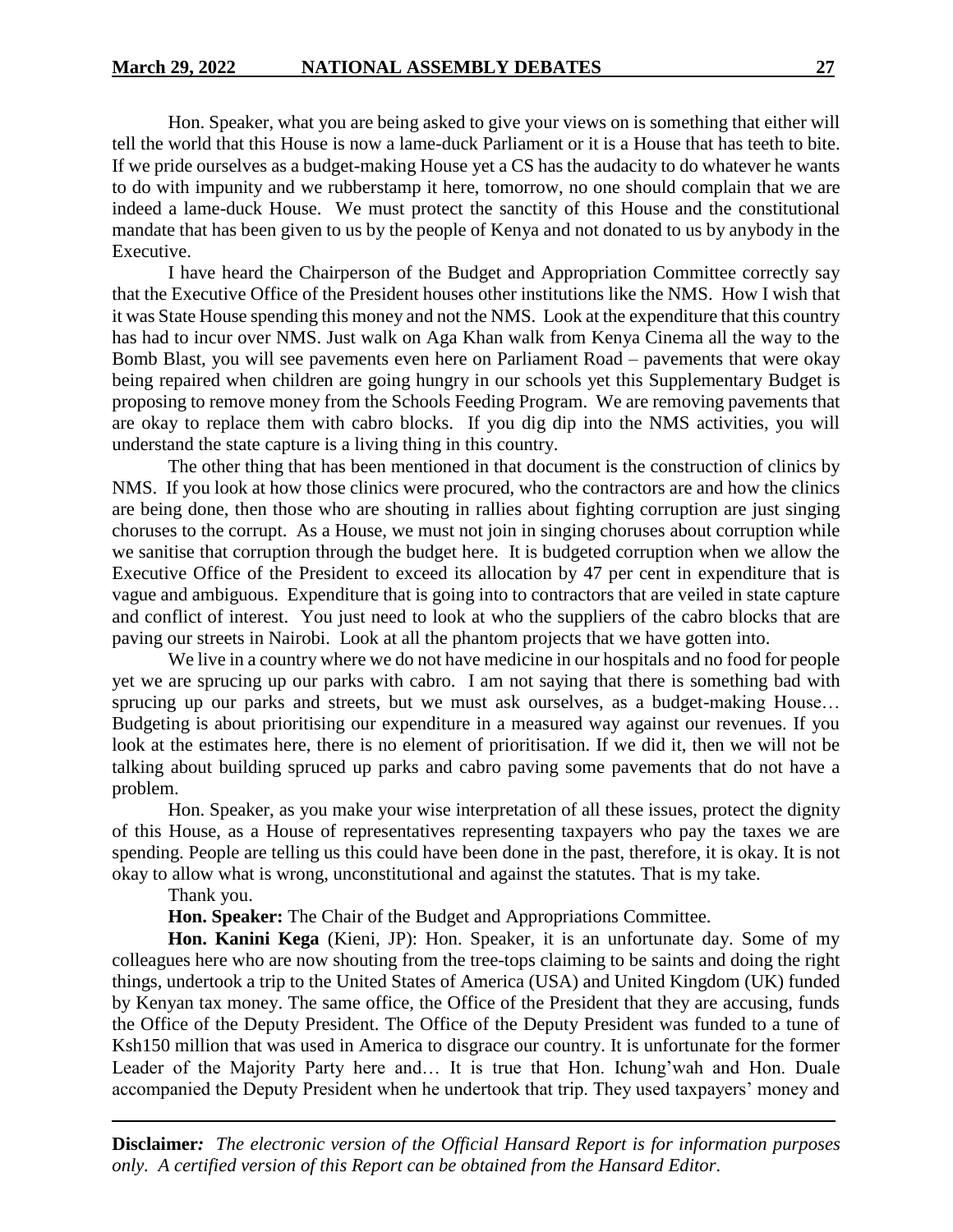they are claiming here that Kenyans are dying of hunger. That is mischief. They should apologise to the Kenyan people. You cannot claim to be holier than others, whereas you are the ones spending Kenyan taxpayers' money.

#### *(Loud consultations)*

**Hon. Speaker:** Order, Hon. Members! Hon. Sankok, Order! It is now becoming cacophonous.

*(Laughter)*

When you create that kind of cacophony, it is no longer a House. You are now shouting at each other. So, it looks like the more you continue with this debate, the more it may not end, yet we have business before us.

Has the Member for Yatta left? The Member for Yatta, Hon. Charles Kilonzo in his contribution – I do not know if many of you listened – made some passionate plea that, yes, it is indeed true that Hon. Duale has raised a weighty constitutional matter which would require that we make some decision. However, the decision has to be guided. The issue he has spoken about on the time at which certain expenditures happened, and whether the House was ignored or not is a serious issue. If, indeed, we are people who believe in constitutionalism, what should the House do in the event that it is faced with such a situation where the Constitution has granted it the power to do certain things within certain timelines, but those timelines have been ignored by certain State offices and State officers?

Remember, when you look at Article 10 of the Constitution, it enjoins you as a State officer and all State offices, whether making the law or interpreting the Constitution, to always be guided by the national values and principles of governance. So, even those implementing public policies, whether at the national level or at county level, are bound to obey the national values enshrined in Article 10. So, this is not a light matter. So that I also apply my mind to some of those issues, I will strike a balance between you making a decision on the Supplementary Estimates, and us interpreting what has happened in light of the Constitution, the relevant Act, the Public Finance Management Act and the regulations thereunder.

This is my decision. I will allow Hon. Kimunya, who has now submitted his proposed amendment to move the amendment. That is important because after he moves the amendment, you will make a decision whether to carry it or not. If you carry it, you will proceed with debate on the Motion as amended. If the amendment is not carried, we will go back to the Motion in the form in which it was moved by the Chair of the Budget and Appropriations Committee. There are several other amendments that have been proposed by you. It may well be that if Hon. Kimunya's amendment is carried, some of the amendments that are on the Order Paper may fall by the wayside or you, as the sponsors of the amendments, may decide to take whatever decision with regard to what you are proposing.

So that we can make progress, I am fully seized of the constitutional issues raised by Hon. Duale and to which a number of you have contributed. I thank all of you because you remained focused on the issues, except for those light moments when you decided to call each other some other names. For the time being, let us proceed this way. I will be addressing the constitutional issue in the course of the day tomorrow.

Thank you. Hon. Kimunya.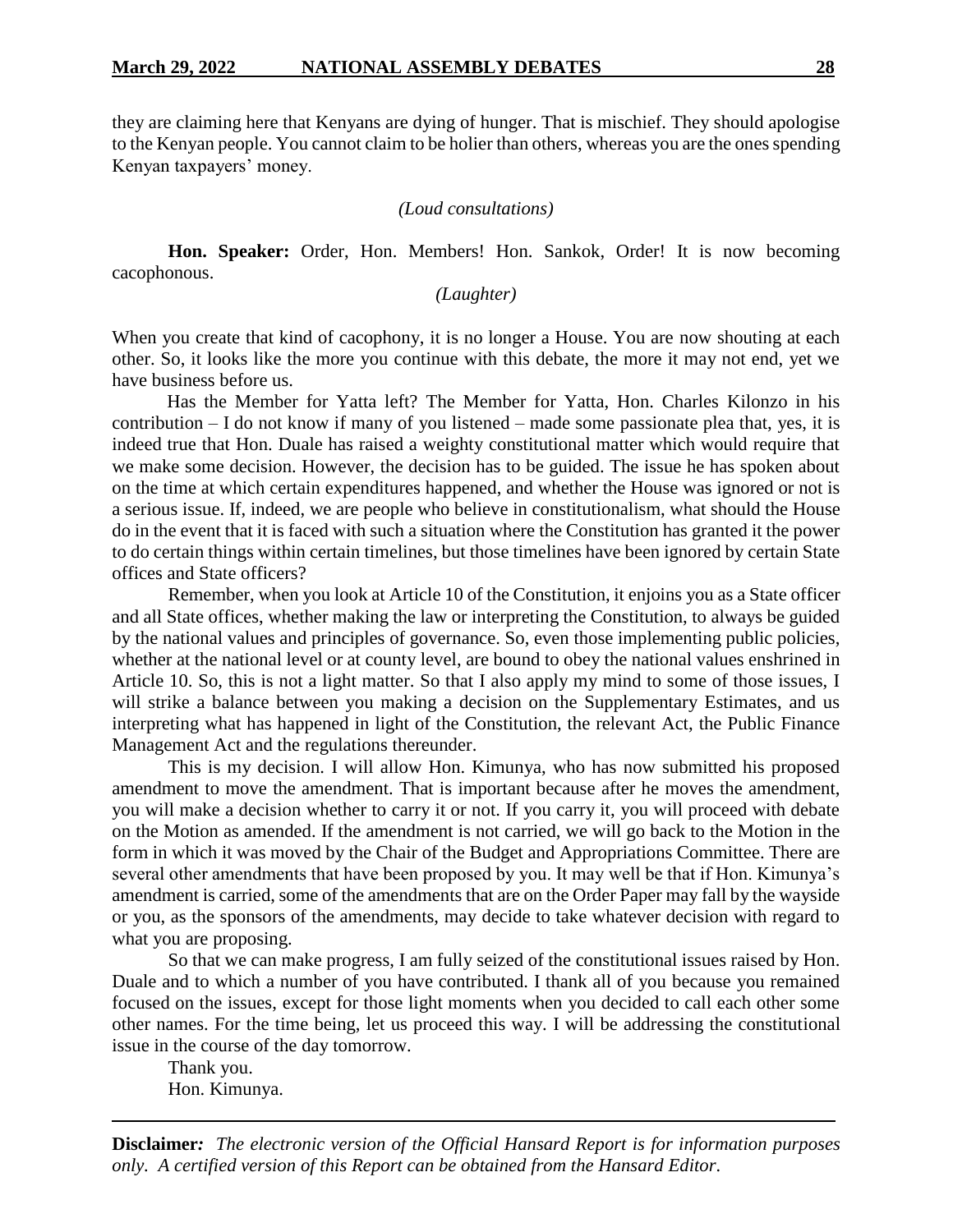**Hon. Amos Kimunya** (Kipipiri, JP): Hon. Speaker, I beg to move:

THAT, the Motion be amended as follows:

(i) by deleting the figure "Kshs125,070,384,778.00" in paragraph (i) and substituting therefor with the figure "Kshs125,262,384,778.00";

(ii) by deleting the figure "Kshs13,790,551,509.00" in Paragraph (ii) and substituting therefor the figure "Kshs14,490,551,509.00";

(iii) by deleting the figure of Kshs138,860,936,287 in Paragraph (iii) and substituting therefore the figure "Kshs139,752,936,287.00";

(iv) by deleting the First Schedule in the Order Paper and substituting therefor with the new First Schedule;

(v) by deleting the Third Schedule in the Order Paper;

(vi) by inserting the word "new" after the words "resolves that the" appearing in Paragraph (iv); and,

(vii) that, consequential amendments be effected in the Report thereof.

Members would have noted that my amendments seek to delete the First Schedule and not the Second Schedule. The Second Schedule contains policy proposals that are not affected by these figures. Members would also note that in the Order Paper, there is a Third Schedule that is included, even though it is not referenced in a Motion. That was provided just for additional information of Members.

The New Schedule I contains nine columns with figures in addition to the explanatory columns – the first two columns. The increases or decreases over and above the budgeted amount is now covered within the New Schedule under Paragraphs 4, 5 and 6, which was what was provided for as additional information in Schedule III. So, Schedule III now becomes redundant, and hence we are now deleting it from the Order Paper so that it does not confuse you, even though it was not even referenced within the Motion.

As Members would be aware, these Supplementary Estimates have been subject of debate over a protracted period of time. It was only last week, because of the submission of the Schedules, that you ruled that Members be given sufficient time to go and look at them, and also allow for more consultations with the departmental committees, the National Treasury and the Budget and Appropriations Committee. Having followed this debate and the discussions that have been taking place over weekend and yesterday in this Chamber, we had the Budget and Appropriations Committee meeting with the National Treasury, and several Chairs of the Committees coming in to discuss and understand some of the amendments they had made, their implications or why they could not be sustained.

Some of those amendments, if just by way of highlighting without necessarily naming the Ministry, as we said earlier, Supplementary Estimates come either because you are ratifying what had already been spent and asking for *post facto* approval of Parliament, or where you knew issues had arisen and want approval upfront. In some of the issues, the National Treasury had already spent the money but the Committees, in their review, assumed it is new money being added to the Budget. They looked at it and said: "There is only one month to go and hence, we need to remove some of that money and allocate other issues within the department". The confusion was worsened by the presentations that were made by the departments. What we looked at eventually was, if money had been sent, it is not available for reallocation. Some of that has gone off because it had already been spent, and is only coming in for ratification, and is not available for reallocation to another programme.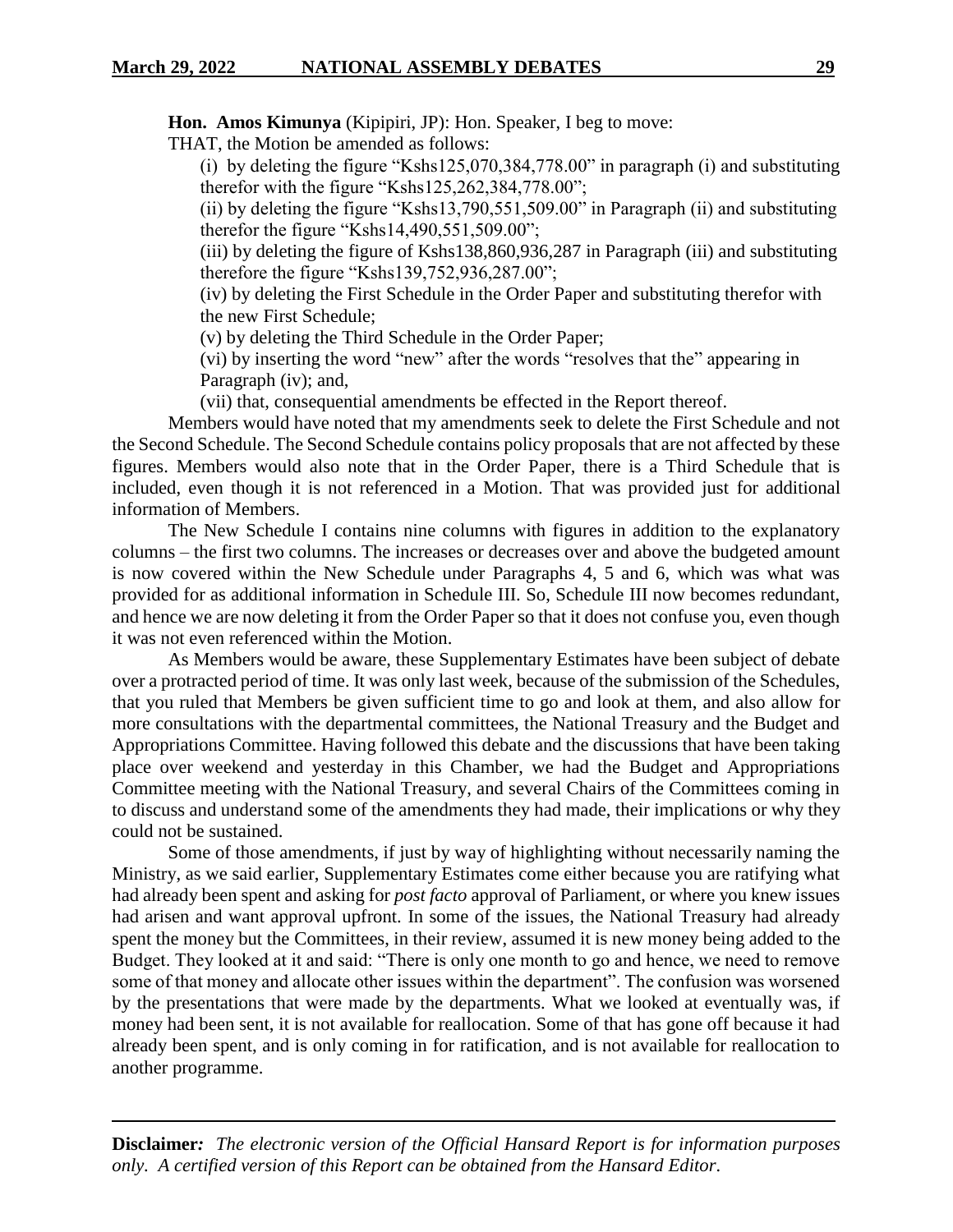In others, Committees may have been convinced by the departments that "yes, we need money here" but again, when the same ministries appeared before the National Treasury, they told a different story. And because we do not want to be the ones arbitrating on behalf of the National Treasury and ministries, let them sort out their issues at the National Treasury. Unless there are other issues that Members have raised, within Schedule I, you will find that the only increase or decrease that Committees felt we can allow are those varying between departments. Basically, the New Schedule has a net increase of slightly over Kshs860 million to Kshs139,750 million, slightly under Kshs1 billion is the net effect of negotiations that have taken place as late as yesterday and this morning between the Budget and Appropriations Committee, the National Treasury and the respective departmental committees which were affected by the changes. So, it would never be satisfactory that everyone gets everything that they want; it is a give and take.

We basically have another three to four months to go, and people need to start preparing. Even at Parliament level, Committees are constrained in terms of their own meetings because we do not have funds to meet because we are waiting for the Supplementary Budget to be approved. We are not the only ones affected. Tomorrow is end month, and people will be waiting to be paid their salaries and are all waiting anxiously for the Supplementary Budget to be passed. There are suppliers who supplied goods to the Government and are waiting to be paid so that they can meet their month-end obligations to their staff, and are all waiting for us. There are a lot of expectation by people out there in terms of what we need to do as a House. Over and above the issues we have raised as a House, is that we first of all recognise that our Budget and Appropriations Committee has done a splendid job in terms of negotiating with the National Treasury.

I was party to the feedback and discussions that have been taking place; and I know that we cannot underrate the work that has gone on in looking at some of those things. The passage of the Supplementary Budget is not the end of accountability. This is the beginning. We are only approving so that they can spend the money or ratify what has been spent, but there is still an audit on the actual expenditure and outputs that were planned in the programme-based budgets. I am hoping that the departmental committees will go a step further and say, "Having done this, what was achieved so far, not in terms of the money being spent but by the planned outputs achieved?" Our Controller of Budget is supposed to be giving us a report on a quarterly basis. There have been delays on that and we will be urging the Controller to come and give us some of these things so that we can interrogate them and ask why we gave Kshs2.6 billion. That would be answered best within the framework of the Public Accounts Committee, Public Investments Committee and the Special Funds Accounts Committee. These are the people who will help us in terms of going for the numbers to say what these monies have been for. Anything else that we decide to spend here and say whether pavements were done, whether they were desirous or not, are other issues. We believe that whatever the Government is doing is doing so in good faith, with the best interest of the people.

I also want to highlight that one of the things of interest to Members is that we have a historical debt for our NG-CDF that arose because last year's money was actually spent to pay for arrears that go back to 2012, 2013 and 2014, when none of us was even responsible for NG-CDF. What we agreed as we negotiated with the Treasury was that, that money amounting to Ksh4.9 billion, belongs to NG-CDF accounts of Members of this  $12<sup>th</sup>$  Parliament and needs to be reinstated. That amount is now contained in page 2 of this Schedule under the State Department for Planning. I wanted to clarify that, because I have been following the debate. As a result of this reinstatement, Members will be able to complete projects they had anticipated last year when each of us received a Ksh12 million shortfall. So, as we approve the Supplementary Estimates, we know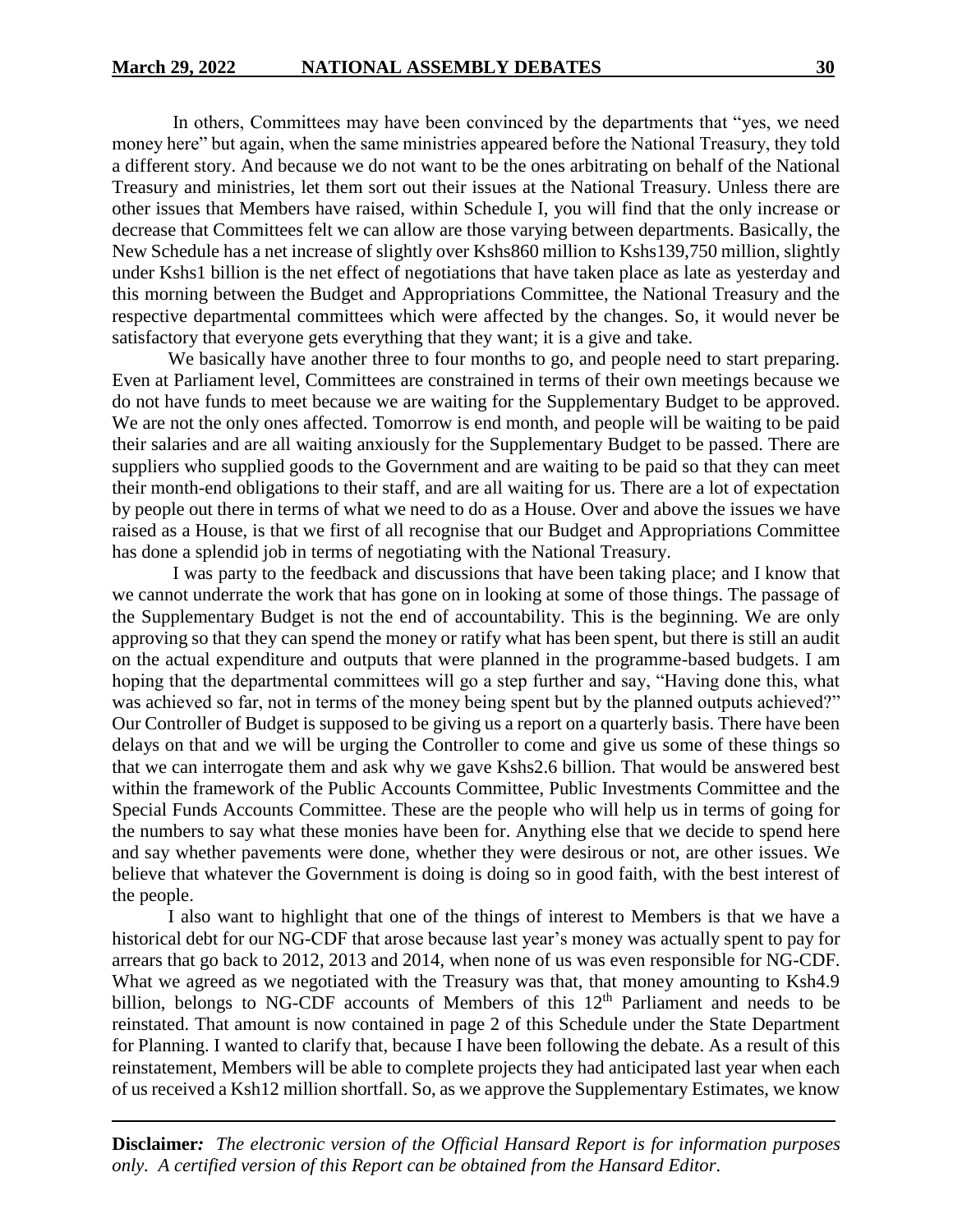that we will be sorting out projects which have stalled because our money was reallocated to other projects.

Hon. Speaker, I do not want to belabour the point. I beg to move the amendment and ask the Whip of the Majority Party to second.

**Hon. Speaker:** The Whip of the Majority Party has been called upon to second.

**Hon. Emmanuel Wangwe** (Navakholo, JP): Thank you, Hon. Speaker. Due to the happiness of Hon. T.J. Kajwang', who is anxious to contribute to this Motion, I do second.

**Hon. Members:** Put the Question!

*(Hon. (Ms.) Sabina Chege walked in the alleys while the Speaker was on his feet)*

**Hon. Speaker:** The Member for Murang'a, just stay where you are. You know you are known for saying some things and explaining them with the movement of your hands. Please be in the House. I am sure you are in the mood to now contribute.

Hon. Members, I believe that most of you have listened to the amendment proposed by the Leader of the Majority Party, so I propose the Question.

> *(Question of the first part of the amendment, that the words to be left out be left out, proposed)*

**Hon. Members:** Put the Question!

**Hon. Speaker:** Let me allow Members arriving from their villages now to take their seats. Please take your seats so that we can conclude this particular amendment.

> *(Question of the first part of the amendment, that the words to be left out be left out, put and agreed to)*

*(Question of the second part of the amendment, that the words to be inserted in place thereof be inserted, proposed)*

*(Question of the second part of the amendment, that the words to be inserted in place thereof be inserted, put and agreed to)*

Hon. Members, I have always said that when the House votes in a particular way, the Motion is carried. Debate on the Motion, as amended by Hon. Amos Kimunya's proposal, will proceed. As you know, in keeping with our practice and customs, where Members have proposed amendments, it is good that we first of all dispose of the amendments before we continue with the main debate. May I get indication whether the Member for Ruaraka, Hon. T.J. Kajwang', wishes to prosecute his proposed amendment.

There is a point of order by Hon. Kanini Kega.

**Hon. Kanini Kega** (Kieni, JP): Thank you so much, Hon. Speaker, for this opportunity. I seek your direction. I have consulted with three Members with proposed amendments – Hon. Kajwang', Hon. Ichung'wah and Hon. Murugara – and we have agreed that the requests they have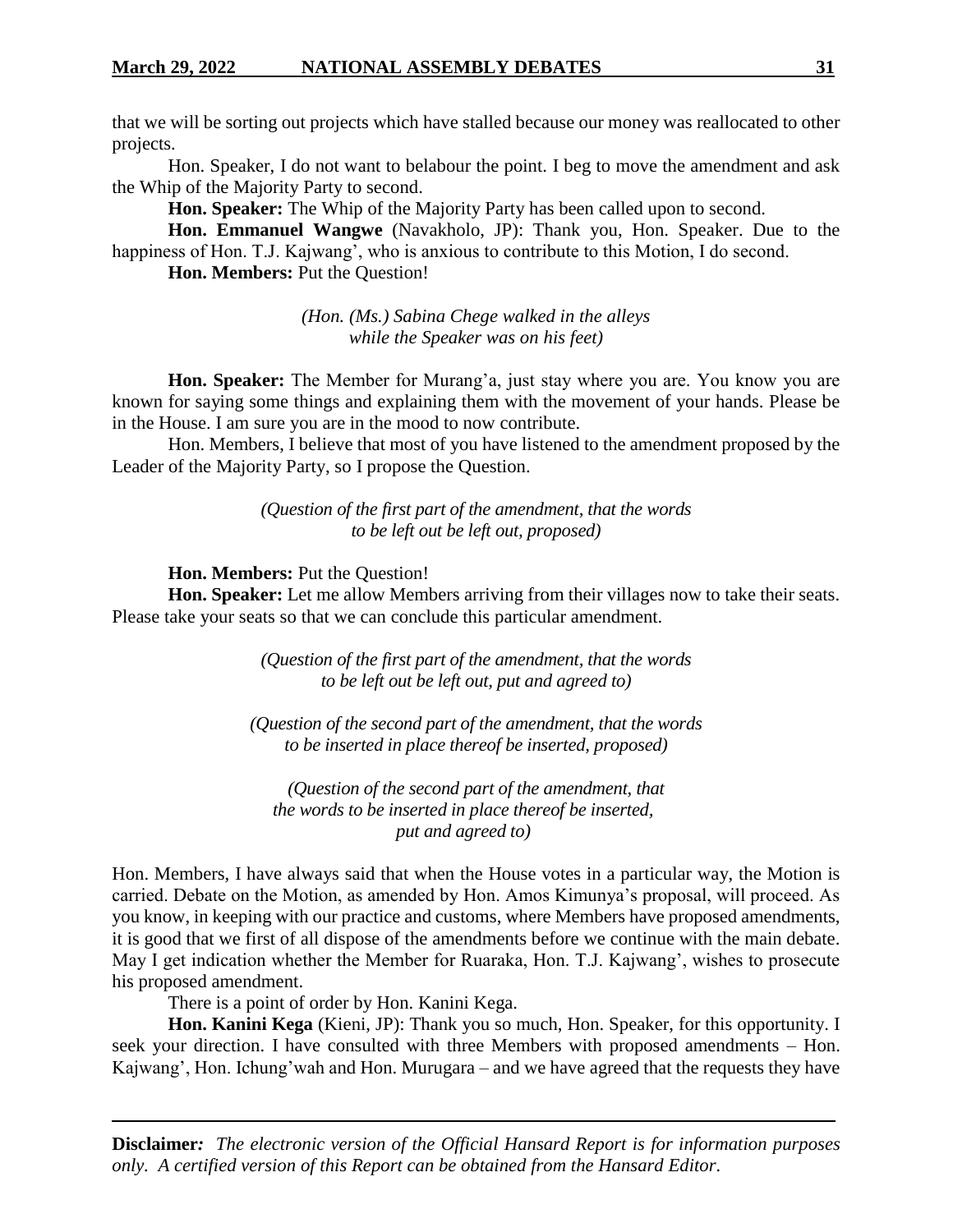put forward will be considered in the annual Estimates. So they have agreed to withdraw their amendments.

**Hon. Speaker:** Hon. Kajwang', can I get your confirmation?

Hon. T.J. Kajwang' (Ruaraka, ODM): Hon. Speaker, it is true that I have been discussing this matter with the Chairman of the Budget and Appropriations Committee. We have been agonising over the issue. As you can see, I proposed to allocate money to different sections, and I was keen about Bondo University and the Higher Education Loans Board because all these students that we are talking about would benefit from HELB in a structured way and in a manner that the Auditor General is able to cross-check. However, after careful considerations, we have understood that these appropriations as they are will be reflected in the next estimates.

Hon. Speaker, the only thing is that I am trying to keep up with the amendments and you probably need to just let us know which clauses have been affected by the amendments. This is because the Third Schedule has gone, but I thought the Second Schedule has not. I am asking this after consulting the Member for Ndhiwa who seems to be still somewhere trying to come from Ndhiwa to the City. She is unable to tell which amendments have been taken care of by the amendments. So, maybe that can come out clearly from the clerks which amendments have actually been taken away. I have discussed this with the Chair and agreed that it will be taken care of in the next Budget Estimates.

**Hon. Speaker:** So you withdraw this one? **Hon. T.J. Kajwang'** (Ruaraka, ODM): I withdraw and thank you, Hon. Speaker.

*(Proposed amendment by Hon. T.J. Kajwang' withdrawn)*

**Hon. Speaker:** Very well. Let us have Hon. Murugara

**Hon. George Gitonga** (Tharaka, DP): Thank you very much, Hon. Speaker.

I intended among other things to reallocate some of the funds to Chuka University so that it would attend to a constituent college; Tharaka University College and a campus at Chogoria. We have discussed with the Chairman of the Budget and Appropriations Committee. However, I was corrected that Tharaka University College receives funding directly. It is not through Chuka University. Therefore, I have been assured by the Chairman of BAC that in the next Appropriations Bill and Budget, we will make a line for Tharaka University College and some money will be allocated to it. I am grateful for that and therefore drop my proposed amendment.

*(Proposed amendments by Hon. George Gitonga withdrawn)*

**Hon. Speaker:** Very well. Thank you very much, Hon. Murugara. Let us have Hon. Ichung'wah

**Hon. Kimani Ichung'wah** (Kikuyu, JP): Thank you, Hon. Speaker. It is indeed true we have consulted with the Hon. Chair and agreed some of the reallocations that we had wanted to do, he will be unanimous enough together with the department committees to cater for them during the annual estimates which is about a month's time.

Hon. Speaker, this is because some of them touch on issues to do with our children and HELB. Some have to do with pending bills, especially the Government Advertising Agency that has long pending bills and other State corporations like the Kenya Broadcasting Corporation (KBC).

With that Hon. Speaker, I concur with the Chair that after consultations, I withdraw.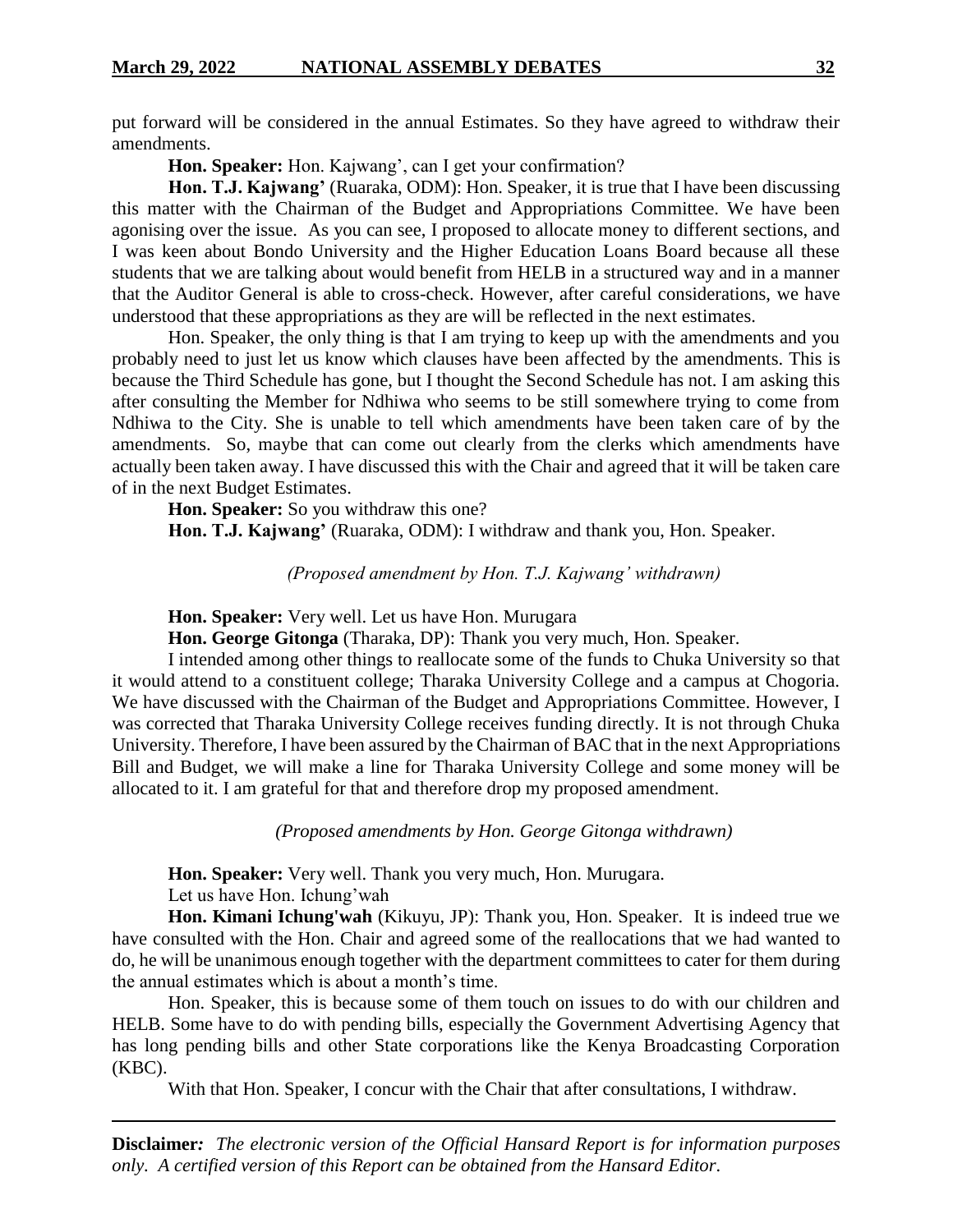#### *(Proposed amendments by Hon. Kimani Ichung'wah withdrawn)*

**Hon. Speaker:** Very well. So, the proposed amendments by Hon T.J. Kajwang', Hon. Gitonga Murugara and Hon. Ichung'wah have been withdrawn. However, the records still show that there is a proposed amendment by Hon. Nixon Korir, Member for Langata. Very well, when the Member is not present, the amendment is automatically dropped. However, Hon. Sankok and Hon. Ichung'wah are saying that they knew he was going to drop. So, it ends up being dropped.

### *(Proposed amendment by Hon. Nixon Korir dropped)*

Very well. Can we get an indication as to the position in regard to the proposed amendment by Hon. Jennifer Shamalla

**Hon. (Ms.) Shamalla Jennifer** (Nominated, JP): Thank you Hon. Speaker, I too have consulted with the Hon. Leader of the Majority Party and the Chair. In view of the developments a few minutes ago, I have also withdrawn what is a very important amendment because I am certain that the Committee and the Hon. Leader of the majority Party will take into consideration the next step: The Children's Feeding Programme for the younger children for the country and for our entire nation. So, I withdraw.

*(Proposed amendment by Hon. (Ms.) Jennifer Shamalla withdrawn)*

**Hon. Speaker:** Very well, so you withdraw.

The other proposed amendments if I go sequentially, the way they are in the Order Paper, there is a notice given to the Chairperson of the Departmental Committee on Health.

Let us have the Vice Chair, Hon. Joshua Kutuny

**Hon. Joshua Kutuny** (Cherangany, JP): Asante Mhe. Spika. Baada ya mazungumzo ya kina na Mwenyekiti wa Kamati ya Bajeti ya Bunge, ninasimama hapa kushukuru kwa majadiliano ya kina na upana na mazungumzo ambayo yameleta suluhu kwa hiyo dukuduku iliyo kwa ripoti iliyoletwa hapa Bungeni. Hivyo, naondoa marekebisho ambayo nilikuwa nimeleta. Asante.

*(Proposed amendment by Hon. Joshua Kutuny withdrawn)*

**Hon. Speaker:** Asante sana. Kulikuwa na dukuduku?

# *(Laughter)*

Now if I go to the next page I see there is a proposed amendment by the Chair of the Departmental Committee on Transport, Public Works and Housing, Hon. Pkosing. They are still consulting.

Let us have the Chair of the Departmental Committee on Agriculture and Livestock. Hon. Tiren.

**Hon. Silas Tiren** (Moiben, JP): Hon. Speaker, ours stands because it touches on very sensitive issues. Were you asking me to withdraw it?

**Hon. Speaker:** No. If you are not dropping it you are at liberty to move it. So, are you moving it?

**Hon. Silas Tiren** (Moiben, JP): Yes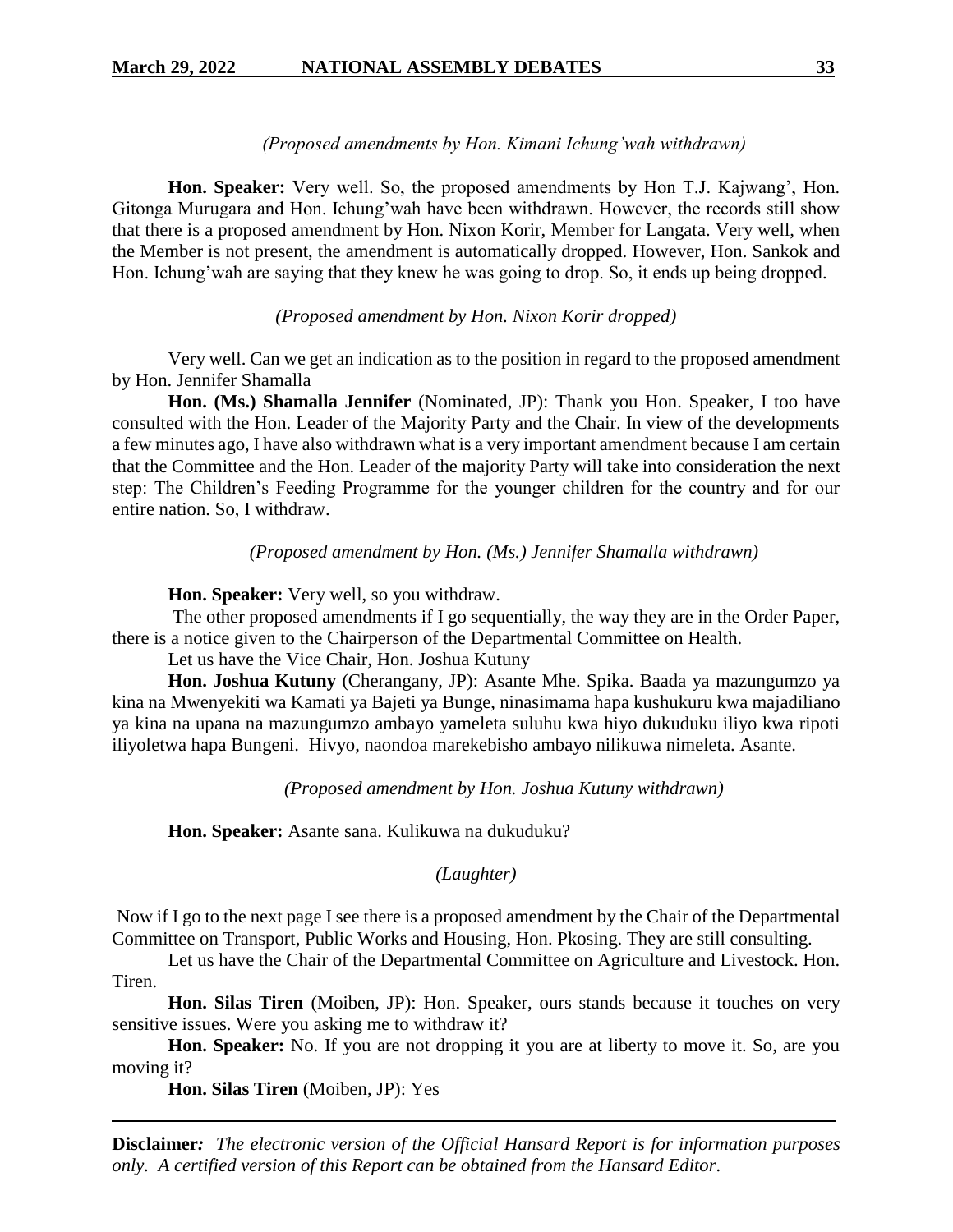#### **Hon. Speaker:** Proceed

**Hon. Silas Tiren** (Moiben, JP): Thank you, Hon. Speaker, I beg to move:

THAT, the Motion be amended by inserting the following after the words "Order Paper" in sub-paragraph (v):

"Subject to –

a) deletion of the words "Reduce Ksh. 1 billion (Development) from Livestock Export Zone-Lamu" appearing on Page 3 of Schedule II of the Report under Vote 1162: State Department for Livestock: Programme 0112000 Livestock Resources Management and Development in the column relating to Comments and substitution thereof with the following new words-

"Reduce Kshs. 1,259 million (Development) from Livestock Export Zone-Lamu (provided for Fertiliser subsidy); Kshs. 40 million from Kenya Livestock Insurance Scheme; Kshs. 10 million from Construction and equipping of Bio Safety Level 3 Laboratory-Kabete; Kshs. 15 million for Construction of learning facilities at AHITI Nyahururu; Kshs. 20 million for Construction and Refurbishment-Leather Science Institute; Kshs. 30 million from the Construction of Dairy Veterinary Board (KVB) Headquarters offices; Kshs. 60 million from the Livestock Production 'Big Four' Interventions; Kshs. 41 million from the Development of Leather Industrial Park – Kenanie; Ksh. 10 million from the allocation for Construction and Refurbishment of Infrastructure at AHITI-Kabete; Ksh. 10 million from the allocation for Construction and Refurbishment of Infrastructure at AHITI – Ndomba; and increase Ksh. 40 million (Recurrent) for Livestock Policy Research and Regulations towards the development of a Livestock Master Plan."

b) deletion of the words "Reduce Ksh. 400 million (Development) from Lamu Fish Processing Plant" appearing on Page 3 of Schedule II of the Report under Vote 1166: State Department for Fisheries, Aquaculture and Blue Economy: Programme 0118000 Development and Coordination of the Blue Economy in the column relating to Comments and substitution thereof with the following new words-

"Reduce Kshs500 million (Development) from Lamu Fish Processing Plant (Ksh. 400 million provided for Fertiliser subsidy); and Kshs. 100 million from the allocation for Liwatoni Ultra-Modern Fish Hub; and increase Ksh. 400 million to Blue Economy Capacity Building."

c) deletion of the words, "Increase Ksh200 million (Development) for Sugar Reforms Project; and increase Ksh50 million (Recurrent) for the Coffee Directorate" appearing on Page 3 of Schedule II of the Report under Vote 1169: Crops Development and Agricultural Research: Programme 0107000 General Administration, Planning and Support Services in the column relating to comments and substitution thereof with the following new words-

"Increase Ksh1,430 million (Development) to Agriculture and Food Authority for provision of subsidised fertilisers to maize farmers; Ksh40 million counterpart Government of Kenya funding for Irish Potato Production Revitalisation Project; and Ksh400 million for sugar reforms."

(d) insertion of the following words on Page 3 of Schedule II of the Report under Vote 1169: Crops Development and Agricultural Research: Programme 0108000 Crop Development and Management in the column relating to Comments-

"Reduce Ksh85 million from Crop Insurance; Ksh150 million from Food Security and Crop Diversification Project-Other Crops; Kshs230 million from National Value Chain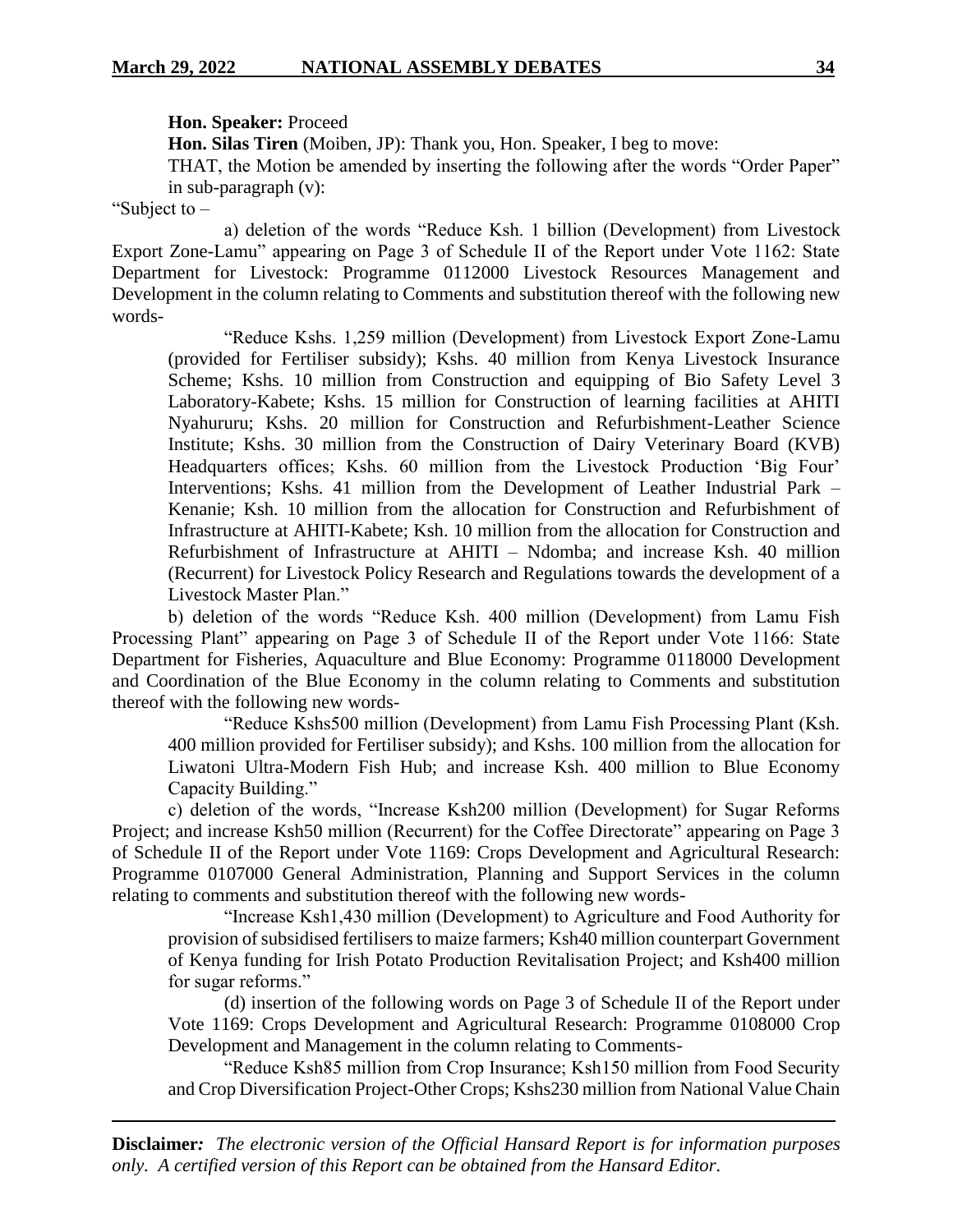Support provision for: Training Expenses; Fuel Oil and Lubricants; Other Operating Expenses; Routine Maintenance-Vehicles and Other Transport Equipment; Purchase of Office Furniture and General Equipment; Purchase of Specialised Plant, Equipment and Machinery; and Research, Feasibility Studies, Project Preparation and Design; and Increase Ksh50 million to Fall Army Worm Mitigation; Kshs30 million to Aflatoxin Management; Kshs170 million to Development of Agriculture Technology Innovation Centers."

I beg to move the amendments.

Thank you.

**Hon. Speaker**: Is there anybody who is seconding the amendments?

**Hon. Silas Tiren** (Moiben, JP): Yes.

**Hon. Speaker**: Member for Kabuchai, Hon. Kalasinga, are you seconding the amendments?

**Hon. Majimbo Kalasinga** (Kabuchai, FORD-K): Hon. Speaker, I humbly second the amendments.

*(Question, that the words to be inserted be inserted, proposed)*

**Hon. Speaker**: Can we hear the Chair of the Budget and Appropriations Committee?

**Hon. Kanini Kega** (Kieni, JP): Thank you, Hon. Speaker. I rise to oppose these amendments. We had sessions with the Chair of the Departmental Committee on Agriculture and Livestock.

I did something that is not normally done by Chairs of Committees or Chair of the Budget and Appropriations Committee yesterday. I invited all the Chairs of Committees yesterday. We had a session together with my Committee and the Cabinet Secretary for the National Treasury. We went through all these amendments. Where funds were available, it was clear. In this particular case, no funds were available, and we told the Chair that. I had a session with him today, and we promised that these are things that will be factored in the Budget Estimates that will come. So, I request my good friend, Hon. Tiren… I know that farmers are suffering. However, it cannot be sorted out in this Supplementary Budget. We want to undertake that it will be sorted out in the estimates that are coming. So, as I oppose, I beseech you, under Article 114, to give your guidance. We have had a lengthy discussion with my good friend, the Chair of the Departmental Committee on Agriculture and Livestock.

I beg to oppose.

**Hon. Speaker:** Hon. Duale.

**Hon. Aden Duale** (Garissa Township, JP): Hon. Speaker, the Chairman of Agriculture and Livestock is in charge of Livestock and Fisheries. He is also in charge of Agriculture, including maize and rice. He decided to be very unfair to livestock keepers, take their money to veterinary departments and training institutions; take the money from Kenya Meat Commission to fertiliser just because he is approaching the election, and he is a Chairman.

This is the reason I opposed the Building Bridges Initiative; that you deny some people and you want to feed others. There must be equity. What the Chairman is raising is very good, but it should come at the estimates, which will be tabled in two weeks' time. If that will not happen, Hon. Tiren, I want to confirm to you that under the leadership of William Ruto, we will reduce the price of fertiliser from Kshs6500 to Kshs2500. But for today, I oppose.

**Hon. Speaker:** Member for Ndhiwa.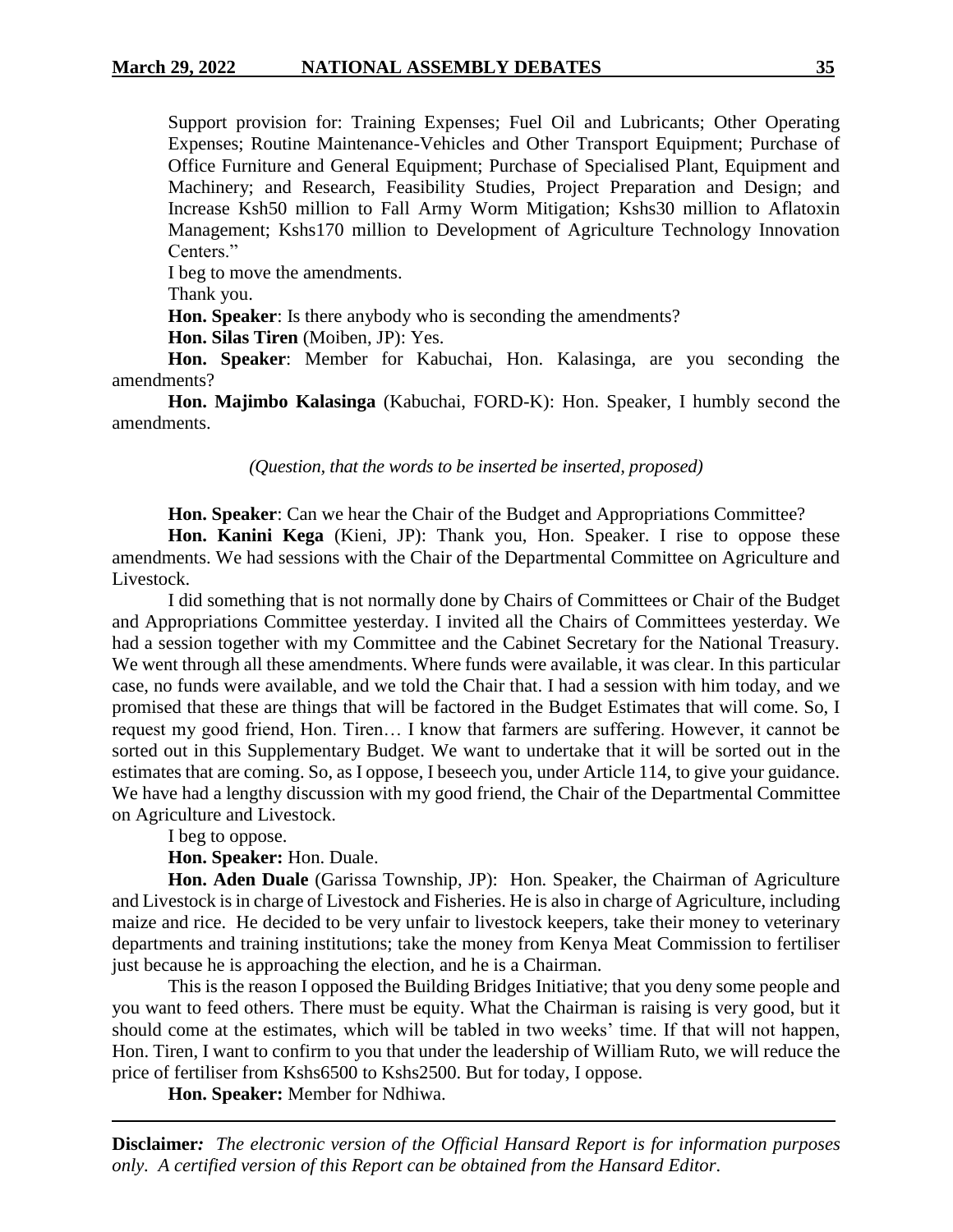**Hon. Martin Owino** (Ndhiwa, ODM): Hon. Speaker, I sit in this Committee and Hon. Duale has just confirmed that there is money that we are taking from the livestock people. That means that there is money. This amendment has, therefore, cleared line items so that we can get some money which is enough for farmers to get fertiliser. What is being addressed is very critical. We talk of food security, but we cannot have enough food security without fertiliser, without aflatoxin being addressed and without aqua business. So, we have done all this. We are just not taking all the money, as Duale says. We are just taking Kshs100 million here, and Kshs30 million there to address the items which were left out. If not funded, farmers will be suffering.

What are we saying if we are not addressing food security, which is one of the Big Four Agenda items? I urge Members, even if you retreat to your constituencies, farmers will be crying because there is nothing. If crops cannot be productive because there is no fertiliser, we will continue to have food shortage. This is a clear thing; we are not robbing anybody a lot of money. It is just a bit here to meet what we are trying to fund. I, therefore, urge you, please, this is nonpolitical, just fund these items so that farmers can have relief.

**Hon. Speaker:** The Leader of the Majority Party has indicated his desire to contribute.

**Hon. Amos Kimunya** (Kipipiri, JP): Hon. Speaker, whereas I would be sympathetic to the reasoning of the Committee, it is for the same reason that most of these other amendments have fallen. Unfortunately, I will have to oppose my Chairman of the Departmental Committee on Agriculture and Livestock.

First of all, on the numbers – and it is important that we appreciate this – the Schedule that I just replaced had already reduced Vote 1162 by Kshs1 billion. What the Chair is trying to do is to say, "do not reduce by Kshs1 billion, reduce by Kshs1.259 billion". So, there is an extra reduction of Kshs259 million. The sum total of all these other reductions works out roughly to Kshs296 million plus the Kshs259. If you then add the extra reduction in the Lamu Fish Processing Plant from Kshs400 million, to a reduction of Kshs500 million, it is a net reduction of Kshs1 billion. So, in effect, we are reducing by Kshs286 million plus Kshs359 million, which is under Kshs600 million. Unfortunately, with only Kshs600 million available to reallocate, the Chairman, then goes on to allocate Kshs200 million to sugar reforms. We are left with Kshs400 million. He then goes ahead and allocates another Kshs50 million to Coffee Directorate. We are then left with Kshs350 million. He then goes ahead to reallocate another Kshs1.4 billion out of Kshs350 million, which is unheard of. We cannot allocate money that we do not have. If you are moving monies, you needed to have moved it in a way that where you are moving is also fully funded. What you have is basically creating a financing gap in this Budget to the tune of Kshs1 billion, which will not be funded.

Ideally this should not have come here, because under Article 114, we are having additional expenditure without showing where that additional expenditure will come from. We are operating within a very tight fiscal framework. By doing this amendment in a convoluted manner without even looking at where we will cut and move these figures from; politically it may sound good, but it throws off the entire Budget by Kshs1 billion. By doing so, we will not be doing ourselves justice, as a House, because whatever we do, we are obligated by the Public Finance Management Act that if you add in some amount, you must show where that amount is coming from.

On this one, unfortunately, we have a deficit just within these amendments of close to Kshs1 billion. I oppose.

*(Hon. Ferdinand Wanyonyi consulted loudly)*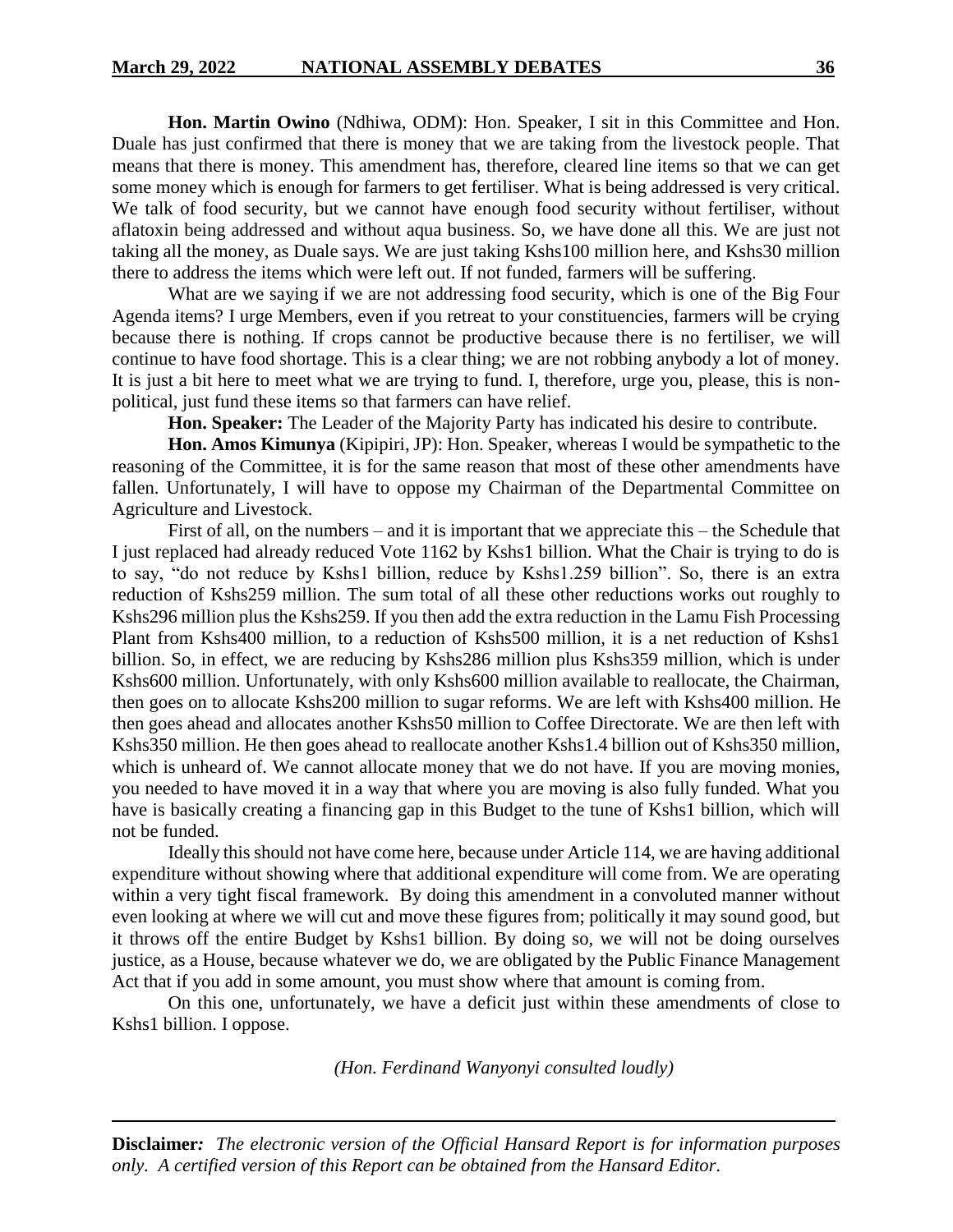**Hon. Speaker:** Hon. Members, these are amendments. Hon. Wanyonyi, take time to understand what is done during amendments. Do not pretend that you are the only one who represents farmers. Unfortunately, if we have to say that everybody must contribute to an amendment proposal, then we will not even go to the main Motion. This is a proposed amendment.

> *(Question, that the words to be inserted be inserted, put and negatived)*

There are quite a number of proposed amendments. The next amendment is by the Chair of the Departmental Committee on Transport, Public Works and Housing, Hon. Pkosing.

**Hon. David Pkosing** (Pokot South, JP): I thank you, Hon. Speaker for giving me this opportunity.

I beg to move:

THAT, the Motion be amended by inserting the following after the words "Order Paper" in sub-paragraph (v):

"Subject to –

deletion of the words "Increase Kshs.1.6 billion (Development) for Low Volume Seal Roads to finance ongoing contracts under the project and cushion them from the effect of the Kshs.4.5 billion that was cut in the proposed supplementary" appearing on Page 9 of Schedule II of the Report under Vote 1091: State Department of Infrastructure: 0202000 Road Transport relating to the column on Comments and substitution thereof with the following new words-

"Increase Kshs.1.3 billion (Development) for Low Volume Seal Roads to finance ongoing contracts under the project and cushion them from the effect of the Kshs.4.5 billion that was cut in the proposed supplementary and increase Kshs.300 million (Development) for Critical Roads infrastructure."

In the spirit of what other Chairs said, we were summoned yesterday by the Chair of the Budget and Appropriations Committee, and we had a lot of negotiations to give and take.

Therefore, I withdraw my amendment. He summoned me because we are one Government, and the Government must talk in equal sense. I am also the Government.

**Hon. Speaker:** Very well. The proposed amendment by Hon. Pkosing, the Chair of Departmental Committee of Transport, Public Works and Housing is withdrawn.

*(Proposed amendment by Hon. David Pkosing withdrawn)*

There is a proposed amendment by the Chairperson of the Departmental Committee on Education, Hon. Florence Mutua. Have you done consultations? I see a lot of male colleagues desirous to represent her. She is absent, so the proposed amendment is dropped.

*(Proposed amendment by Hon. (Ms.) Florence Mutua dropped)*

The next is by the Member for Gem, the Hon. Elisha Odhiambo.

**Hon. Elisha Odhiambo** (Gem, ODM): Hon. Speaker, we have had consultations with the Chair of the Budget and Appropriations Committee, and he has agreed that he does appropriation accordingly in the next estimates. Also, my colleagues from North Eastern had requested that we do not do the amendment.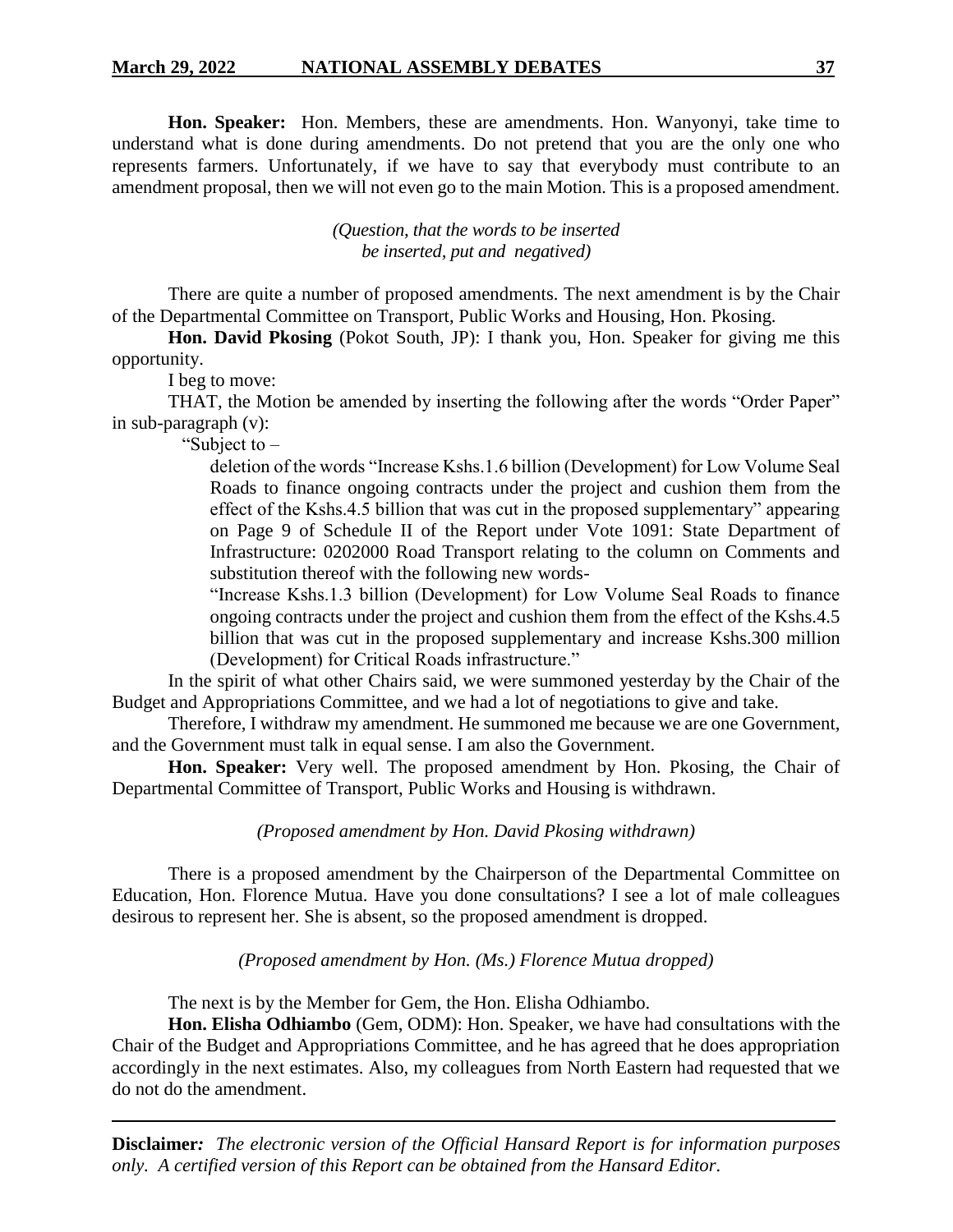On that basis, I withdraw the amendment.

**Hon. Speaker:** Hon. Elisha Odhiambo's proposed amendment is withdrawn.

*(Proposed amendment by Hon. Elisha Odhiambo withdrawn)*

Member for Lagdera, the Hon. Hire.

**Hon. Mohamed Hire** (Lagdera, KANU): Hon. Speaker, I have consulted the Chair of the Budget and Appropriations Committee, and having taken care of the issue I wanted to amend, I withdraw my amendment.

Thank you.

**Hon. Speaker:** His amendment is withdrawn.

#### *(Proposed amendment by Hon. Mohamed Hire withdrawn)*

There is an amendment proposed by Hon. Ndindi Nyoro, subject to Article 114 of the Constitution.

**Hon. Ndindi Nyoro** (Kiharu, JP): Thank you, Hon. Speaker. I wish to move my amendment. I will explain because I think there was a problem there. There is no money I am increasing or reducing. It is just re-arrangement. Can I go ahead, Hon. Speaker?

Hon. Speaker, I beg to move:

THAT, the Motion be amended by inserting the following after the words "Order Paper" in sub-paragraph (v):

"Subject to -

a) deletion of the words "increase Ksh1.2 billion (Recurrent) for security operations during election" appearing on Page 6 of Schedule II of the Report under Vote 1281: National Intelligence Service: Programme 0804000 National Security Intelligence and substitution thereof with the following new words- "Increase Ksh1.2 billion (Development) to the State Department for Crop Development and Agricultural Research under the Programme 0108000 Crop Development and Management for provision of subsidised fertilisers to maize farmers."

b) deletion of the words "Increase Ksh100 million (Recurrent) for National Cohesion Commission; increase Ksh200 million (Recurrent) for Multiagency security operations; increase Ksh500 million (Development) for Huduma Card" appearing on Page 14 of Schedule II of the Report under Vote 1021: State Department for Interior: Programme 0629000 General Administration and Support Services and substitution thereof with the following new words- "Increase Ksh800 million (Development) to the State Department for Crop Development and Agricultural Research under Programme 0108000 Crop Development and Management for provision of subsidised fertilisers to maize farmers."

I besiege this House that agriculture is the backbone of our economy accounting for around 33 per cent of our Gross Domestic Product. Also, 72 per cent of Kenyans live in rural areas. Predominantly what we do in rural areas is farming, which is a segment of agriculture. Agriculture accounts for 53.8 per cent of the entire employment in this country. Over 80 per cent of the people that I represent and the majority of the Members here represent who live in rural areas, agriculture accounts for over 75 per cent of all the jobs created in our rural areas.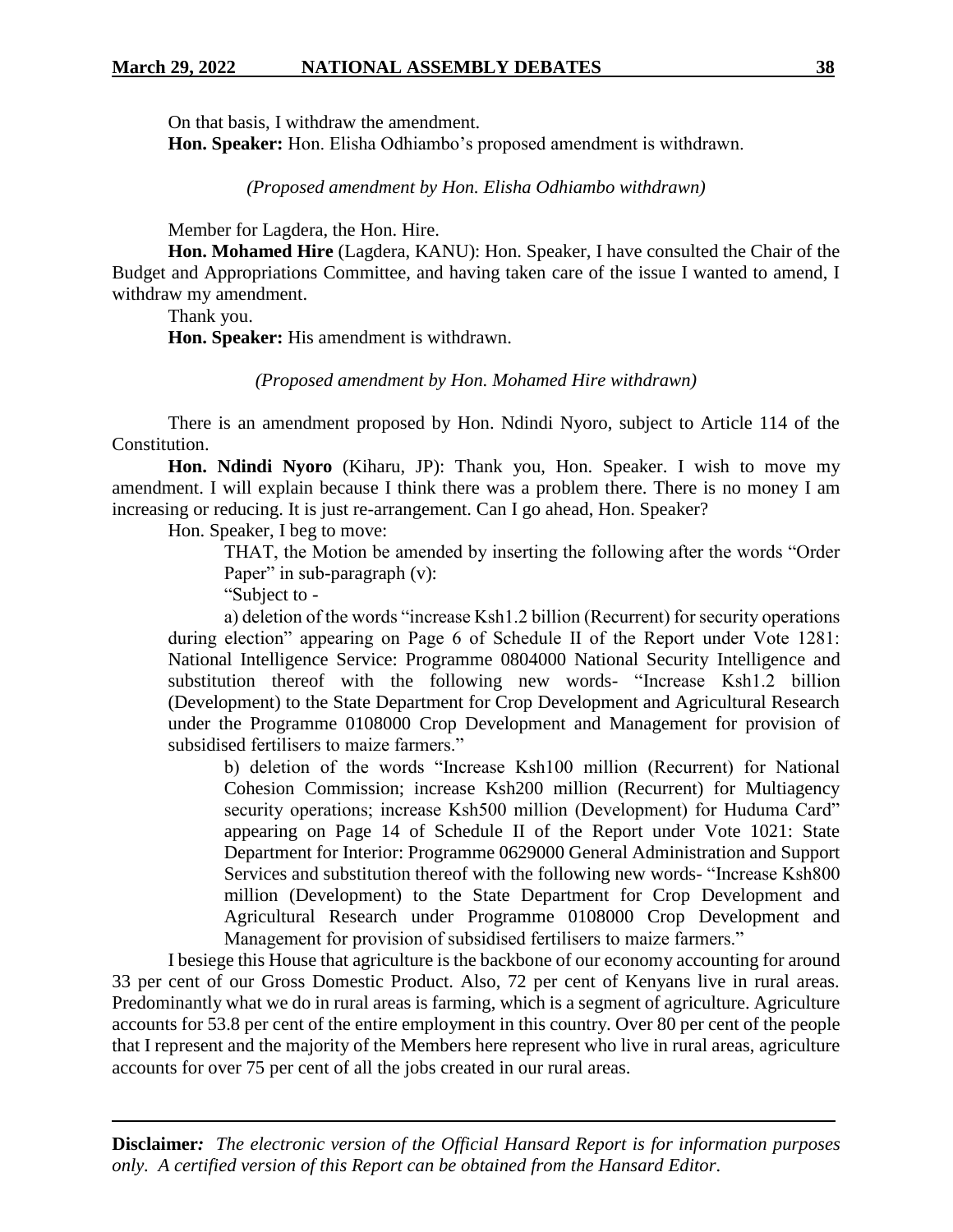What I seek to do with my amendment is to focus money or to focus food where the mouth is. The long suffering farmers of Kenya are now in the planting season, because a majority of the agriculture, especially farming that happens in this country, is rain fed and we are now in the rainy season. Even as we talk about the rainy season and the planting season, we are in dire need of food in this country, and we are in dire need of output to serve and to feed out country.

What I seek to do, Hon. Speaker, if we go back to the Budget that we read, we have continually been increasing funding to the National Intelligence Service (NIS). We have also been increasing funding to our security agencies. All I am trying to do is to besiege the Members of this House to focus on where the real issues and problems in our economy and in our country are. We are not in any security crisis and we are not at war, therefore, the NIS funding we have done in the past is enough. The Ksh1.2 billion we are seeking to allocate to NIS predominantly is because we are in an election period. And also the rainy season is the same period of elections, which is the most important period that our farmers rely on, the planting season. In the input of our agriculture, fertiliser accounts for the big proportion of the inputs of our farmers in terms of the budget. The current prices of fertiliser in the country are unprecedented. A bag of 50 kilogrammes now costs in excess of Ksh5,500 even going to Ksh6,000. That is not sustainable. There is no way we can conduct farming and agriculture sustainably when our farmers are buying fertiliser at between Ksh5,500 and Ksh6,000.

What I seek to do is to offer our farmers a soft landing in a way of subsidy, so that we can encourage them that even as they labour in this planting season, they will be able and will have an opportunity to purchase fertiliser at a lower price.

I beg to move and request Hon. Sankok to second.

**Hon. Speaker:** Do not bother. Hon. Members, we cannot spend time on this. The Hon. Ndindi Nyoro has got his *bonga* points, and that is good.

### *(Laughter)*

That suffices. This falls under Article 114 of the Constitution on money Bill. The House may only proceed upon recommendation from the relevant Committee, which is the Budget and Appropriations, which has not recommended, upon consideration of views from the Cabinet Secretary for National Treasury. It does not appear to have achieved any of those.

Besides, the amendment that was moved by Hon. Kimunya earlier changed the figures from what he is trying to reallocate now. So, it falls flat on its face. So, there is no need of it being seconded. It is ruled out of order.

We proceed with other business. It was clearly indicated that it was to be subject to Article 114 of the Constitution.

There is another proposed amendment by Hon. John Kiarie, Member for Dagoretti South. Hon. John Kiarie (Dagoretti South, JP): Thank you, Hon. Speaker. I had...

**Hon. Speaker:** Just a minute, Hon. Kiarie. Hon. Duale has an amendment.

**Hon. Aden Duale** (Garissa Township, JP): Hon. Speaker, my amendment is anchored on the issues I have raised, which you have said you will rule on. On that basis, I drop it and wait for your ruling.

**Hon. Speaker**: Very well. The Hon. Chair of Budget and Appropriations Committee in moving, made reference to this figure of Kshs75 billion. I will capture all these in the ruling.

Hon. Kiarie.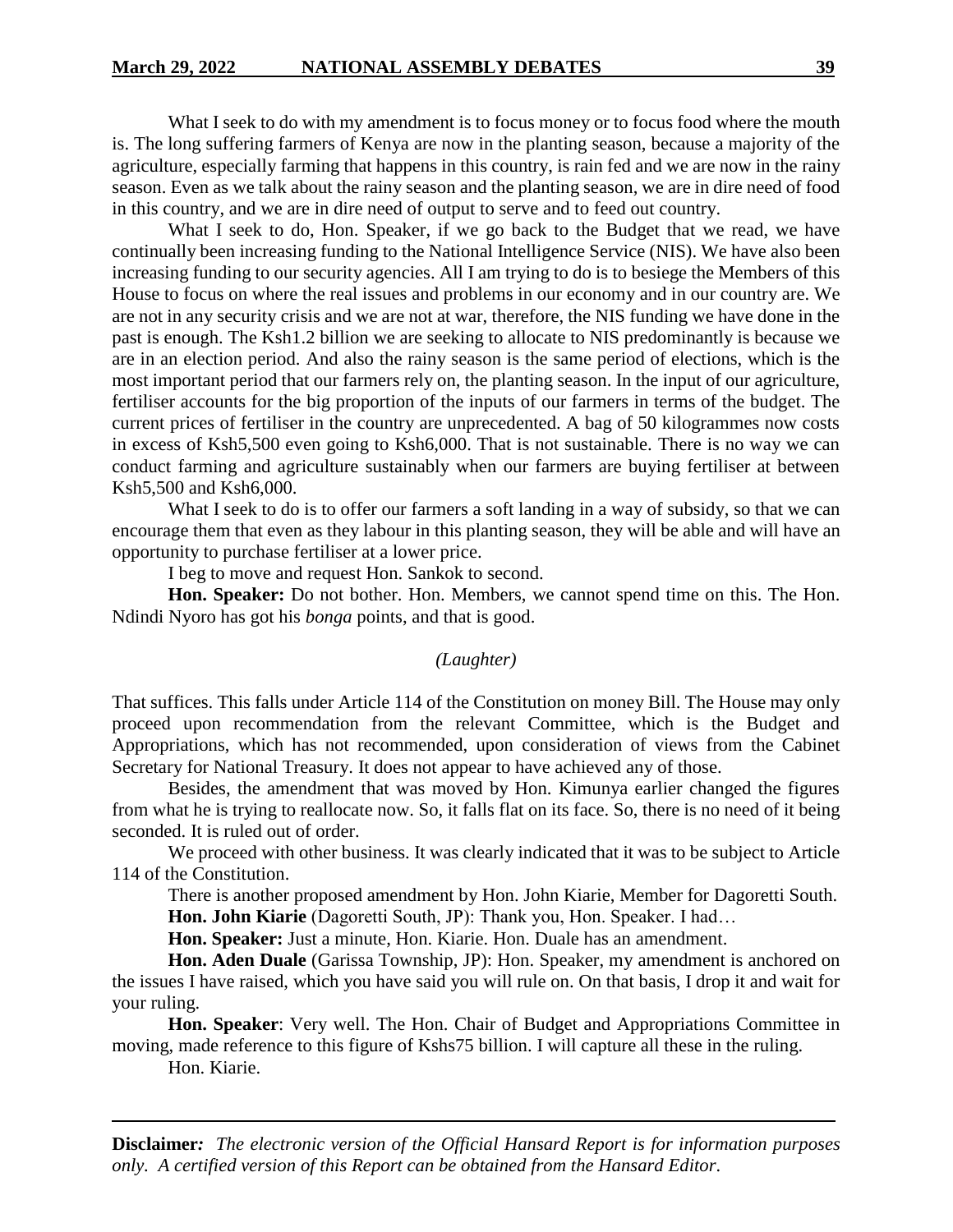**Hon. John Kiarie** (Dagoretti South, JP): Thank you, Hon. Speaker. My intention this afternoon was to move two amendments. On my first amendment, in the interest of time, I will drop it. My second amendment is that the Motion be amended by inserting the following after the words "Order Papers" in sub paragraph four subject to the deletion of the words "reduce Kshs1 billion development from the Lenana-Riruta-Ngong railway line" that is appearing on page 7 of schedule II of the Report under Vote 1071 the national Treasury 0203000 rail transport, relating to the column on comments. By removing the Kshs1 billion, we shall be dropping a development that was well rationalised by the Committee. It is necessary for not only the people it will serve in Lenana, Riruta and Ngong, but also the City of Nairobi. Nairobi City is very congested. This development was going to go a long way in decongesting our roads, especially Ngong Road, which is currently having a lot of problems because of the new design which is not working and has led to many accidents. This would also have given work to young people who will have been involved in the construction of the railway line. From the trend this afternoon, this may pass as a money Bill under Article 144 of the Constitution. I will be keen to prosecute it during the main estimates. Therefore, at the moment, I am persuaded by the Leader of the Majority Party to drop this amendment and prosecute it at the right time. I am happy for the time that you have accorded me.

Thank you.

**Hon. Speaker**: Very well. The proposed amendment by Hon. Kiarie is dropped. I believe we do not have any other. So, we refer to the Motion as amended.

#### *(Resumption of Debate on the Motion as amended)*

The Hon. Charles Kilonzo, member for Yatta.

**Hon. Charles Kilonzo** (Yatta, Independent): Thank you, Hon. Speaker, for "catching your eye" although I had not requested. I will be brief as I support the Supplementary Budget. It is fortunate that I have heard some Members proposing cuts to be done in the Ministry of Defence under National Intelligence Service. Those of us who come from Eastern Province and Central Province may not understand the importance of security. There are parts of this country where people have migrated because of insecurity. For example…

**Hon. David ole Sankok** (Nominated, JP): On a point of order.

**Hon. Speaker**: What is your point of order, Hon. Sankok?

**Hon. David ole Sankok** (Nominated, JP): Hon. Speaker, reading the mood of the House, we are in concurrence. I, therefore, request that the Mover be called upon to reply according to Standing Order No. 95.

**Hon. Charles Kilonzo** (Yatta, Independent): I believe I still have the Floor.

**Hon. Speaker**: Yes, you still have the floor.

**Hon. Charles Kilonzo** (Yatta, Independent): Thank you, Hon. Speaker. I will make one comment. Every time people outside the insecurity areas see money being allocated to the National Intelligence Service (NIS) or to the Ministry of Defence, they do not see the point of that allocation. If you go to Boni Forest, it is an area that has been neglected by the previous regimes. Most of the money allocated is to offer security in such areas so that people who moved out can come back. Look at a case like Laikipia. It is the same thing. So, as I support this Supplementary Budget, there are things which we cannot divulge in this House in terms of what that money will do. Those Members who feel they are so pressed, when the Departmental Committee on Defence and Foreign Relations is sitting, they should be free to be friends of the Committee so that they can understand what we are doing. Nobody in this country understands why people in Laikipia are chased away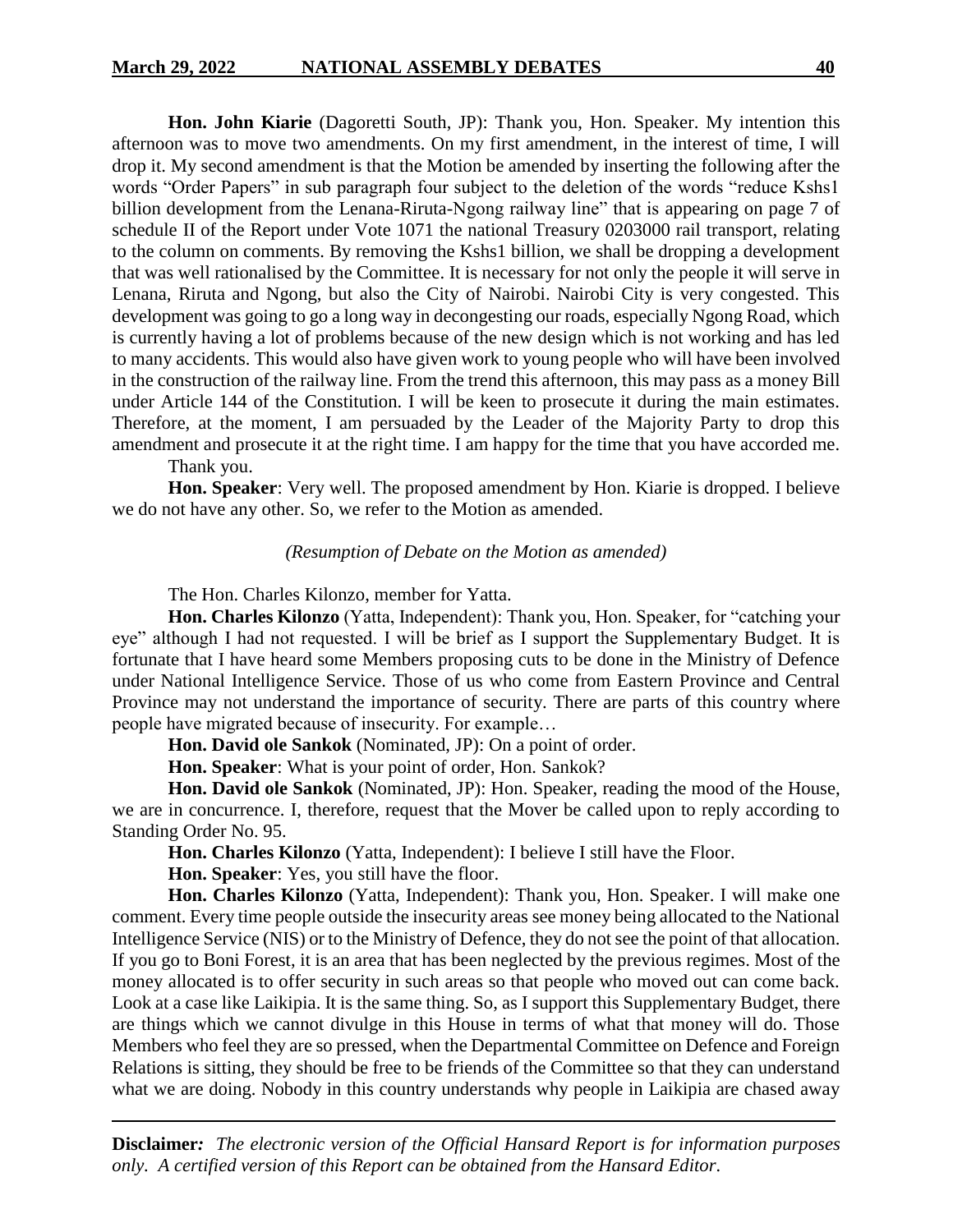from their homes by cattle rustlers and why *Al-Shabaab* has taken over areas in Coast Province or northern Kenya.

With those few remarks I support.

**Hon. Speaker**: Hon. Members, Nominee 001 rose in his place claiming that the Mover be called upon to reply. Let me establish whether that is the mood of the House.

> *(Question, that the Mover be now called upon to reply, put and agreed to)*

# Mover.

**Hon. Kanini Kega** (Kieni, JP): Thank you, Hon. Speaker. I want to thank all the Members who have contributed to this important Motion. I want to assure Members that through this Motion, we will stabilize the fuel prices and get NG-CDF arrears. A question was asked about the 50 Level 3 hospitals. I want to confirm to this House that the 50 Level 3 hospitals will be constructed in all the 47 counties. I repeat, the 50 level three hospitals will be constructed in all the 47 counties. They will be built after the model Level 3 hospitals that were built in the informal sectors in Nairobi. Kenyatta National Hospital is no longer congested because the hospitals in Kibra, Mukuru kwa Njenga and other informal settlements in Nairobi have helped to decongest it. That has worked and we want to replicate it in all the counties.

The issues that have been raised by the Members who had proposed amendments will be considered in the estimates. I want to beseech Members that, as they do their campaigns, they should remember that we have estimates for the Financial Year 2022/2023 that will be coming in the next few days. I want to thank your good Office, Hon. Speaker, the Office of the Clerk and everybody who participated in this exercise. I hope that tomorrow, Members will be around so that we can do the Appropriations Bill and conclude this matter.

Thank you.

**Hon. Speaker**: Hon. Kanini Kega, I believe you added a sweetener. Members should appreciate that finance related Bills, unlike other Bills where one Member opposing a Bill can stall the Bill; you can move all the three stages in one Sitting. Because of the sweetener – I do not want to repeat – it should be the reason why you should be more here tomorrow to deal with the Appropriations Bill. I have been seeing you writing on some wall complaining about some issues about your constituencies. Anyway, that is for the Chair of the Budget and Appropriations Committee, the Leader of the Majority Party and the Majority Whip to handle tomorrow. Nevertheless, we now quorate with 55 Members in the Chamber.

*(Question proposed)*

*(Question put and agreed)*

Next Order.

#### **COMMITTEE OF THE WHOLE HOUSE**

*(Order for Committee read)*

*[The Speaker (Hon. Muturi) left the Chair]*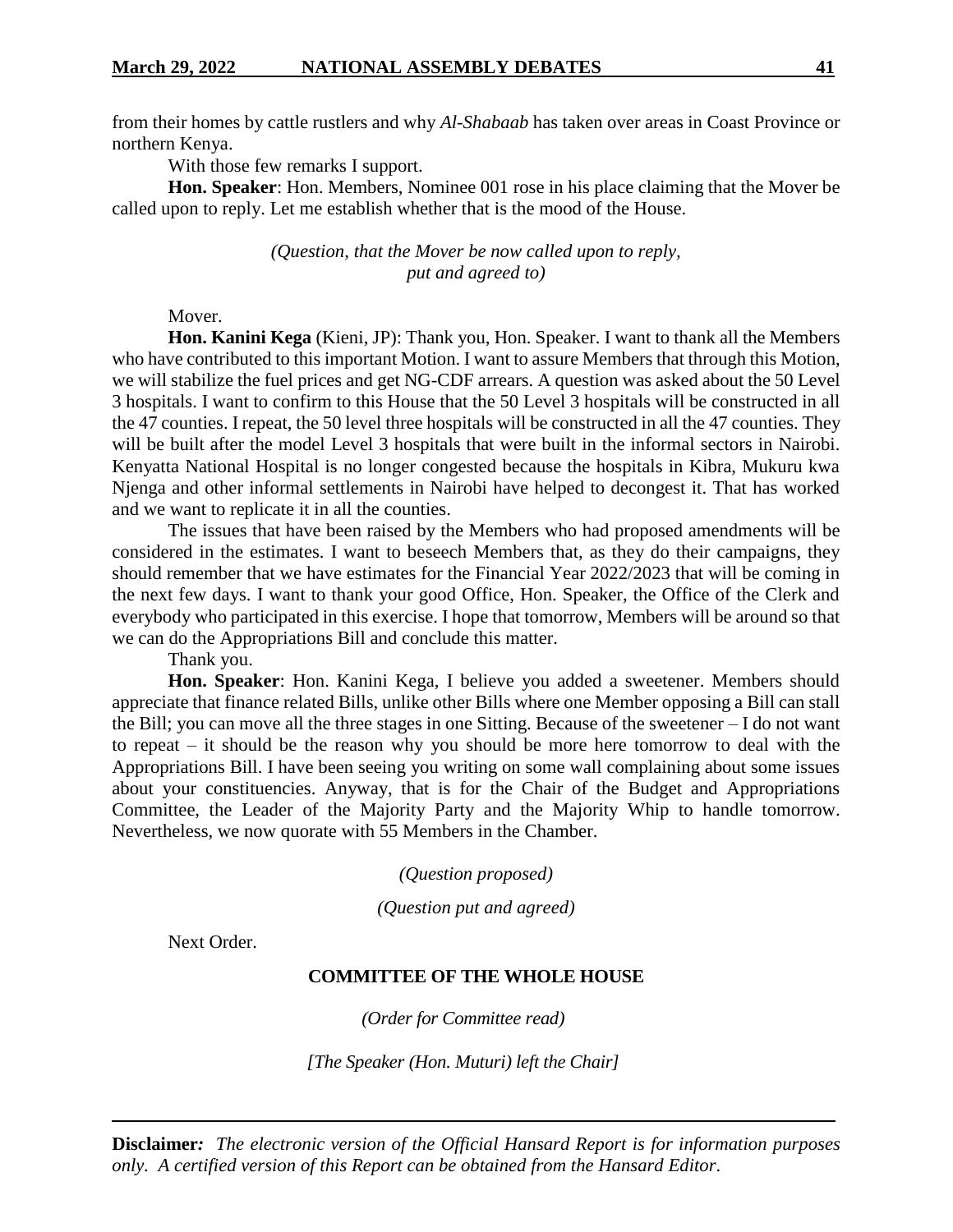#### IN THE COMMITTEE

#### *[The Temporary Deputy Chairman (Hon. Patrick Mariru) took the Chair]*

#### THE RADIOGRAPHERS BILL

**The Temporary Deputy Chairman** (Hon. Patrick Mariru): Order, Members. Order! We are now in the Committee of the whole House to consider the Radiographers Bill (National Assembly Bill No.47 of 2019). We have an amendment by the Chairperson of the Departmental Committee on Health, Member for Murang'a County.

#### *Clause 3*

**Hon. (Ms.) Sabina Chege** (Murang'a CWR, JP): Thank you, Hon. Temporary Deputy Chairman. I beg to move:

THAT, Clause 3 of the Bill be amended—

- (a) in sub-clause (2) by deleting the word "accounts" appearing in paragraph (d) and substituting therefor the word "contracts"; and,
- (b) by inserting the following new sub-clause immediately after sub-clause  $(2)$  —
- (3) The headquarters of the Board shall be in Nairobi or such other place as the Board may, by resolution, determine.

The amendment seeks to correct a grammatical error and also provide that the headquarters of the Board shall be in Nairobi.

**The Temporary Deputy Chairman** (Hon. Patrick Mariru): Did you move the amendments?

**Hon. (Ms.) Sabina Chege** (Murang'a CWR, JP): Yes, Hon. Temporary Deputy Chairman.

*(Question of the amendment proposed)*

*(Question, that the word to be left out be left out, put and agreed to)*

*(Question, that the word to be inserted in place thereof be inserted put and agreed to)* 

*(Question, that the words to be inserted be inserted, put and agreed to)*

*(Clause 3 as amended agreed to)*

*Clause 4*

**The Temporary Deputy Chairman** (Hon. Patrick Mariru): Hon. Chair, do you have an amendment?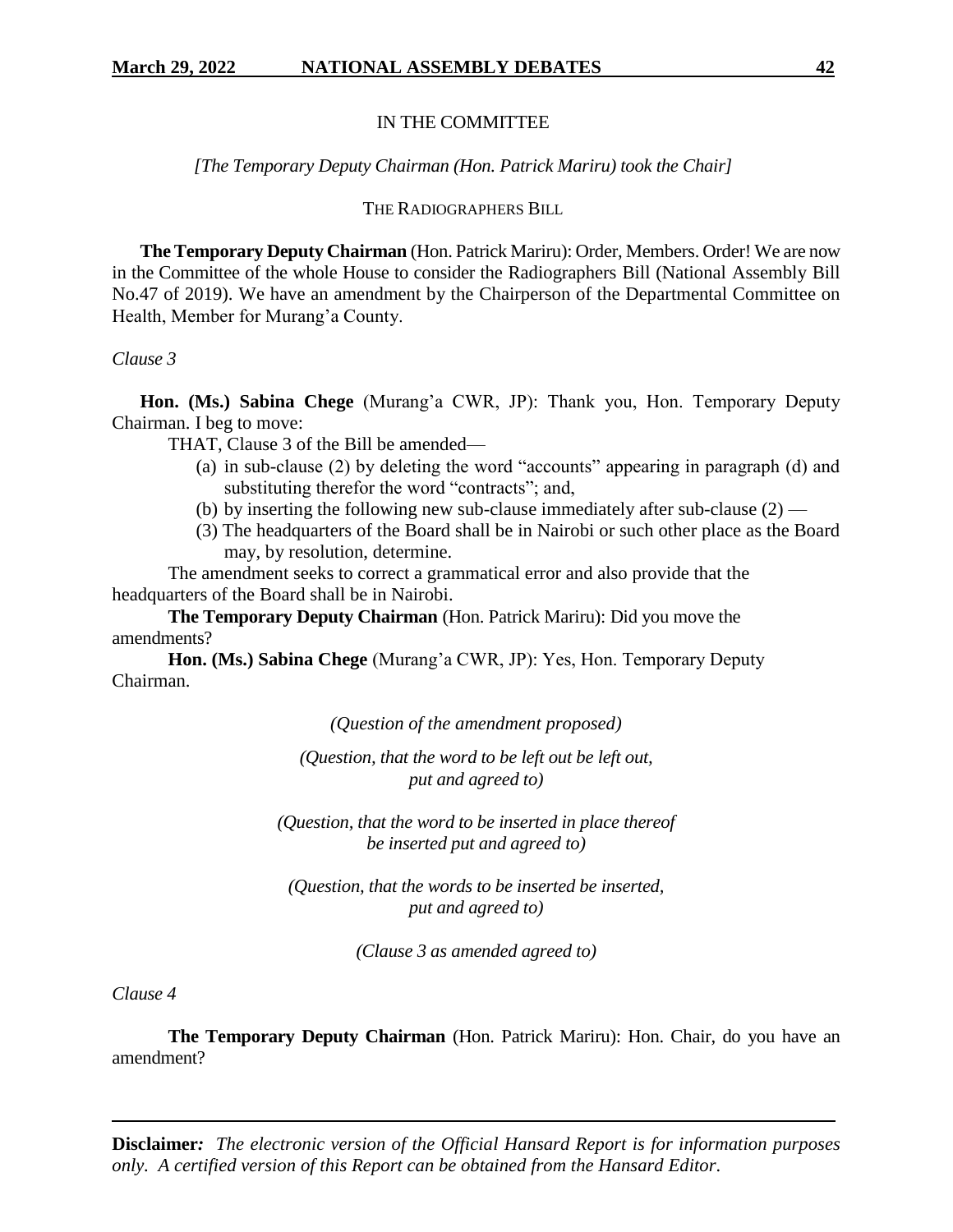**Hon. (Ms.) Sabina Chege** (Murang'a CWR, JP): Thank you, Hon. Temporary Deputy Chairman. I beg to move:

- THAT, Clause 4 of the Bill be amended in sub-clause (2)—
- (a) by inserting the words "and licensed to practice" immediately after the word "registered" appearing in paragraph (c);
- (b) by deleting paragraph (d); and
- (c) by deleting paragraph (e).

*(Question of the amendment proposed)*

*(Question, that the words to be inserted be inserted, put and agreed to)*

*(Question, that the words to be left out be left out, put and agreed to)*

*(Clause 4 as amended agreed to)*

*(Clause 5 agreed to)*

*Clause 6*

**The Temporary Deputy Chairman** (Hon. Patrick Mariru): Chair, you have an amendment.

**Hon. (Ms.) Sabina Chege** (Murang'a CWR, JP): Thank you, Hon. Temporary Deputy Chairman. I beg to move:

THAT, the Bill be amended by deleting Clause 6 and substituting therefore the following new clause—

Composition (1) The Board shall consist ofof the

Board.

- (a) a chairperson appointed by the Cabinet Secretary from amongst the persons nominated under paragraph (g);
	- (b) the Principal Secretary responsible for health or a designated representative dealing with radiography not below the level of Chief Radiographer;
	- (c) the Director of the Kenya Medical Training College or a designated representative not below the level of a Deputy Director;
	- (d) the Director-General of the Kenya Nuclear Regulatory Authority or a designated representative;
	- (e) one person nominated by the Kenya Medical Practitioners and Dentist Council;
	- (f) the Chairperson of the Society of Radiography in Kenya;
	- (g) three radiographers competitively and transparently nominated by the Society of Radiography in Kenya, who shall include—
		- (i) one radiographer working in the private sectors;
		- (ii) one radiographer working in the county governments; and,
		- (iii) one radiographer working in the national government.
	- (h) the Registrar who shall be the secretary to the Board.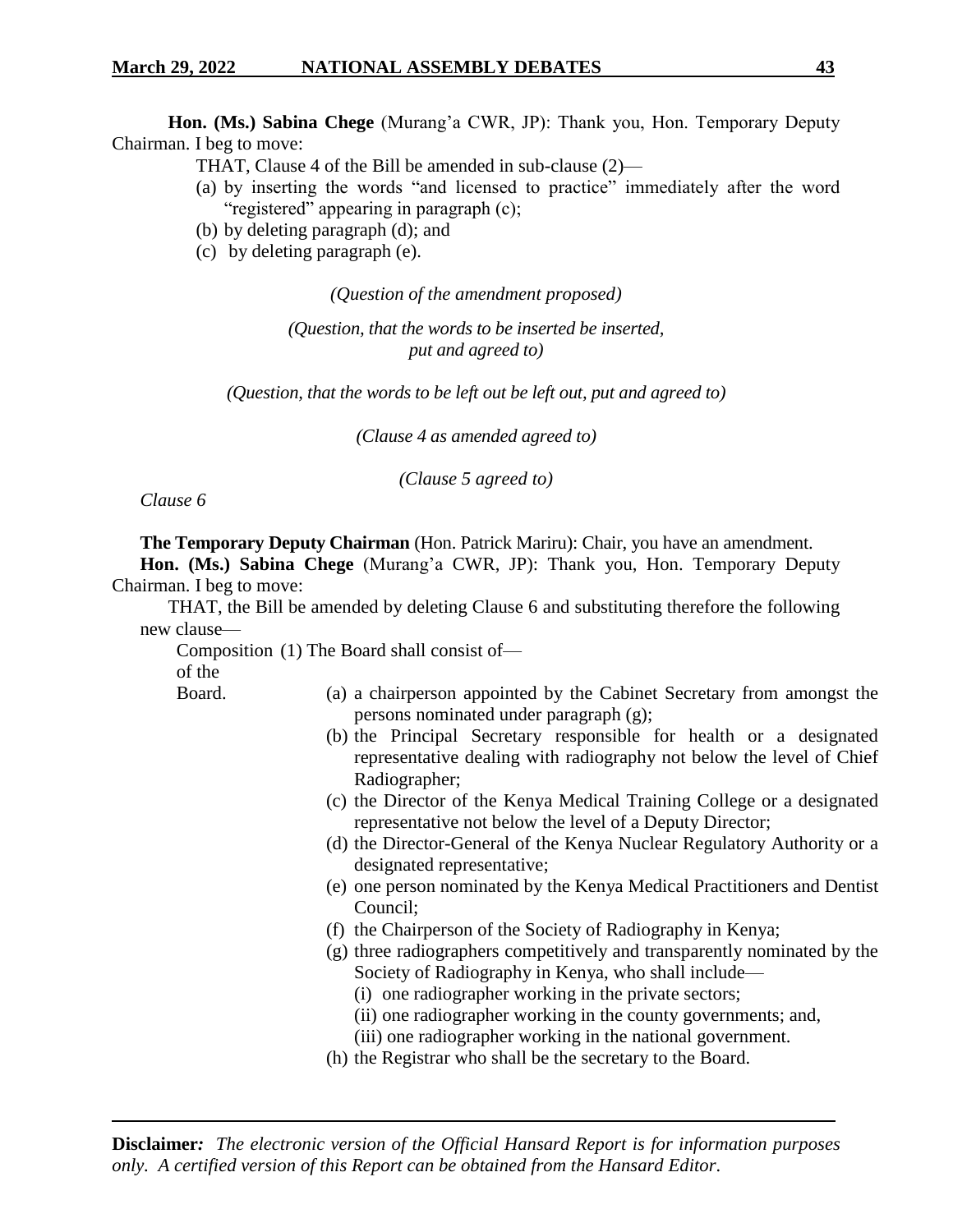- (2) A person shall not be appointed as chairperson of the Board unless such person is—
	- (a) registered under this Act as a radiographer;
	- (b) a radiographer of not less than ten years standing; and,
	- (c) meets the requirements of Chapter Six of the Constitution.

This amendment seeks to reconstitute the Board to ensure that persons with background in radiography are represented in the Board, both from the national and county governments.

It also seeks to include the Director-General of the Kenya Nuclear Regulatory Authority as a Member of the Board as this Authority is responsible for matters pertaining radiation. It further, seeks to ensure that a person appointed as a Chairperson of the Board must meet the requirements of Chapter VI of the Constitution.

*(Question of the amendment proposed)*

*(Question, that the words to be left out be left out, put and agreed to)*

*(Question, that the words to be inserted in place thereof be inserted, put and agreed) to)*

*(Clause 6 as amended agreed to)*

*(Clauses 7, 8 and 9 agreed to)*

*Clause 10*

**The Temporary Deputy Chairman** (Hon. Patrick Mariru): Chair, you have an amendment.

**Hon. (Ms.) Sabina Chege** (Murang'a CWR, JP): Thank you, Hon. Temporary Deputy Chairman. I beg to move:

THAT, Clause 10 of the Bill be amended in—

- (a) sub clause (1) by deleting the word "Registrar" and substituting therefor the word "Registrar"; and,
- (b) sub-clause (2) by inserting the following new paragraph immediately after paragraph  $(b)$ —

"(c) is qualified to be registered under this Act as a radiographer."

The amendment corrects a grammatical error and also seeks to ensure that a person appointed as a Registrar must be qualified to be registered as a radiographer.

> *(Question of the amendment proposed) (Question, that the words to be left out be left out, put and agreed to)*

*(Question, that the words to be inserted in place thereof be inserted, put and agreed) to)*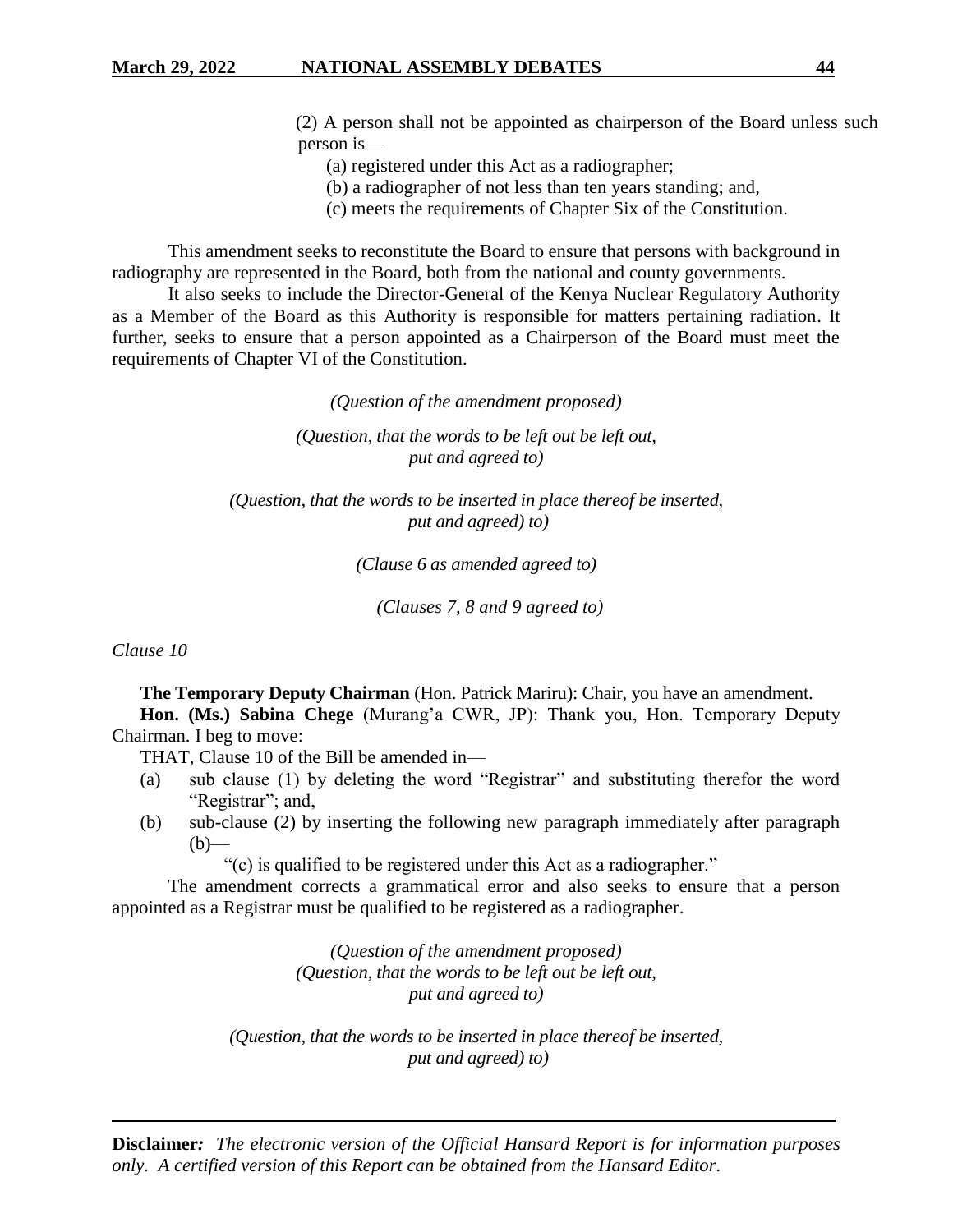*(Question, that the words to be inserted be inserted, put and agreed to)* 

*(Clause 10 as amended agreed to)*

*Clause 11*

**The Temporary Deputy Chairman** (Hon. Patrick Mariru): Chair, you have an amendment. **Hon. (Ms.) Sabina Chege** (Murang'a CWR, JP): Thank you, Hon. Temporary Deputy Chairman. I beg to move:

THAT, the Bill be amended by deleting clause 11 and substituting therefor the following new clause—

Staff of the Board. The Board may—

- (a) appoint such officers and other staff as may be necessary for the proper discharge of its functions under this Act, upon such terms and conditions of service as the Board may determine upon the advice of the Salaries and Remuneration Commission; and,
- (b) engage experts and resource persons whenever necessary for the discharge of its functions under this Act.

This amendment seeks to ensure that the Board shall have the power to appoint staff and organise the Board administratively, as may be necessary.

*(Question of the amendment proposed)*

**The Temporary Deputy Chairman** (Hon. Patrick Mariru): Hon. Sankok.

**Hon. David ole Sankok** (Nominated, JP): Hon. Temporary Deputy Chair, there is a problem in Clause 11(b) - "Engage experts and resource persons whenever necessary for the discharge of its functions under this Act."

This is where corruption happens in State corporations. I have been a Chair of a Board. It is an open cheque that you can import experts to come and give advice and the consultation fee is normally very high. We must be very careful with this amendment. It will open a Pandora's Box for corruption.

**The Temporary Deputy Chairman** (Hon. Patrick Mariru): Hon. Owino.

**Hon. Martin Owino** (Ndhiwa, ODM): Hon. Temporary Deputy Chairman, what Hon. Sankok is saying would be true if there were no policies. We are dealing with an Act of Parliament and each organization has policies and limits on engaging experts. So, that is not true.

> *(Question, that the words to be left out be left out, put and agreed to)*

*(Question, that the words to be inserted in place thereof be inserted, put and agreed to)*

*(Clause 11 as amended agreed to)*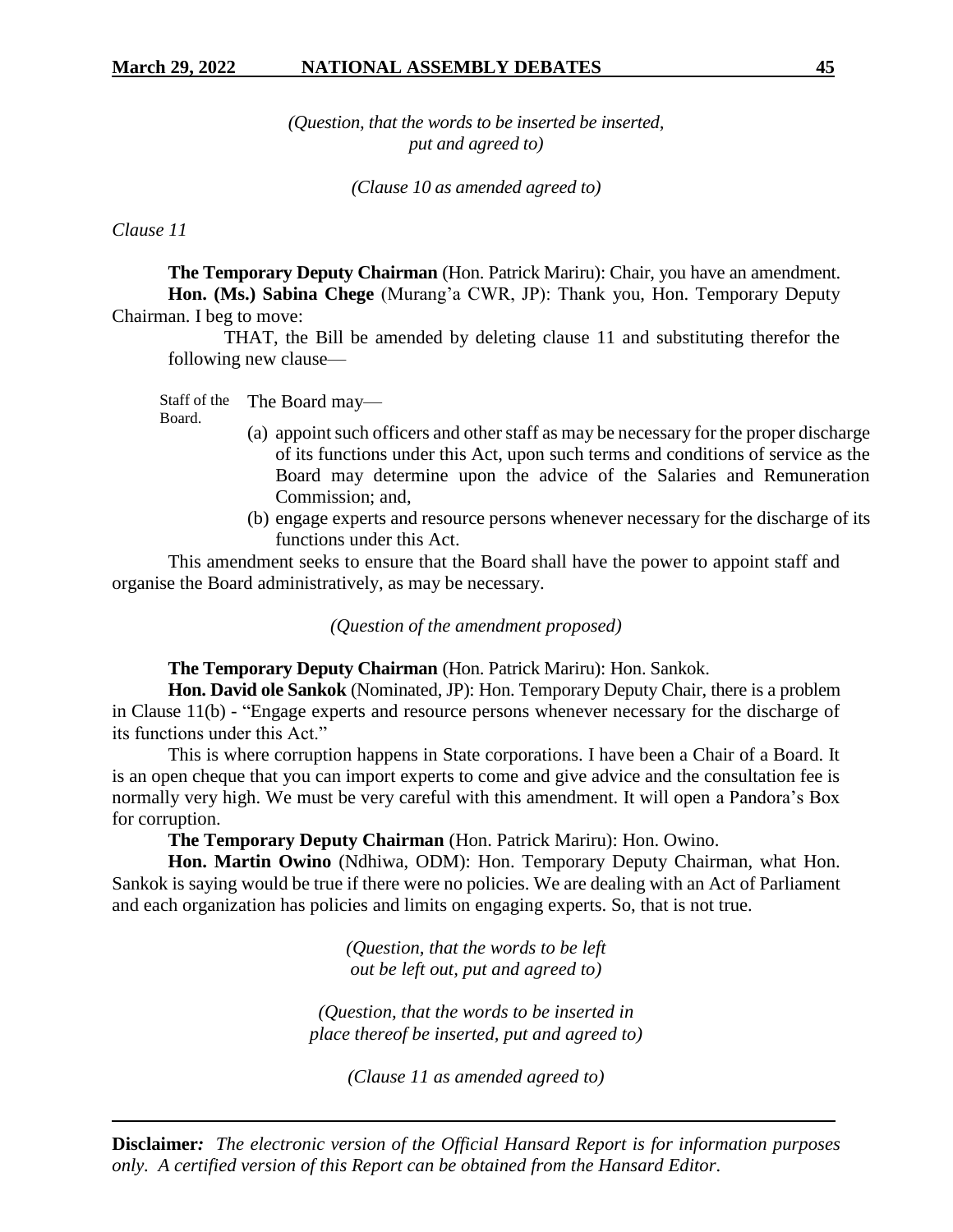*Clause 12*

**The Temporary Deputy Chairman** (Hon. Patrick Mariru): Hon. Chairlady.

**Hon. (Ms.) Sabina Chege** (Murang'a CWR, JP): Thank you, Hon. Temporary Deputy Chairman. I beg to move:

> THAT, Clause 12 of the Bill be amended in sub-clause (1) by deleting the words "of the done by a member".

This is to delete a repetition. I move.

*(Question of the amendment proposed)*

*(Question, that the words to be left out be left out, put and agreed to)*

*(Clause 12 as amended agreed to)*

*Clause 13*

**The Temporary Deputy Chairman** (Hon. Patrick Mariru): Hon. Chairlady. **Hon. (Ms.) Sabina Chege** (Murang'a CWR, JP): I beg to move:

THAT, Clause 13 of the Bill be amended—

(a) in sub-clause (1) by deleting the words "or is approved and accredited by the Board for that purpose in accordance with this Act."

(b) deleting sub-clause (3); and

(c) in sub-clause (4) by deleting the words "under this Act" and substituting therefor the words "under the Universities Act, 2012 and the Technical and Vocational Education and Training Act, 2013."

This amendment seeks to ensure that training institutions offering radiography training shall only be the ones established under the Universities Act, 2012 or the Technical and Vocation Education and Training Act, 2013. I move.

*(Question of the amendment proposed)*

**The Temporary Deputy Chairman** (Hon. Patrick Mariru): Hon. Sankok, you want to speak to this?

**Hon. David ole Sankok** (Nominated, JP): Hon. Temporary Deputy Chairman, I support this amendment. It is closely related to clause 4. A university cannot train and, at the same time, licence radiographers. We have seen some professional organisations that train and license at the same time. So, I support the Chairlady on this amendment.

> *(Question, that the words to be left out be left out, put and agreed to)*

*(Question, that the words to be inserted in place thereof be inserted, put and agreed to)*

*(Clause 13 as amended agreed to)*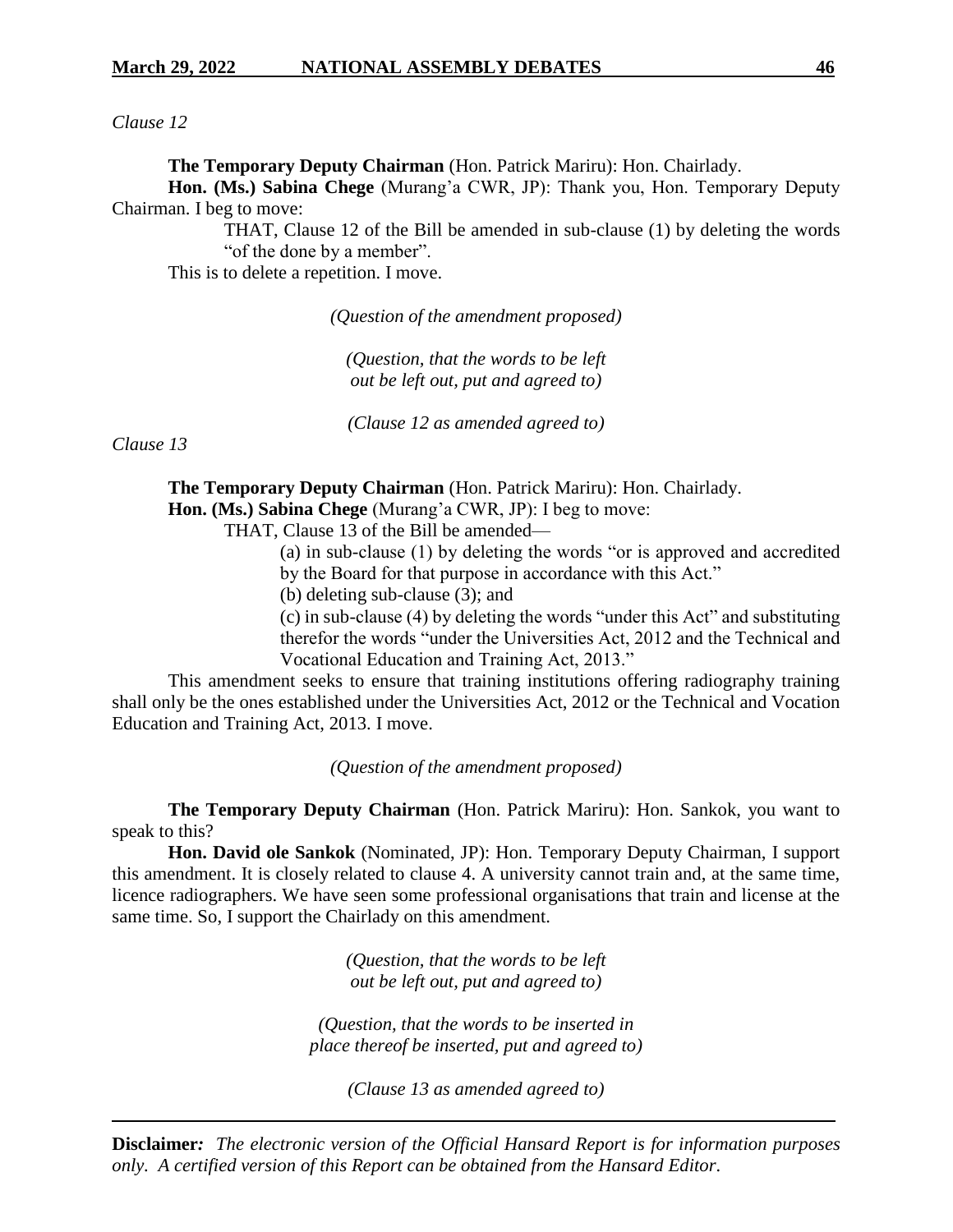*(Clause 14 agreed to)*

*Clause 15*

**The Temporary Deputy Chairman** (Hon. Patrick Mariru): Hon. Chairlady.

**Hon. (Ms.) Sabina Chege** (Murang'a CWR, JP): Thank you, Hon. Temporary Deputy Chairman. I beg to move:

THAT, Clause 15 of the Bill be amended—

(a) in sub-clause (2) by deleting the word "county" appearing in paragraph (c) and substituting therefor the word "country"; and,

(b) deleting sub-clause (5) and substituting therefor the following new subclause—

(5) Every person registered under subsection (4) shall be issued with a certificate of registration.

This amendment seeks to correct grammatical errors. I beg to move.

*(Question of the amendment proposed)*

*(Question, that the words to be left out be left out, put and agreed to)*

*(Question, that the words to be inserted in place thereof be inserted, put and agreed to)*

*(Clause 15 as amended agreed to)*

*(Clauses 16, 17, 18, 19, 20, 21 and 22 agreed to)* 

*Clause 23*

**The Temporary Deputy Chairman** (Hon. Patrick Mariru): Hon. Chairlady.

**Hon. (Ms.) Sabina Chege** (Murang'a CWR, JP): Thank you, Hon. Temporary Deputy Chairman. I beg to move:

THAT, Clause 23 of the Bill be amended in the opening statement by deleting the word "bee" and substituting therefor the word "been."

Again, this amendment seeks to correct a grammatical error. I move.

*(Question of the amendment proposed)*

*(Question, that the word to be left out be left out, put and agreed to)*

*(Question, that the word to be inserted in place thereof be inserted, put and agreed to)*

*(Clause 23 as amended agreed to)*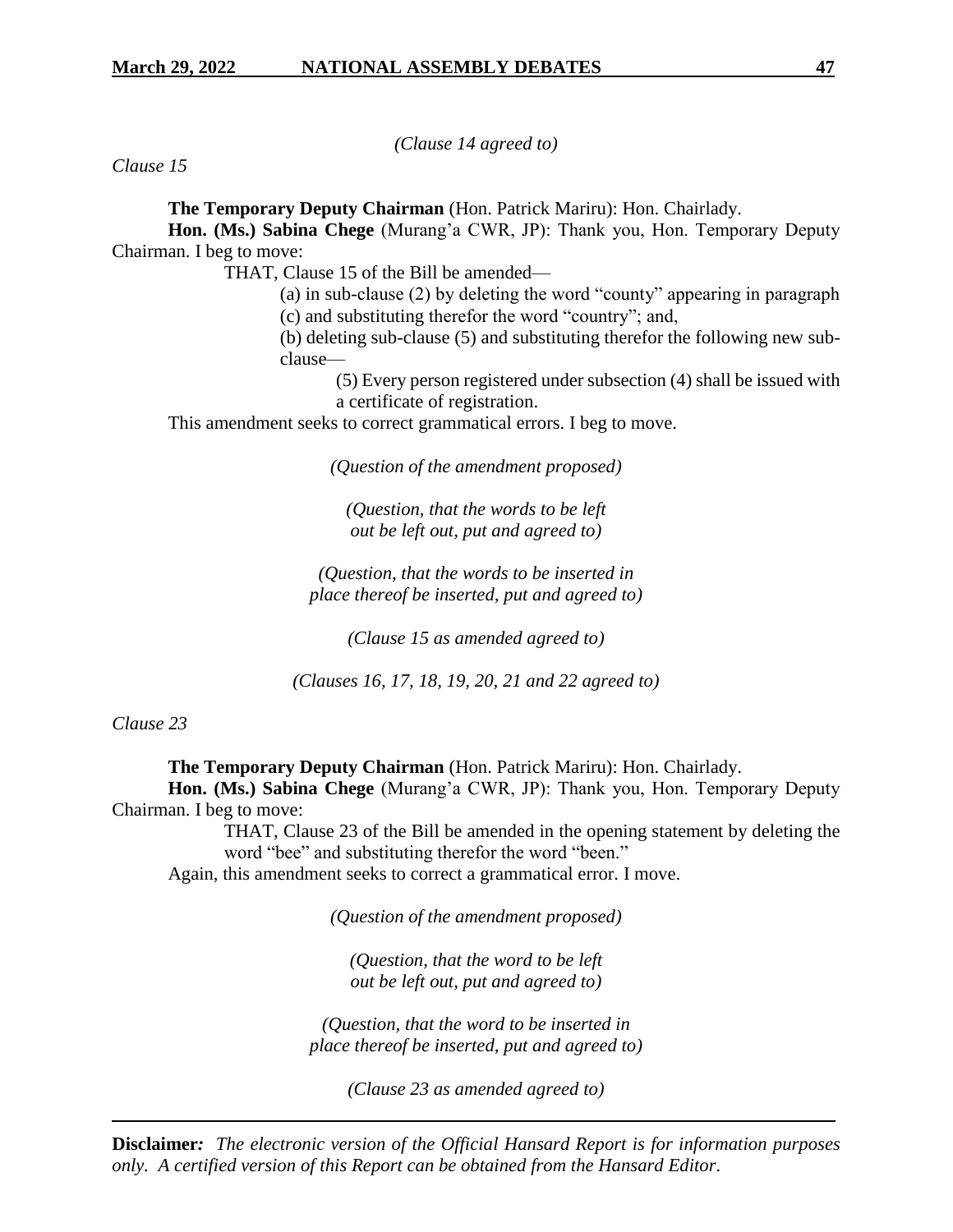*(Clause 24 agreed to)*

*Clause 25*

**The Temporary Deputy Chairman** (Hon. Patrick Mariru): Hon. Chairlady.

**Hon. (Ms.) Sabina Chege** (Murang'a CWR, JP): Hon. Temporary Deputy Chairman, I beg to move:

THAT, clause 25(1) of the Bill be amended by deleting the word "hears" and substituting therefor the word "heard."

Again, this amendment seeks to correct a grammatical error. I move.

*(Question of the amendment proposed)*

*(Question, that the word to be left out be left out, put and agreed to)*

*(Question, that the word to be inserted in place thereof be inserted, put and agreed to)*

*(Clause 25 as amended agreed to)*

*(Clauses 26, 27 and 28 agreed to)*

*Clause 29*

**The Temporary Deputy Chairman** (Hon. Patrick Mariru): Hon. Chairlady.

**Hon. (Ms.) Sabina Chege** (Murang'a CWR, JP): Hon. Temporary Deputy Chairman, I beg to move:

THAT, Clause 29 of the Bill be amended−

(a) in sub-clause (1), by inserting the following new paragraph immediately after paragraph (a)—

(aa) monies appropriated by the National Assembly; and,

(b) by deleting sub-clause (3).

This amendment seeks to ensure that the Board shall receive such funds as shall be appropriated by the National Assembly. I move.

*(Question of the amendment proposed)*

*(Question, that the words to be inserted be inserted, put and agreed to)*

*(Question, that the words to be left out be left out, put and agreed to)*

*(Clause 29 as amended agreed to)*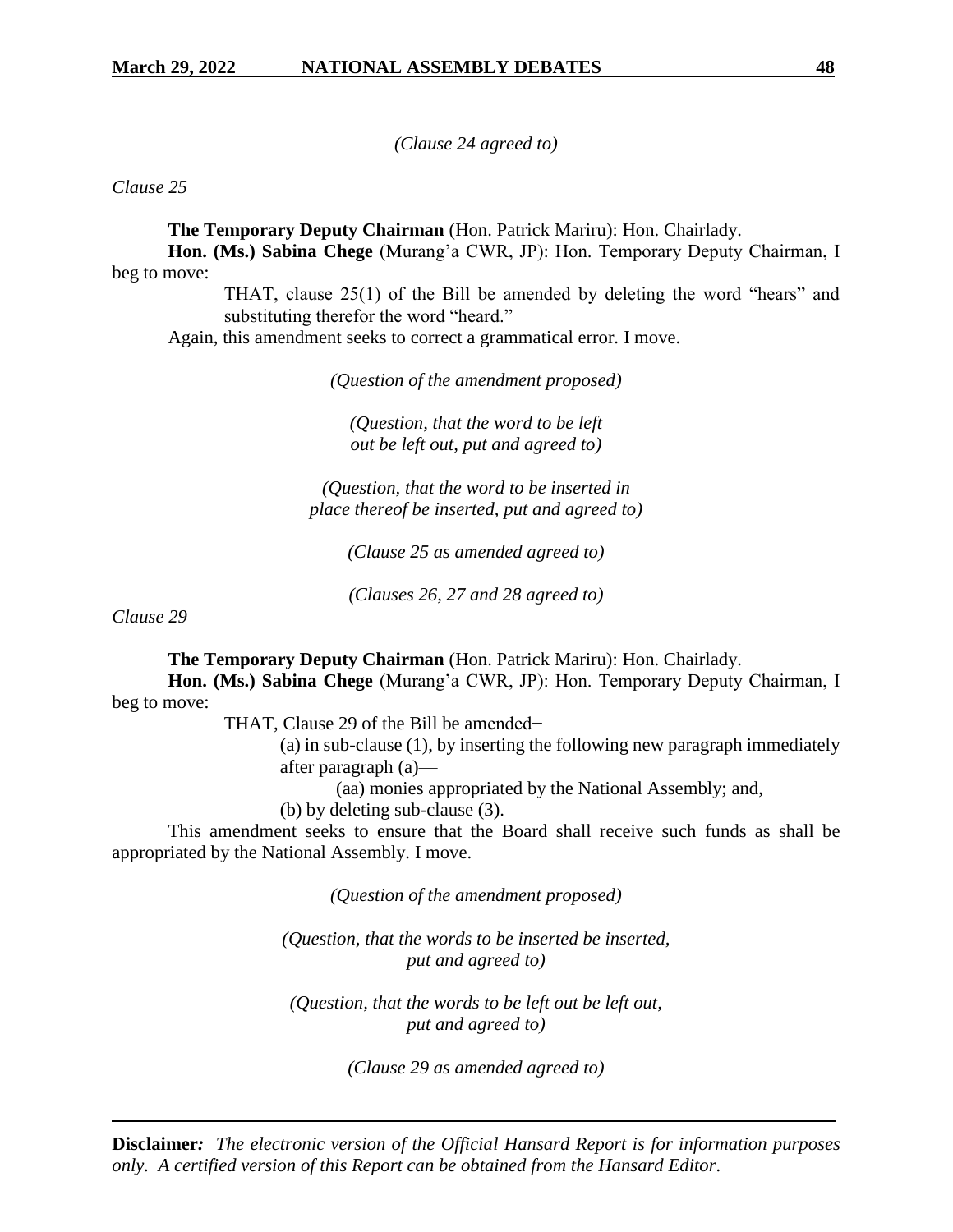*(Clauses 30 and 31 agreed to)*

*Clause 32*

**The Temporary Deputy Chairman** (Hon. Patrick Mariru): Hon. Chairlady.

**Hon. (Ms.) Sabina Chege** (Murang'a CWR, JP): Thank you, Hon. Temporary Deputy Chairman. I beg to move:

THAT, Clause 32 of the Bill be amended —

(a) by deleting sub-clause (2) and substituting therefor the following new sub-clause—

> (2) Within a period of four months before the end of a financial year, the Board shall submit to the Auditor-General or to an auditor appointed under this section, the accounts of the Board together with—

> > (a) a statement of income and expenditure of the Board during that year; and,

> > (b) a balance sheet of the Board on the last day of that year.

(b) In sub-clause (3) by deleting the words "by the" and substituting therefor the word "and."

This amendment seeks to correct grammatical errors, especially the ones appearing in subclauses (2) and (3). I move.

*(Question of the amendment proposed)*

*(Question, that the words to be left out be left out, put and agreed to)*

*(Question, that the words to be inserted in place thereof be inserted, put and agreed to)*

*(Clause 32 as amended agreed to)*

*(Clause 33 agreed to)*

*Clause 34*

**The Temporary Deputy Chairman** (Hon. Patrick Mariru): Hon. Chairlady.

**Hon. (Ms.) Sabina Chege** (Murang'a CWR, JP): Thank you, Hon. Temporary Deputy Chairman. I beg to move:

> THAT, Clause 34 of the Bill be amended by deleting sub-clause (2) and substituting therefor the following new sub-clause—

(2) The Cabinet Secretary shall, upon receiving the annual report, cause the annual report to be laid before the National Assembly within three months of the National Assembly next sitting.

This is to give the clause proper grammatical flow. I move.

*(Question of the amendment proposed)*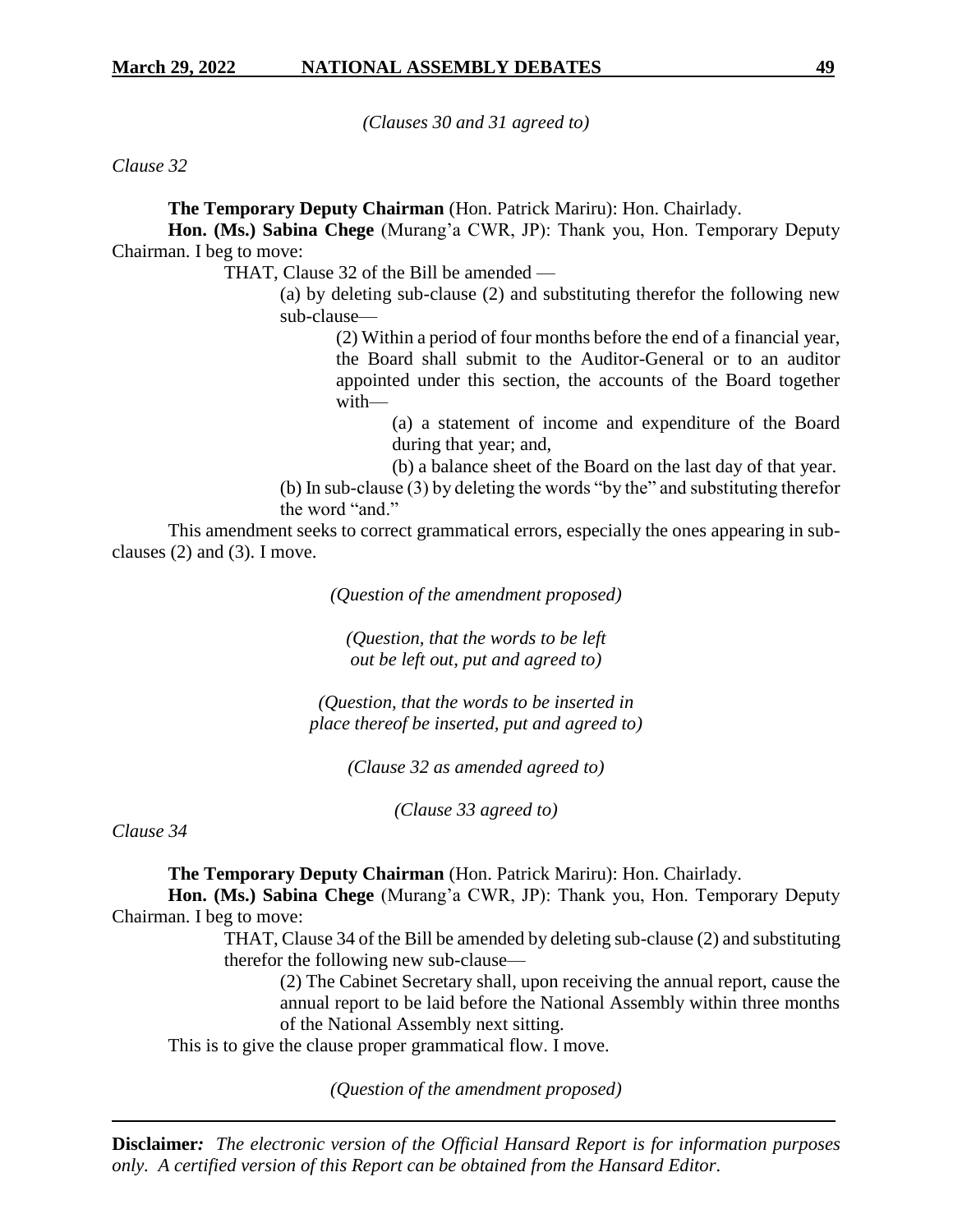*(Question, that the words to be left out be left out, put and agreed to)*

*(Question, that the words to be inserted in place thereof be inserted, put and agreed to)*

*(Clause 34 as amended agreed to)*

*(Clauses 35, 36, 37 and 38 agreed to)*

*Clause 39*

**The Temporary Deputy Chairman** (Hon. Patrick Mariru): Hon. Chairlady.

**Hon. (Ms.) Sabina Chege** (Murang'a CWR, JP): Thank you, Hon. Temporary Deputy Chairman. I beg to move:

THAT, Clause 39 of the Bill be amended in sub-clause (2) by—

(a) deleting paragraph (c);

- (b) deleting paragraph (d);
- (c) deleting paragraph (e); and,
- (d) deleting paragraph (f);

This amendment seeks to remove the aspect of regulations relating to radiography training institutions as the institutions will be regulated under the Universities Act, 2012 or the Technical and Vocational Education and Training Act, 2013. This amendment also seeks to eliminate the possibility of an overlap of functions. I move.

*(Question of the amendment proposed)*

**The Temporary Deputy Chairman** (Hon. Patrick Mariru): Hon. Sankok.

**Hon. David ole Sankok** (Nominated, JP): I perfectly support this one. Hon. Chairman, you did thorough research because clause 39 is in line with clause 4, so that we do not have an overlap of duties and the regulator cannot be at the same time the examiner. So, support and ask the House to support.

> *(Question, that the words to be left out be left out, put and agreed to)*

> > *(Clause 39 deleted)*

*First Schedule*

**Hon. (Ms.) Sabina Chege** (Murang'a CWR, JP): Thank you, Hon. Deputy Chairman, I beg to move:

THAT, the First Schedule to the Bill be amended in paragraph 2—

(i) by deleting the words "of the person" appearing in sub-paragraph (4) and substituting therefor the words "or the person";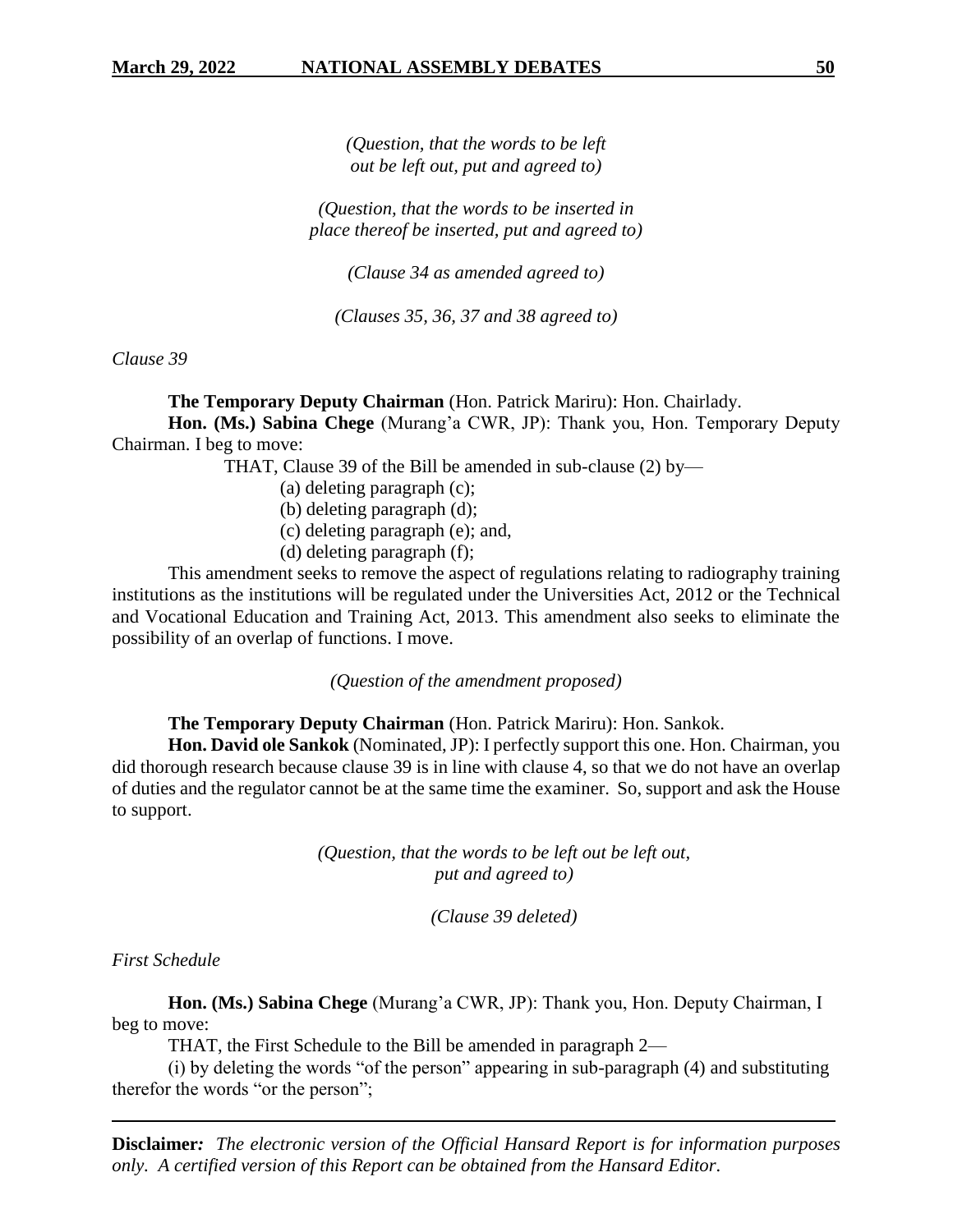(ii) by deleting sub-paragraph (8) and substituting therefor the following new subparagraph—

'(8) Subject to the provisions of this Schedule, the Board may determine its own procedure and the procedure for any committee of the Board and for the attendance of other persons at its meeting and make standing orders in respect thereof.'

This amendment seeks to correct the grammatical errors. I move.

*(Question, that the words to be left out be left out, put and agreed to)*

*(Question, that the words to be inserted in place thereof be inserted, put and agreed to)*

*(First Schedule as amended agreed to)*

*(Second Schedule agreed to)*

*Clause 2*

**Hon. (Ms.) Sabina Chege** (Murang'a CWR, JP): Thank you, Hon. Deputy Chairman. I beg to move:

THAT, clause 2 of the Bill be amended by inserting the following new definition in the proper alphabetical sequence—

"radiation" includes both ionizing and non-ionizing radiation; and,

"radiography" means the use of radiant energy, ionizing or non-ionizing radiation for medical, forensic, veterinary, industrial and research purposes;

This amendment seeks to introduce the definition of terms used in the Bill, but which were not defined in the interpretation clause.

*(Question of the amendment proposed)*

*(Question, that the words to be inserted be inserted, put and agreed to)*

*(Clause 2 as amended agreed to)*

*(Title agreed to)*

**The Temporary Deputy Chairman** (Hon. Patrick Mariru): What is it Hon. Kwenya Thuku from Nyandarua?

**Hon. Zachary Thuku** (Kinangop, JP): Hon. Deputy Chairman, there is something I have noticed. I do not know if it is deliberate or it is an error whereby the categories of practice on the Second Schedule which reads thus:

"An advanced practitioner should be a holder of higher diploma or/and degree."

So, I am wondering whether an advanced practitioner should hold both. This is because 'and' is a conjunction that joins the two.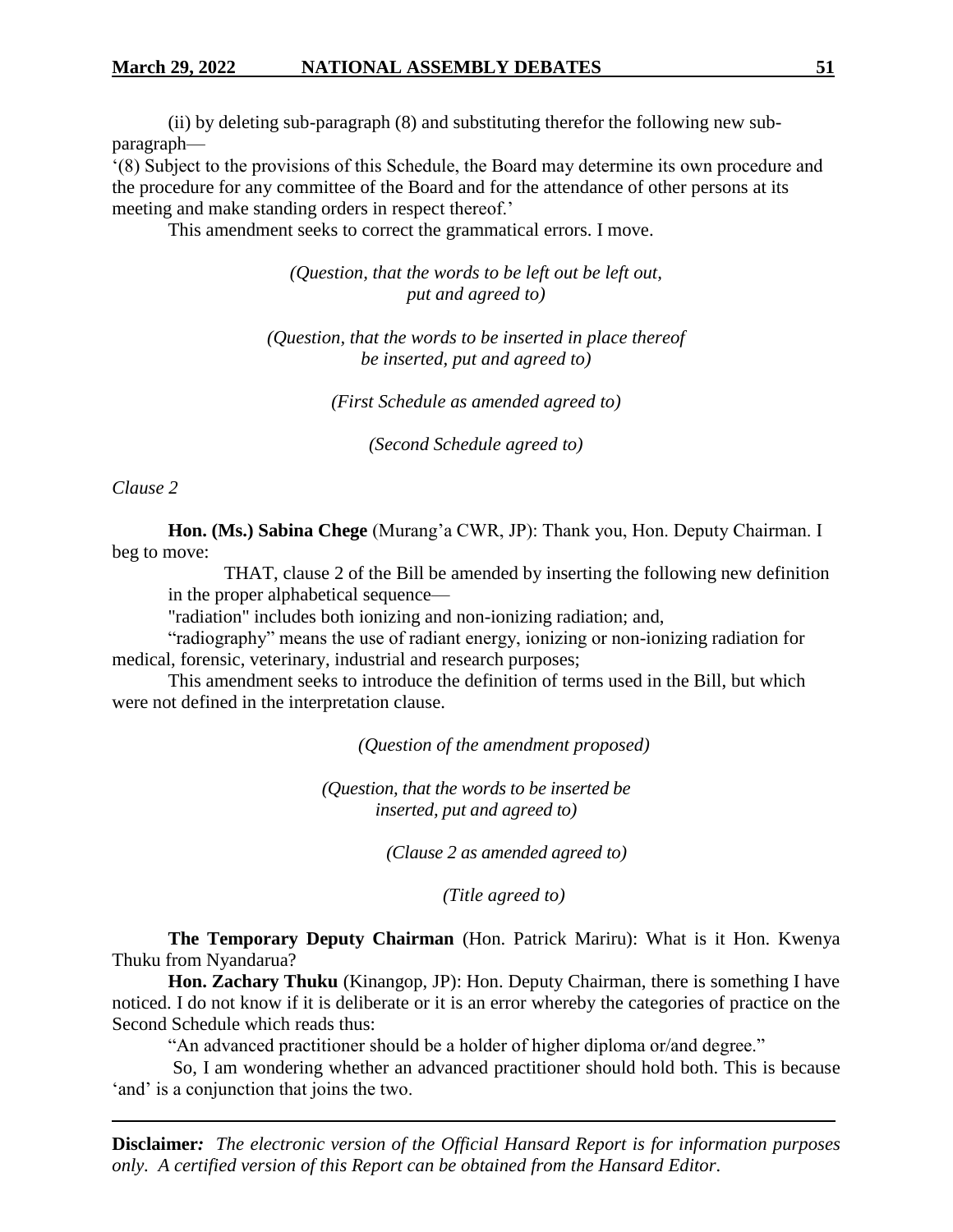**The Temporary Deputy Chairman** (Hon. Patrick Mariru): Okay. At the clerical level, there is always a room to do corrections where it is not going to the depth of the Bill. That can be corrected at an administrative level, but that was important for record.

What is it Hon. Sankok?

**Hon. David ole Sankok** (Nominated, JP): Hon. Temporary Deputy Chairman, he has raised a very pertinent issue. It can mean you have both or you have one, which I disagree. Here, it is on record on the *Hansard* that we are correcting commas and grammatical errors. So, let us just say that it needs to be corrected and that is how it is so that it goes to the *Hansard* and that it is us who are doing the process of legislation.

**The Temporary Deputy Chairman** (Hon. Patrick Mariru): Yes, as I said earlier, Hon. Sankok, at the clerical level, there is room to make corrections. But you do not get to the depth of the Bill. If it is the depth of the Bill, that should be done on the Floor of the House. That is provided for in the Standing Orders.

*Clause 1*

**The Temporary Deputy Chairman** (Hon. Patrick Mariru): Hon. Chairperson, have you disappeared?

**Hon. (Ms.) Sabina Chege** (Murang'a CWR, JP): Hon. Temporary Deputy Chairman, I was just consulting.

I beg to move:

THAT, clause 1 of the Bill be amended by deleting the words "on the fourteenth day after publication in the Gazette" and substituting therefor the words "twelve months" after publication in the Gazette."

The amendment seeks to give the Cabinet Secretary (CS) an allowance of time within which this Act shall be operationalised.

> *(Question of the amendment proposed) (Question, that the words to be left out be left out, put and agreed to)*

*(Question, that the words to be inserted in place thereof be inserted, put and agreed to)*

*(Clause 1 agreed to)*

**The Temporary Deputy Chairman** (Hon. Patrick Mariru): Hon Members, we are done with the Radiographers Bill, National Assembly Bill No. 47 of 2019. We shall proceed to reporting. Mover of the Bill!

**Hon. (Ms.) Sabina Chege** (Murang'a CWR, JP): Hon. Deputy Chairman, I beg to move that the Committee doth report to the House its consideration of the Radiographers Bill, (National Assembly Bill No 47 of 2019) and its approval thereof with amendments

*(Question proposed)*

*(Question put and agreed to)*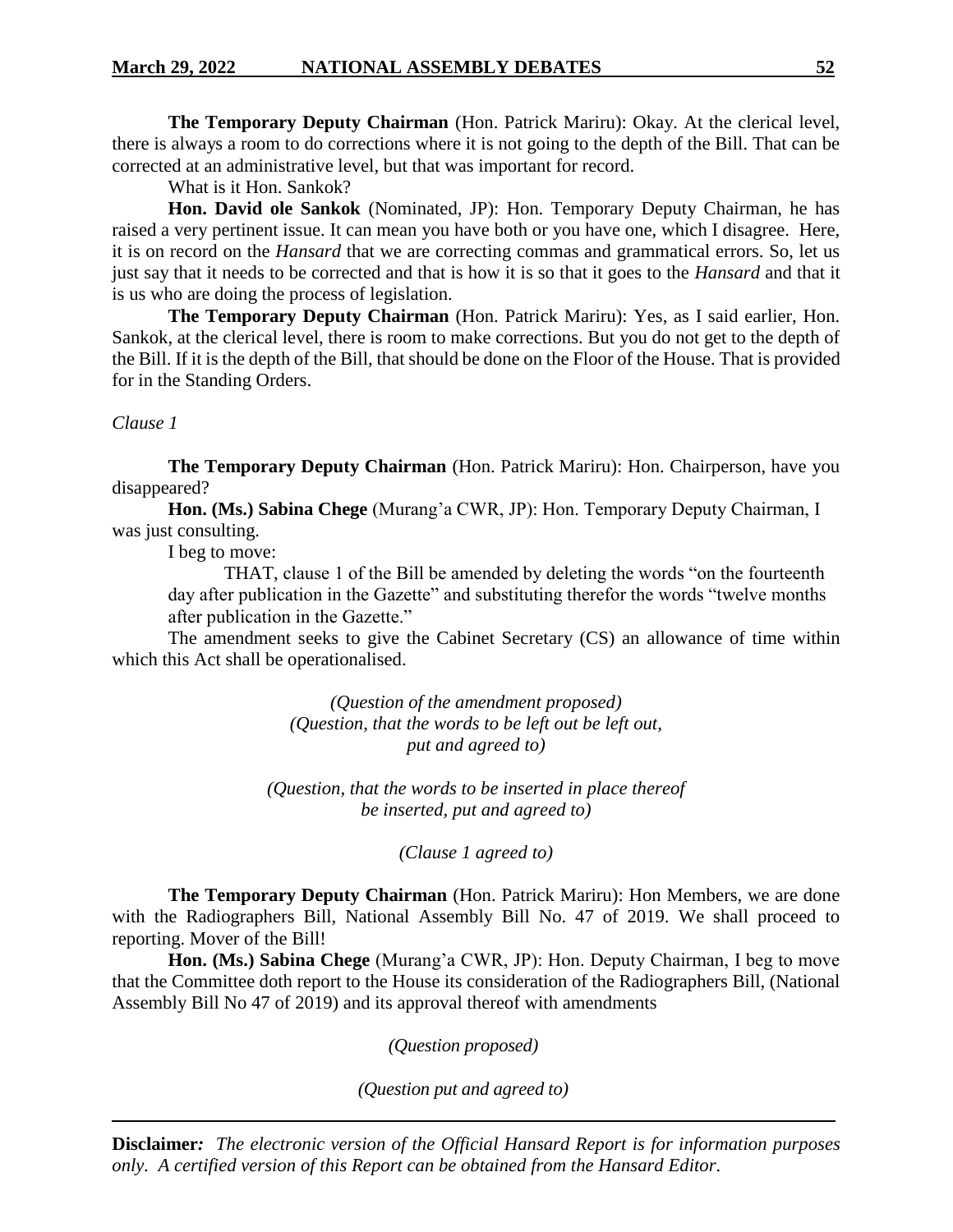*(The House resumed)*

*[The Temporary Deputy Speaker (Hon. Patrick Mariru) in the Chair]*

**The Temporary Deputy Speaker** (Hon. Patrick Mariru): Shall we have the Chairperson. **Hon. Amos Kimunya** (Kipipiri, JP): Hon. Temporary Deputy Speaker, I beg to report that the Committee of the whole House has considered the Radiographers Bill, (National Assembly Bill No. 47 of 2019) and approved the same with amendments.

**The Temporary Deputy Speaker** (Hon. Patrick Mariru): Mover

**Hon. (Ms.) Sabina Chege** (Murang'a CWR, JP): Hon. Temporary Deputy Speaker, I beg to move that the house doth agree with the Committees in the said Report, and also request Hon. Owino to second the Motion for agreement with the report of the Committee of the whole House.

**Hon. Martin Owino** (Ndhiwa, ODM): Thank you, Hon. Temporary Deputy Speaker. Radiographers play a very integral part in the disease management especially in diagnosis and right treatment. I second.

*(Question proposed)*

**The Temporary Deputy Speaker** (Hon. Patrick Mariru): What is the mood of the House? Yes, Hon. Sankok.

**Hon. David ole Sankok** (Nominated, JP): Thank you, Hon. Temporary Deputy Speaker. It should go on record that we were in the Third Reading and that, while we were in the Third Reading, we thanked all the Members who brought amendments. This is a very important Bill because there is no profession that is not regulated. Any profession that is not regulated, and especially that deals with human lives, would be so risky. However, with such a Bill, we will regulate this very important profession that deals with our health.

*(An Hon. Member interjected)*

**The Temporary Deputy Speaker** (Hon. Patrick Mariru): What is it Hon. Member?

**Hon. David ole Sankok** (Nominated, JP): I am also wondering. Thank you very much Hon. Temporary Deputy Speaker. I do support this one and urge the House to support. Radiography, especially in this era where we have an upsurge of cancer, is a very important profession. We have regulated all the other professions. It should go on record that this House has ensured one more profession is well regulated for the safety of Kenyans.

This Bill will also enable us to have a channel to communicate with radiographers. Sometimes it becomes very difficult to deal with professionals because you may not know how to deal with them in terms of the law. However, we can communicate with them with this law. They can join trade unions and channel their grievances there.

Hon. Temporary Deputy Speaker, I support this Bill. I urge the House to support it.

**The Temporary Deputy Speaker** (Hon. Patrick Mariru): Hon. Members, let us do it this way because this is just reporting. The House needs to agree with the Report of the Committee of the whole House. We are going to the Third Reading. I will give a few of you an opportunity to speak in the Third Reading that is coming immediately after this. We want the House to agree that we have retreated from the Committee of the whole House. We are not in the Third Reading yet.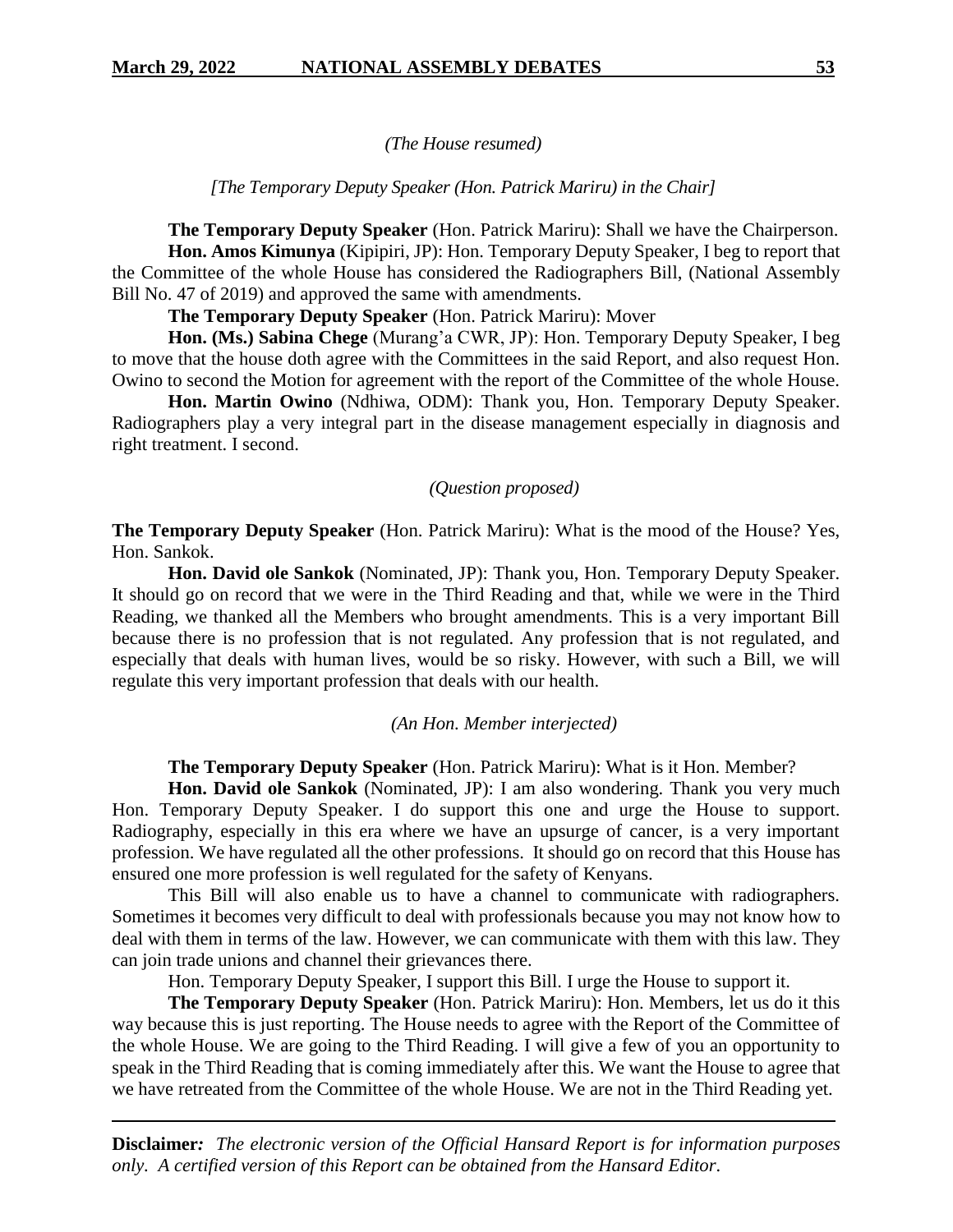**An Hon. Member**: We may not get there.

**The Temporary Deputy Speaker** (Hon. Patrick Mariru): We will get there. I will propose the Question of the Third Reading, but I will not put the Question. I will give a few Members a chance to speak.

# *(Question proposed)*

### *(Question put and agreed to)*

Mover of the Bill.

**Hon. (Ms.) Sabina Chege** (Murang'a CWR, JP): Hon. Temporary Deputy Speaker, I beg to move that the Radiographers Bill (National Assembly Bill No. 47 of 2019), be now read the Third Time. I also request Hon. Kutuny to second.

**The Temporary Deputy Speaker** (Hon. Patrick Mariru): Hon. Kutuny. **Hon. Joshua Kutuny** (Cherangany, JP): Naunga mkono. Ahsante.

# *(Laughter)*

### *(Question proposed)*

**The Temporary Deputy Speaker** (Hon. Patrick Mariru): Hon. Kwenya.

**Hon. Zachary Thuku** (Kinangop, JP): Thank you, Hon. Temporary Deputy Speaker. I wish to add my voice on the passage of this very important Bill. Radiographers are very important in this current age of technology. Therefore, regulating this profession is of utmost importance because you are dealing with sophisticated equipment and very difficult diseases to identify the cause. Radiographers come in handy in terms of identification. Therefore, regulating this practice has come just in time when the Government is trying hard to actualise universal healthcare and coverage.

Therefore, I wish to congratulate the Chair and members of the Departmental Committee on Health for coming up with this very important Bill. They have put the various categories of practice, so that we then try and avoid a situation whereby quacks will infiltrate this very noble profession of medicine. I support the Bill and congratulate the Departmental Committee on Health for a job well done.

**The Temporary Deputy Speaker** (Hon. Patrick Mariru): Hon. Robert Mbui.

**Hon. Robert Mbui** (Kathiani, WDM-K): Thank you, Hon. Temporary Deputy Speaker. The Departmental Committee on Health has made us proud. They have really done a good job. Medical care is not an easy thing. All of us have to ensure that our health is taken care of. Here, we are balancing between our health and technical and very sophisticated equipment. This is a Bill that will go a long way to ensure that this profession is catered for properly. Kenyans who suffer from medical conditions that require their assistance will be well taken care of.

This is a worthwhile venture. I congratulate the Committee for a very good job. Well done. Thank you, Hon. Temporary Deputy Speaker.

**The Temporary Deputy Speaker** (Hon. Patrick Mariru): Hon. Ngugi Nduati.

**Hon. Joseph Nduati** (Gatanga, JP): Thank you very much, Hon. Temporary Deputy Speaker. I want to confirm that I made my contribution earlier on. The Departmental Committee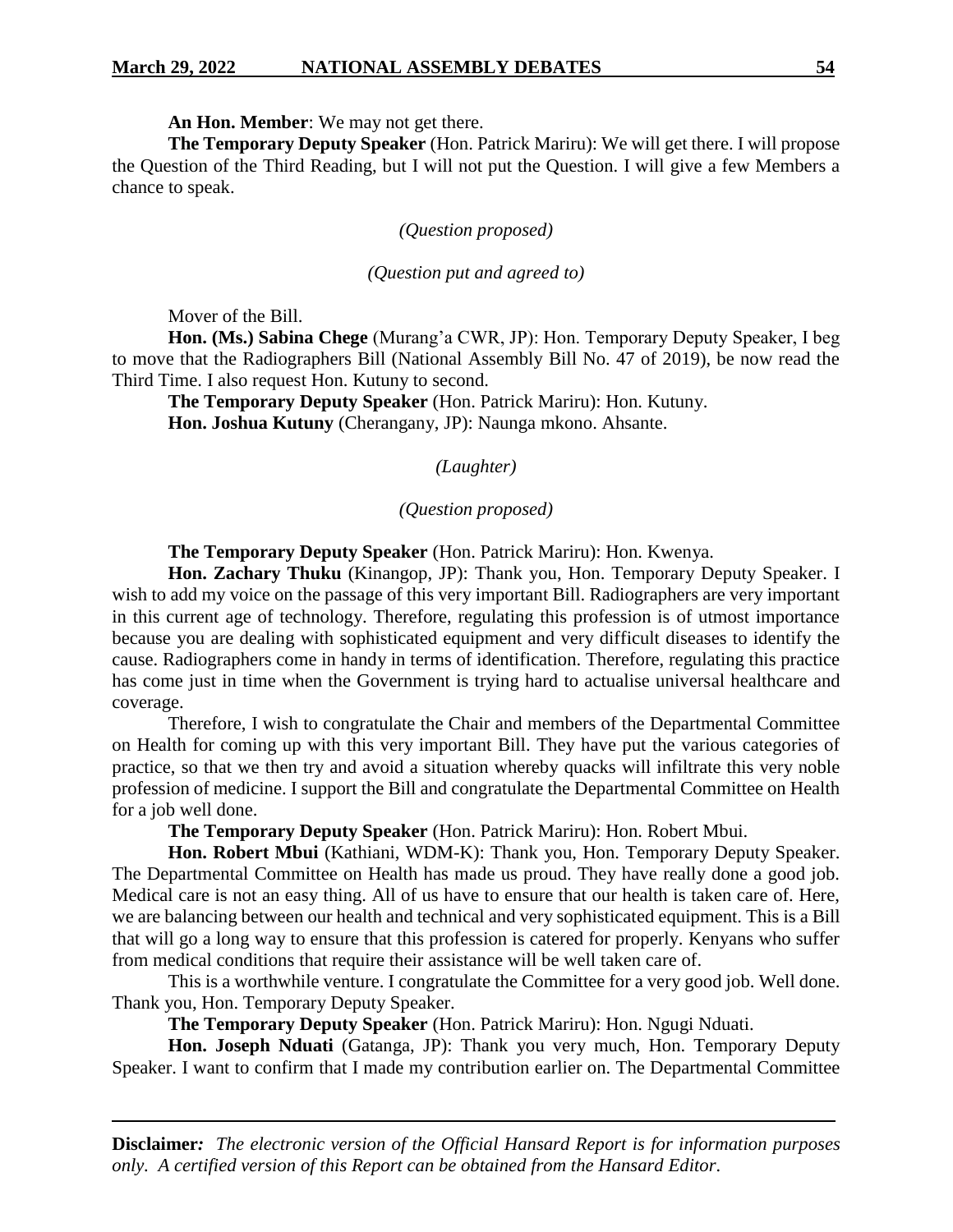on Health has done a good job. I am really proud of Hon. Sabina Chege because we come from the same county.

As the Chair of this Committee, she has done a very wonderful job. I also want to appreciate her today. She looks very nice and beautiful in red and white.

#### *(Laughter)*

Hon. Temporary Deputy Speaker, it is always good to regulate these professional bodies. I am happy that even the radiographers are being regulated once more. It is important that they are categorised in various levels because the Bill does not say what the qualifications of being a radiographer are. We cannot just take everybody; we need to categorise them. I also want to thank the Ministry of Health; they have deployed very many radiographers in Murang'a County. We are really proud of that Ministry through the leadership of Hon. (Ms.) Sabina Chege. I want to say she has been fair and has done her job professionally.

### *(Hon. Zachary Thuku consulted loudly)*

No! She cannot be! We are not here to campaign for anybody. Hon. Kwenya is interrupting me by saying that Hon. Sabina Chege should be a Deputy Governor. Hon. Sabina has not told me such. We come from the same county and she has not told me which seat she is interested in.

**The Temporary Deputy Speaker** (Hon. Patrick Mariru): She may have told Hon. Kwenya! Why are you denying?

**Hon. Joseph Nduati** (Gatanga, JP): She should have told me as the first person because she needs my vote. We have agreed with Hon. Sabina that instead of going for a county seat, she should contest at the national level. That is where we need her.

**The Temporary Deputy Speaker** (Hon. Patrick Mariru): You seem to have spoken and agreed on many things.

**Hon. Joseph Nduati** (Gatanga, JP): She has done very well as the Chair of the Departmental Committee on Education and Research. She has also done very well as the Chair of the Departmental Committee on Health. We want her to be a cabinet secretary for either health or education.

With those few remarks, I support.

**The Temporary Deputy Speaker** (Hon. Patrick Mariru): You seem to have spoken more about her than... Hon. Martin Owino.

**Hon. Martin Owino** (Ndhiwa, ODM): Hon. Temporary Deputy Speaker, I just want to say that, one of the driving factors of cost of care is mis-diagnosis of diseases. Sometimes, we treat diseases with wrong medicine because we did not get the right diagnosis. That is why this Bill is not only addressing radiographers as such, but it is also addressing the training, the standards and disciplines, so that when they are out of tune, they can be brought back to the tune. I also want to thank our Chair because she has been so consistent that we get as many as possible to be regulated. One of them which is down the line, and which we should concentrate on, is Ophthalmologist. Most of those eye care clinics are still operating without regulations and that is very unfortunate. It is only that the time is running out but, I hope we are coming back here to take those which have not been regulated to be regulated.

Lastly, I just want to say that respiratory diseases and orthopaedics, especially with the *boda boda* operators, are now the high ranking conditions that really bring ill health to Kenyans.